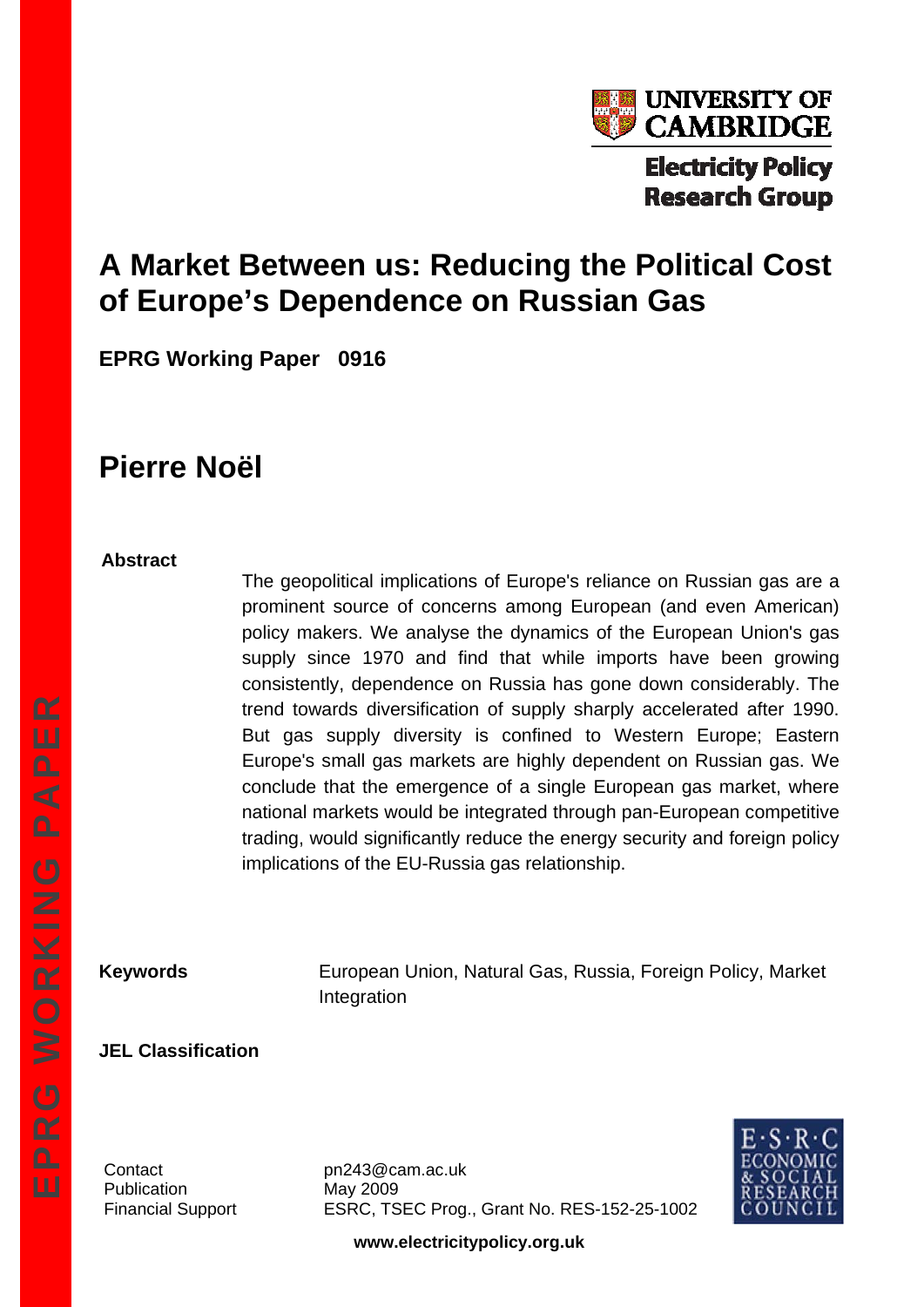### **A Market Between Us: Reducing the Political Cost of Europe's Dependence on Russian Gas**

Pierre Noël<sup>[\(\\*\)](#page-1-0)</sup>

June 2009

#### **1. Introduction**

The conventional wisdom, at least in foreign policy circles, posits a direct and necessary relationship between the level of 'dependence' of Europe on Russian gas and the existence or severity of threats to its political unity and strategic autonomy towards Russia. Europe, so goes the idea, would improve its ability to defend its collective interest vis-à-vis Russia if it reduced its reliance, absolute or relative, on Russian gas.

Since 1990 there has been an impressive reduction in the relative dependence of the EU on Russian gas and the volumes imported from Russia have not grown since 2000. Yet at the same time the perception that Russian gas presents Europe with one of its most pressing geopolitical challenges has spread and deepened.

We propose a new approach emphasising the large differences between Eastern and Western Europe in terms of dependence on Russian gas and the segmentation of the European gas system along national borders. We conclude that the emergence of a single European gas market, where national markets would be integrated through pan-European competitive trading, would significantly reduce the energy security and foreign policy implications of the EU-Russia gas relationship and improve Europe's ability to speak to Russia with one voice.

<span id="page-1-0"></span> <sup>(\*)</sup> Research Associate, Electricity Policy Research Group, University of Cambridge and Senior Policy Fellow, European Council on Foreign Relations. pn243@cam.ac.uk. Support from the UK Economic and Social Research Council (TSEC Programme, Grant No. RES-152-25-1002) and the European Council on Foreign Relations is gratefully acknowledged. An anonymous reviewer provided useful comments and suggestions. Sachi Findlater provided excellent research assistance.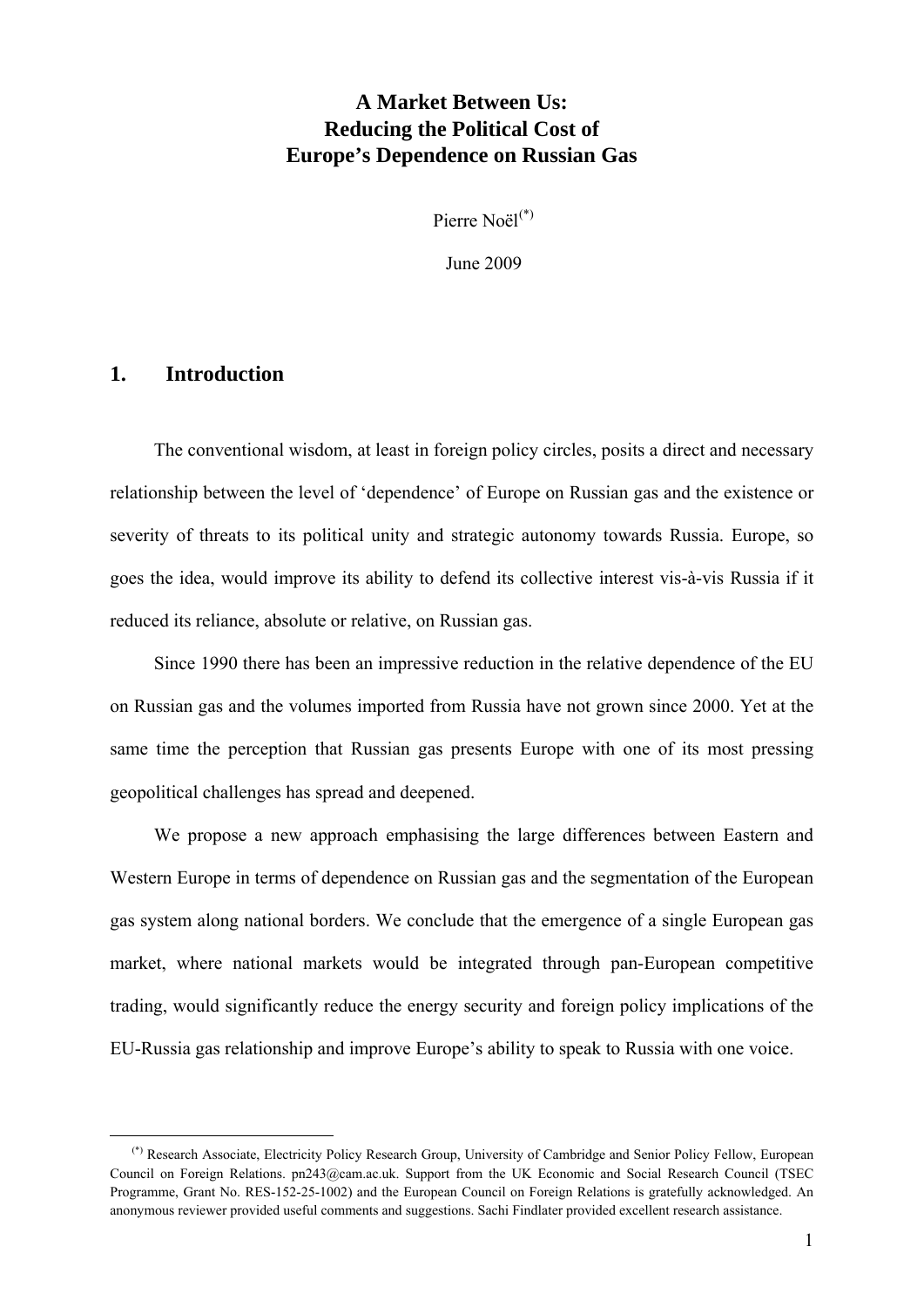The second section of this paper analyses the dynamics of European natural gas supply over the past thirty years with special reference to imports from Russia. In the third section we explain why the creation of a single European gas market would increase Europe's energy security and reduce the foreign policy implications of the gas relationship with Russia; we also discuss the barriers to gas market integration in Europe. The fourth section draws some conclusions.

### **2. Assessing Europe's dependence on Russian gas**

The perception that Russia dominates the European gas market, that this dominance is growing and can only continue to grow, is not confirmed by the data. It is at odds with the historical and current status of the EU's natural gas supply and is unlikely to materialise in the future.

#### 2.1. Thirty years of growing consumption, imports and supply diversity

Over the past forty years, natural gas consumption has grown steadily in Europe<sup>[1](#page-2-0)</sup>; much faster than primary energy consumption [\(Figure 1,](#page-27-0) p. [27](#page-27-0)). Natural gas covered less than 5% of Europe's primary energy needs in 1965 compared with 25% in 2006. During this period, the dynamics of the EU's natural gas supply have been marked by two trends: the rising share of imports and a growing diversity in import sources.

Since the mid-1970s, indigenous EU production has remained roughly stable at about 200 billion cubic meters (bcm) per year and the growth in natural gas demand has been almost entirely met by imports [\(Figure 2,](#page-28-0) p. [28\)](#page-28-0). While consumption has grown 2.5% per year on average since 1975, imports have grown more than 8% per annum, reaching nearly 300 bcm

<span id="page-2-0"></span> $\frac{1}{1}$  $<sup>1</sup>$  Unless otherwise stated, "Europe" refers to the current membership of the EU (27 members states).</sup>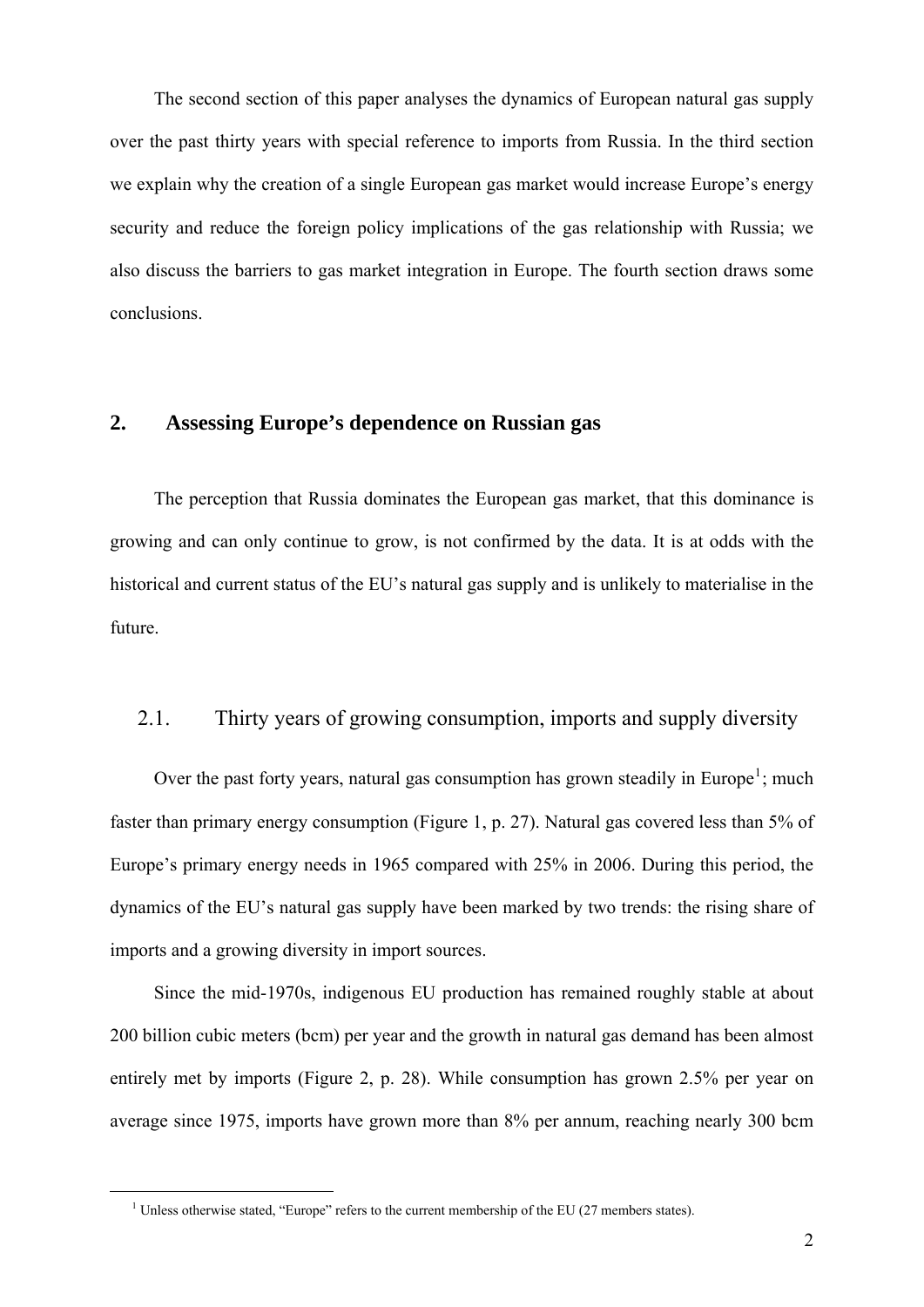in 2007. As a share of gas consumption, imports grew from nearly zero in 1970 to 60% in 2006.

At the same time the geographical structure of gas imports has been diversifying and the share of Russian gas has been declining. Russia has established itself as the largest exporter of gas to the EU with exports going from zero in 1970 to 130 bcm per year today. But from the early 1980s onwards, imports from other countries have grown even faster than imports from Russia, and much faster since 2000; between 1990 and 2006, 80% of EU gas import growth has originated from countries other than Russia. Accordingly, the share of Russian gas in the total EU gas imports has declined sharply, from 80% in the early 1970s to 60% in 1995 and 40% today ([Figure 3,](#page-29-0) p. [29\)](#page-29-0)<sup>[2](#page-3-0)</sup>.

The diversification trend is not only about suppliers but also transport modes and routes. Until the early 2000s most of Europe's imports came by pipeline (though Algeria has been exporting liquefied natural gas to Europe since the late 1960s). In the 2000s Europe has been an important player in the rapidly growing market for liquefied natural gas (LNG) and since 2002, most of the rise in EU gas imports has been LNG from new suppliers. Even pipeline routes from Russia itself have been diversifying; the so-called Yamal-Europe pipeline from Russia to Germany via Belarus and Poland went online in the 1990s, reducing the European-Russian gas trade's reliance on the Ukrainian corridor<sup>[3](#page-3-1)</sup>.

In summary, the past thirty years have seen a steady growth in EU gas consumption and imports and a trend of diversification that has accelerated since 1995. Russia, though a large supplier to the EU, does not dominate Europe's gas supply.

<sup>&</sup>lt;sup>2</sup> As a share of EU gas consumption, imports from Russia grew rapidly in the 1970s and 1980s to reach 30% in the early 1990s before stabilising at about 25%. As a share of total primary energy supply, imports of Russian gas have stabilised between  $6\%$  and  $6.5\%$ . (Figure 3, p. 29)

<span id="page-3-1"></span><span id="page-3-0"></span> $3$  On this pipeline see Nadedia M. Victor and David G. Victor, "Bypassing Ukraine: exporting Russian gas to Poland and Germany", in D. Victor, A. Jaffe and M. Hayes (eds.), *Natural Gas and Geopolitics: From 1970 to 2040* (Cambridge, Cambridge University Press, 2006), p. 122-168.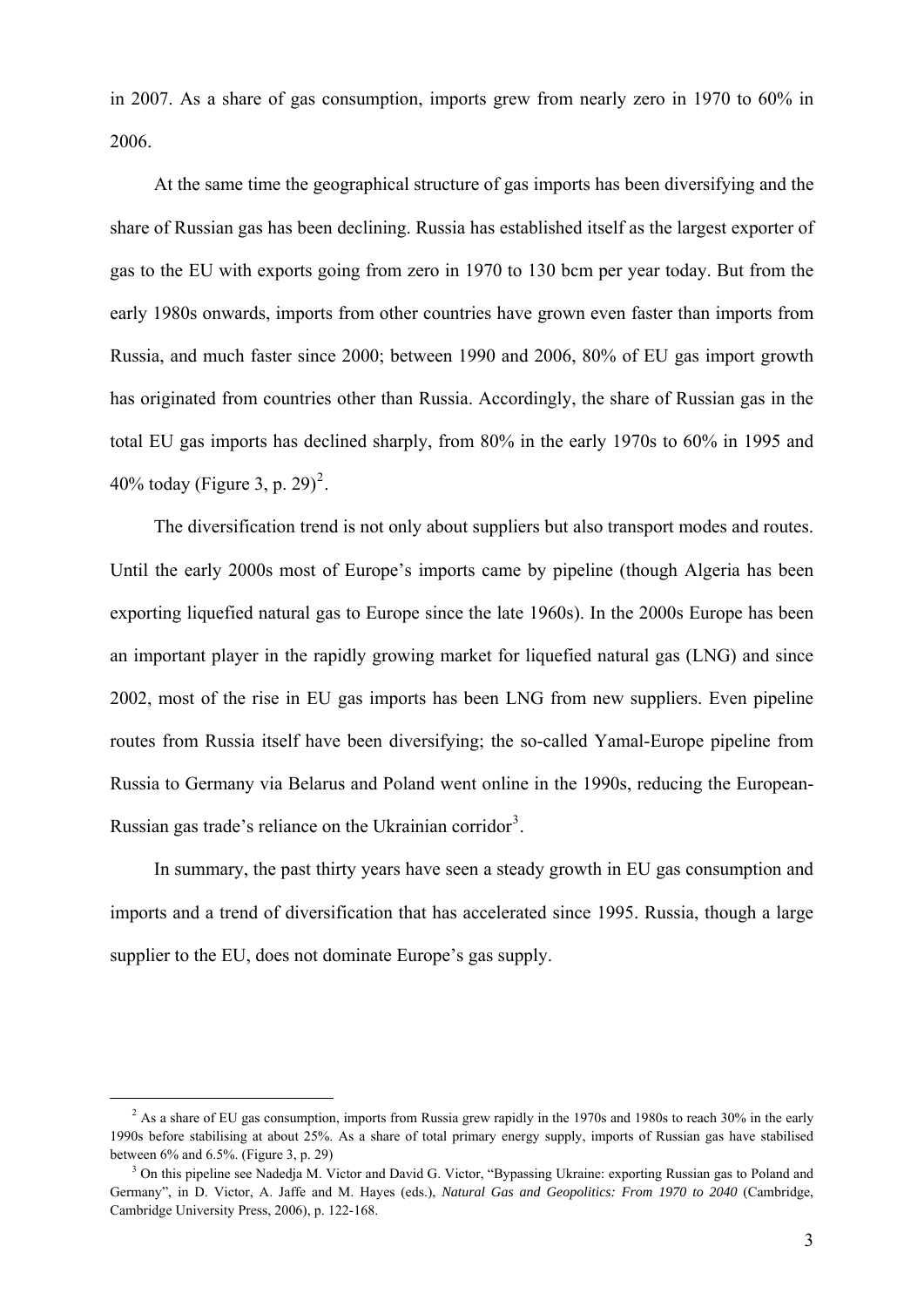#### 2.2. Europe's dependence on Russian gas is unlikely to grow

Anticipation of increasing European dependence on Russian gas in the next fifteen to twenty years has been based on three main assumptions: strong gas demand growth in Europe, declining European production, and the existence of very large reserves in Russia. We will look successively at the prospect for EU gas consumption, internal gas production, imports of Russian gas and finally imports from other countries.

#### *2.2.1. Future gas consumption growth may have been overestimated*

Over the past twenty years (1987-2007), gas consumption in the EU27 has grown much faster on average than overall energy consumption (2.2% and 0.23% per year, respectively as shown in [Figure 4,](#page-30-0) p. [30\)](#page-30-0). This rate of growth is unlikely to be sustained in the future.

Between 2000 and 2006, the electricity generation sector accounted for nearly 80% of gas consumption growth in the  $EU27<sup>4</sup>$  $EU27<sup>4</sup>$  $EU27<sup>4</sup>$  and natural gas should remain an attractive fuel for the power-generation industry, especially in a context where greenhouse gas emissions are regulated. Gas is the least carbon-intensive of all fossil fuels, generating roughly half the amount of  $CO<sub>2</sub>$  per KWh than is emitted by a modern coal-fired plant; as such, imposing a financial penalty on  $CO<sub>2</sub>$  emissions – as the EU Emission Trading Scheme (ETS) does – supports gas demand. At the very least, meeting the EU emissions target  $-$  a 20% reduction in  $CO<sub>2</sub>$  by 2020 compared to 1990 levels – and the associated cap on the EU Emission Trading Scheme, will require more intensive use of existing gas-fired capacity at the expense of coal-fired power plants<sup>[5](#page-4-1)</sup>. Depending on assumptions about electricity demand growth, the actual

 <sup>4</sup> Source: Eurostat data.

<span id="page-4-1"></span><span id="page-4-0"></span><sup>&</sup>lt;sup>5</sup> See Deutsche Bank Global Market Research, "Abatement statement: a big need for fuel-switching over 2008-2020", 10 March 2008. For evidence of fuel switching during the trial period of the ETS see Meghan McGuiness and Denny Ellerman, "CO2 abatement in the UK power sector: evidence from the EU ETS trial period", MIT, CEEPR Working Paper 08-010, September 2008.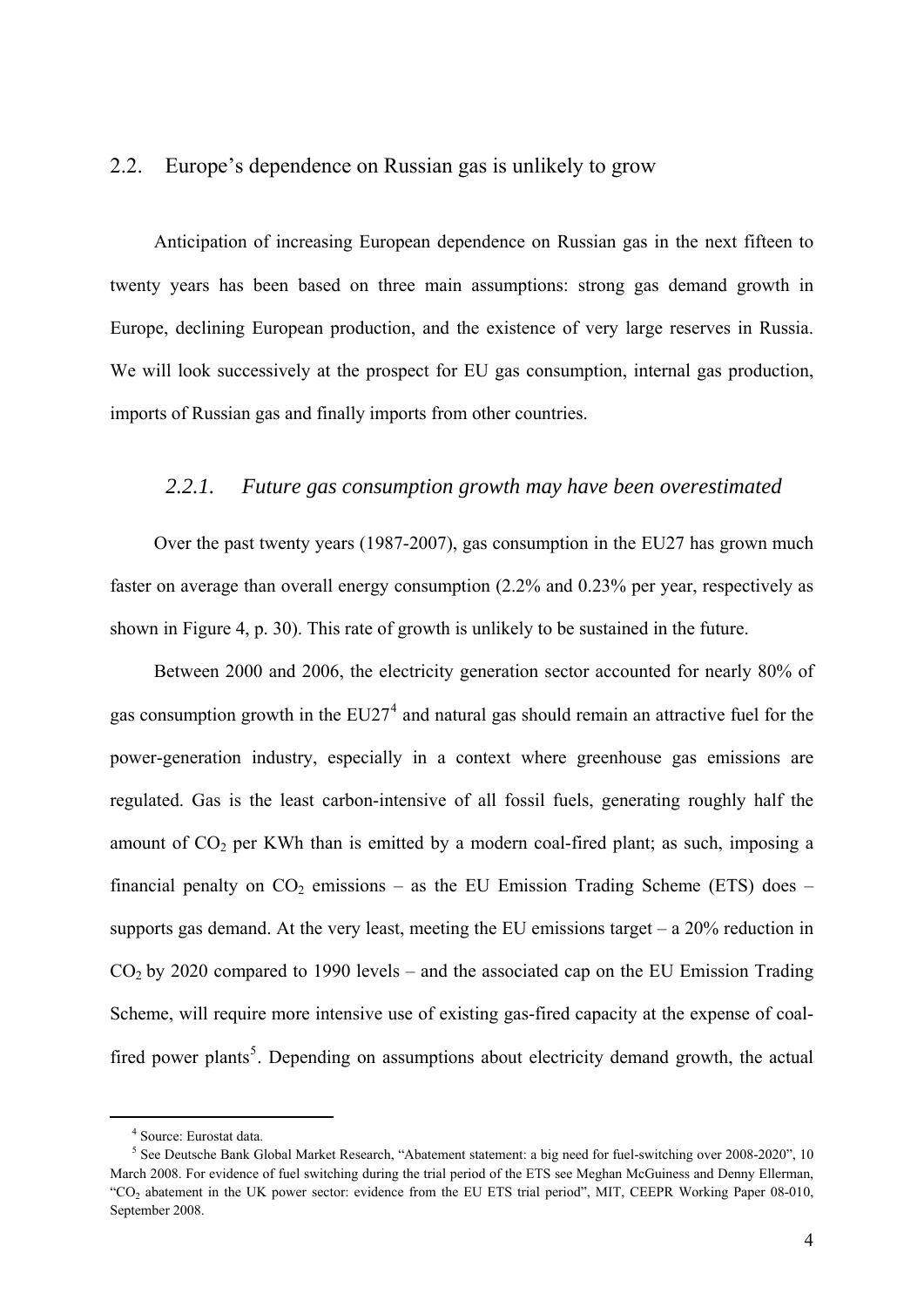implementation of Germany's early retirement of its nuclear fleet<sup>[6](#page-5-0)</sup>, and deployment of renewable generation capacity, further carbon abatement might be required in the electricity sector beyond the existing fuel-switching potential, increasing the need for new gas-fired capacity.

Still, power generation represents less than a third of gas consumption in the EU and demand in other sectors, especially industry, is much less secure. In a context of very high prices, total gas consumption had started to decline in Europe long before the economic crisis unfolded (see [Figure 4](#page-30-0), p. [30](#page-30-0)).

As shown in [Figure 5](#page-31-0) p. [31](#page-31-0), the projections published by the International Energy Agency and the US Energy Information Administration over the past decade have become more and more conservative regarding gas consumption growth in Europe. The IEA's *World Energy Outlook* (WEO) published in 2000 projected a growth of more than 3% per year on average to 2030, against 1.5% in the WEO 2005 and just 1% in the WEO 2008. The US Energy Information Administration's International Energy Outlook (IEO) published in 2006 projected a growth of nearly 2% per year; in the 2007 and 2008 issues European gas consumption growth until 2030 is at 1.2% and 1.4% per year on average, respectively. In November 2008 the European Commission released the first report of its Market Observatory for Energy with projections up until 2020. The two "baseline scenarios", respectively with "moderate" and "high" oil and gas prices, show an increase in gas consumption of 0.95% and 0.25% per year on average between 2006 and  $2020^7$  $2020^7$ .

#### *2.2.2. EU production should continue to decline*

Between 2000 and 2007, EU annual gas production has declined by 40 bcm or 2.5% per annum on average. There is a wide consensus within the European gas industry that this trend

 $\frac{1}{6}$ <sup>6</sup> See the analysis by Lehman Brothers Global Equity Research, "German Utilities", 16 April 2008, p. 4-7.<br><sup>7</sup> European Commission, Market Observatory for Energy, Europe's Energy Besitiesy Present and Euture

<span id="page-5-1"></span><span id="page-5-0"></span>European Commission, Market Observatory for Energy, *Europe's Energy Position: Present and Future* (Luxembourg, Office for Official Publications of the European Communities, 2008)., p. 14. The two scenarios called "New Energy Policy" show zero or negative gas consumption growth with moderate and high oil prices, respectively.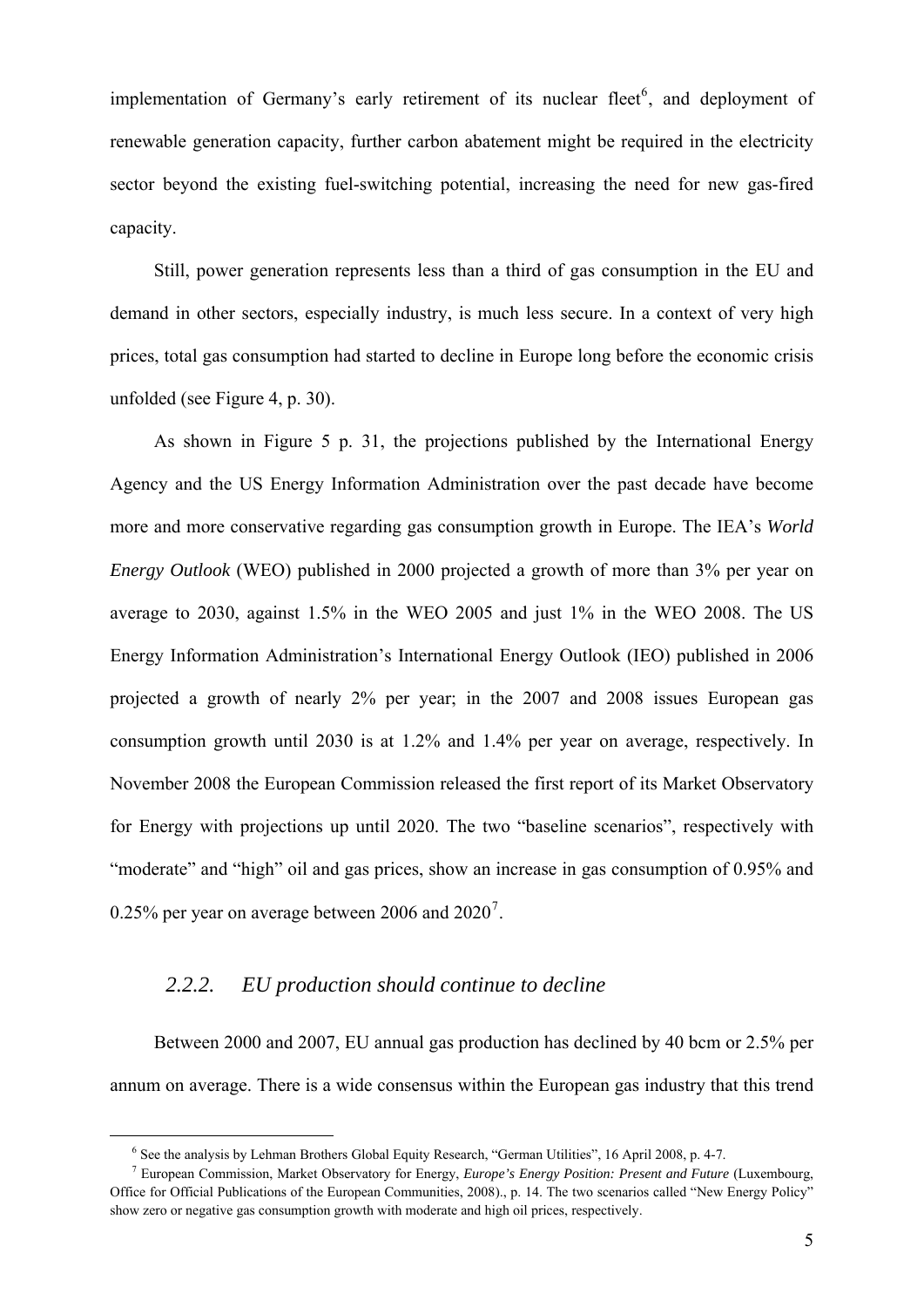will continue, driven by rapid decline in UK production and slower decline in the Netherlands, noting that these two countries represent three quarters of total EU production. In light of the recent North American experience, the potential for 'unconventional' gas production – especially coal-bed methane – is increasingly discussed in Europe but is not perceived as capable of reversing the declining trend. Accordingly, if the European gas industry is to continue to grow, imports will have to compensate for indigenous production decline as well as meet any growth in demand.

#### *2.2.3. Russia is not in a position to increase gas exports to Europe*

The much-discussed new pipeline projects from Russia to Europe, Nord Stream under the Baltic Sea and South Stream under the Black Sea, have distorted the perceptions about the future of Russian natural gas exports to Europe. These two pipelines are not intended to increase export *volumes* but create alternative *capacity* in order to allow the servicing of Russia's European export contracts without transiting through Ukraine or increasing its reliance on the Belarus-Poland corridor<sup>[8](#page-6-0)</sup>. Whether bypassing Ukraine is a cost-effective way of solving the transit insecurity issue is debatable but, as it would weaken Ukraine considerably, it serves Russian foreign policy objectives as well. It would also allow Gazprom to treat exports to Ukraine as an adjustment variable, reducing exports when the Russian gas balance becomes too tight without jeopardising the relationship with Gazprom's large clients in Europe.

For, despite its control over the largest reserves in the world, Gazprom finds itself in a supply situation that appears to be increasingly challenging. The three 'super-giant' west-Siberian gas fields which account for the bulk of its output are now in steep decline ([Figure 6](#page-32-0),

<span id="page-6-0"></span> $\frac{1}{8}$  Currently slightly less than 80% of Russian exports to Europe transit through Ukraine's infrastructure. The first phase of Nord Stream would allow the immediate redirection of almost 30 bcm/y away from the Ukrainian corridor. The gas industry in Central Europe is actively preparing for this re-organisation of the flows. (Author's interviews with gas companies in the Czech Republic, November 2008 and Hungary, February 2009. For a perspective from Slovakia see Andreas Rau, "Central European Gas Transmission in a Changing Environment", Presentation to the Central European Gas Congress, Prague, 27-28 February 2008, p.9, available at *cgoa.cz/cs/download/sepk-02-presentace-rau.pdf,* last accessed 9 March 2009). If the two phases of Nord Stream plus Sousth Stream were built, Ukraine could be bypassed by 2020.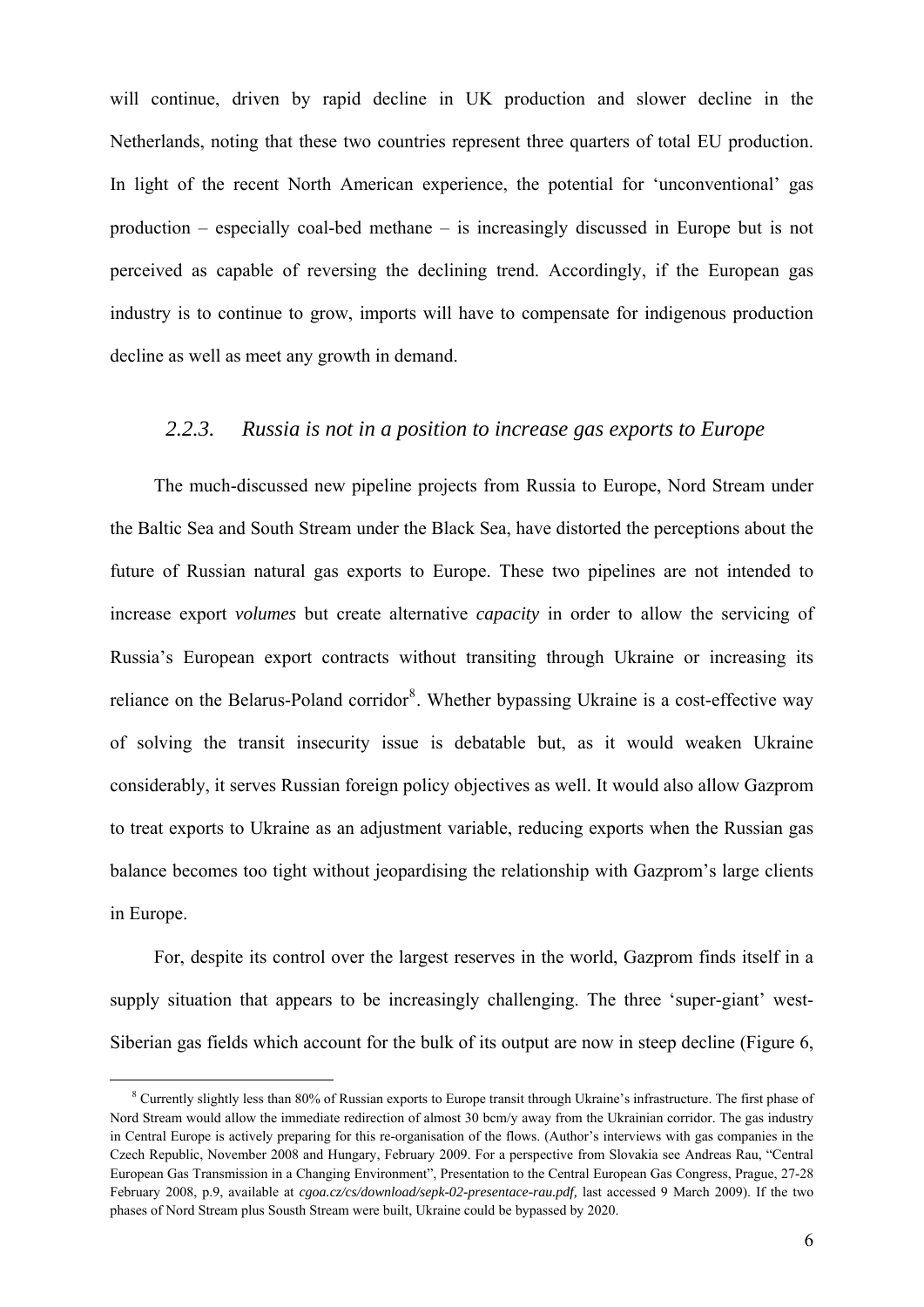p. [32](#page-32-0)). The ability to maintain current production levels (let alone increase them) in the coming decades critically depends on the development of a new generation of super-giant fields on the Yamal Peninsula. As seen in [Figure 6](#page-32-0), Gazprom's official view is that Yamal will come on stream in  $2010^9$  $2010^9$ . The executives interviewed for this research among the European gas industry consider this to be impossible; some mentioned 2015 as a more realistic date for Yamal<sup>[10](#page-7-1)</sup>.

Gazprom is not in a position to meet all of its commitments (internal Russian demand plus export contracts) from its own production only. It critically depends on two other sources of gas: the so-called 'independent' Russian producers and imports from Central Asia, especially Turkmenistan. In 2006 each of these sources constituted approximately 8% of all natural gas transported by Gazprom's transmission network, or slightly more than 110 bcm combined<sup>[11](#page-7-2)</sup>. These two sources of non-Gazprom gas in addition to the development of smaller satellite fields in West Siberia could be thought of as a bridge that is supposed to allow Gazprom (and Russia) to wait for the Yamal fields to come on line<sup>[12](#page-7-3)</sup>.

There are uncertainties regarding the volumes that Gazprom will be able to source from Turkmenistan. The existing infrastructure and strong business and political relationship tend to place Russia at an advantage compared to China, and certainly to Europe, in the competition for 'access' to Turkmenistan. But the ability of Turkmenistan to convert its huge

 $\frac{1}{\sqrt{9}}$ <sup>9</sup> The chart reproduced in Figure 6 (p. 32) was downloaded from Gazprom's website (gazprom.ru) in September 2007; it has since been removed from the website.<br><sup>10</sup> Interviews in energy companies in Norway, France and the UK, May-June 2008. One of our interviewees expressed the

view that Gazprom would not be able to develop Yamal without involving foreign oil and gas companies; to our knowledge, such a possibility has never been publicly mentioned by Gazprom or the Russian authorities.<br><sup>11</sup> In 2006 a total of 717.8 bcm of gas passed through Gazprom's transmission system. In that year they produced 556.0

bcm and withdrew 48.2 bcm from storage. 57.0 bcm came from Central Asia, amounting to 7.9% of the gas that Gazprom transported. (Using the BP Statistical Review of World Energy's data for gas production and consumption of Central Asian countries, and IEA data for imports of other countries from Turkmenistan, Kazakhstan, Uzbekistan and Azerbaijan, the implied Central Asian exports to Russia amounted to 55.4 bcm, quite close to the figure given by Gazprom.) Therefore (by calculation) 56.6 bcm (i.e. another 7.9% of all gas transported in the Russian system) must have come from independent Russian producers. All the figures from Gazprom are from their Annual Report 2006, p. 37 (gazprom.com/documents/Report\_Eng.pdf). 12 I owe the bridge analogy to a conversation with Thane Gufstanson of Georgetown University.

<span id="page-7-3"></span><span id="page-7-2"></span><span id="page-7-1"></span><span id="page-7-0"></span>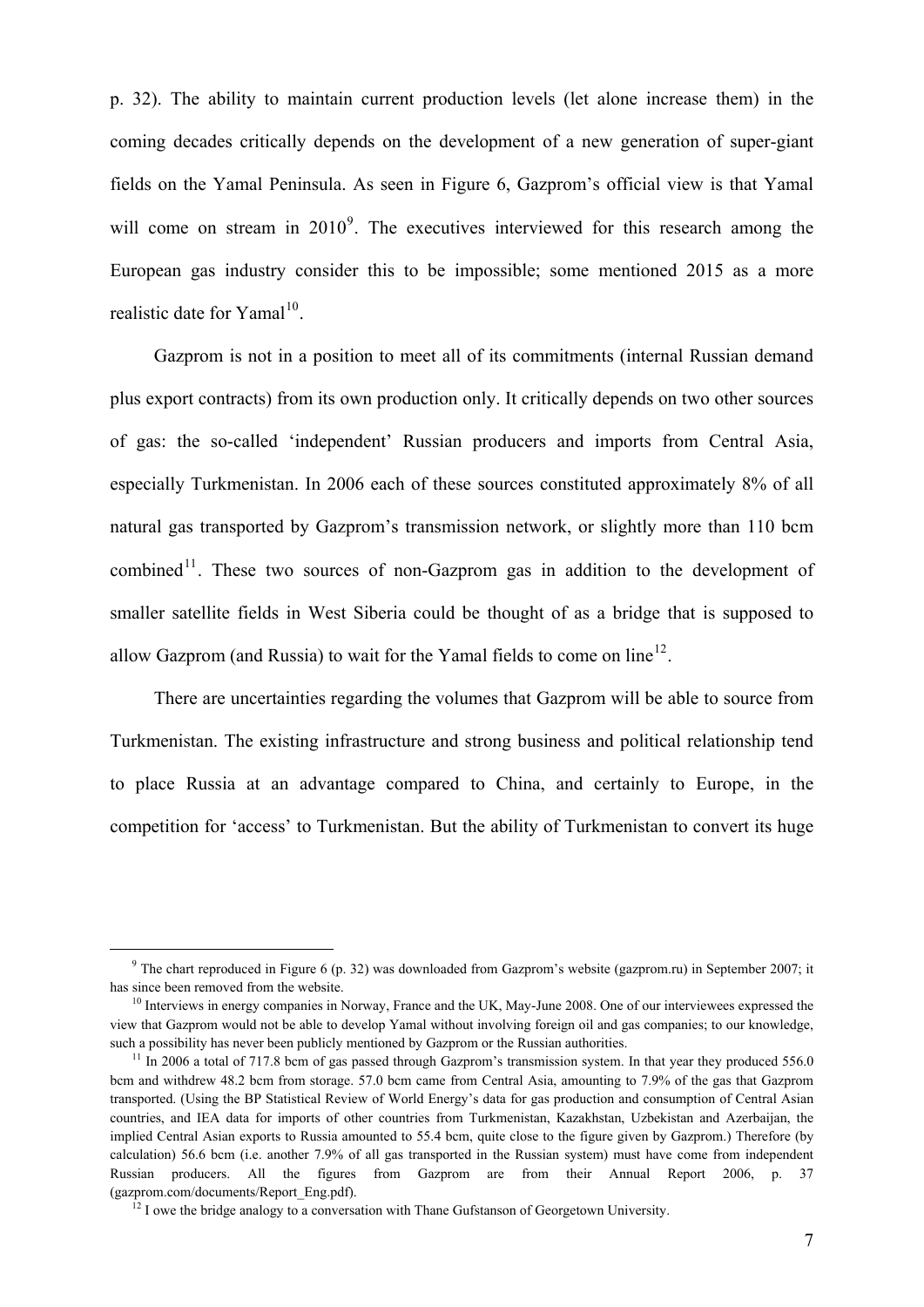undeveloped gas reserves<sup>[13](#page-8-0)</sup> into production capacity and long-term functioning export relationships remains to be proven. As for independent Russian producers, they are not allowed to export and there is no regulated regime for them to access the transmission network. Their incentive to increase their production depends on the price that Gazprom is willing to pay for their gas but also on the credibility of its commitments to them. As these two sources of gas become more strategic the price that the state-controled monopoly is willing to pay to Central Asian and independent Russian producers rises. But the length and strength of the 'gas bridge' on which Gazprom relies are uncertain.

Meanwhile, Russia's internal gas consumption has been growing, driven by economic expansion and especially rising electricity consumption (according to the IEA, gas accounted for 46% of electricity generation in Russia in 2006 against 19% for the OECD). In this context, the issue of gas prices on the Russian market becomes very important. Russian consumers – both industrial and domestic – pay a fraction of the prices paid by European consumers (when they pay at all). Raising prices is a key condition for controlling gas demand growth as well as increasing the profitability of supplying the Russian market, and it has been an official policy goal for a long time. The latest plans by the government stipulate that prices in the internal market will be on a par with European prices by 2011 (adjusted for transport). The deep economic crisis in Russia will probably make it politically even harder to reform energy prices, though the fall in oil-indexed prices in Europe during  $2009<sup>14</sup>$  $2009<sup>14</sup>$  $2009<sup>14</sup>$  will reduce the gap to be bridged.

Depending on the assumptions that one makes about the various terms of this equation, the assessment of Russia's gas balance falls somewhere between a tight but manageable

<sup>&</sup>lt;sup>13</sup> In October 2008 the first results of an audit commissioned by the Turkmen government were made public. They tend to confirm that the country's reserves could support a large increase in gas exports. See Bruce Pannier, "Independent audit shows Turkmen gas field 'world class'", Radio Free Europe/Radio Liberty, rferl.org, 14 October 2008 (accessed 16 October 2008).<br><sup>14</sup> In the long-term contracts between Gazprom and European importers the price is indexed on oil products with a time-

<span id="page-8-1"></span><span id="page-8-0"></span>lag of about six months; therefore, following the collapse in the price of oil from July 2008 onwards, contractual gas prices will start to fall during the first quarter of 2009.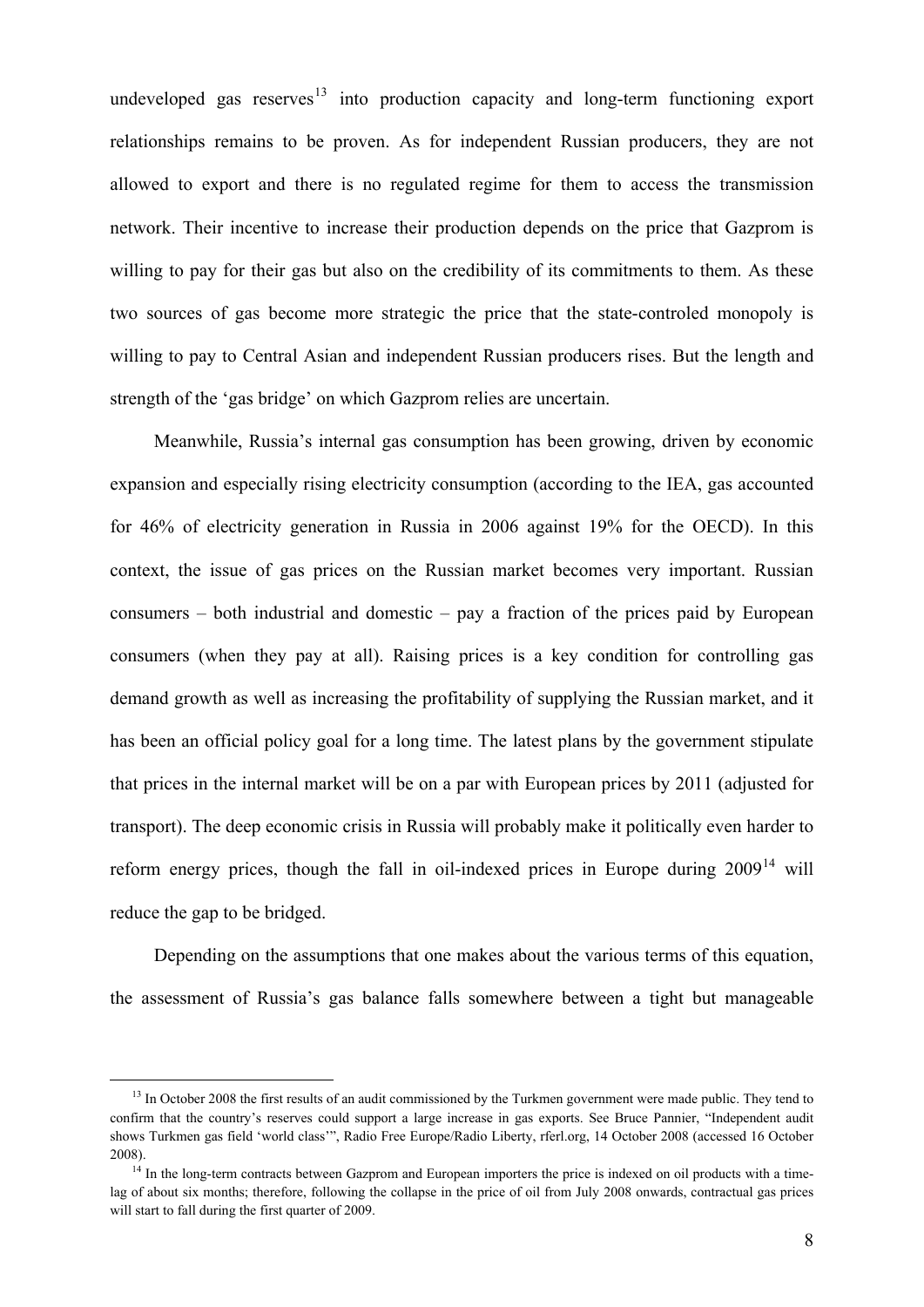situation and an impending gas crisis<sup>[15](#page-9-0)</sup>. The current financial crisis could have two diverging effects: on the one hand Russian gas consumption will go down sharply and exports to Europe will be reduced as importers only take the minimum contractual volumes and short-term import contracts are not renewed; on the other hand Gazprom could find it difficult to finance its exploration and production programme and may have to reduce capital expenditures on strategic projects, further delaying Yamal's development.

As long as Gazprom lives on the 'gas bridge' between west Siberia and Yamal it is unlikely that exports to Europe will increase at all. From the late 2010s onwards the servicing of the existing contracts<sup>[16](#page-9-1)</sup> will be gradually transferred to Yamal, and possibly the Shtockman field in the Barents Sea<sup>[17](#page-9-2)</sup>, limiting the volumes available for new contracts.

#### *2.2.4. Imports of non-Russian gas will continue to grow*

As previously discussed, non-Russian gas exports to Europe have grown very rapidly over the past 25 years. These were a mix of pipeline gas from Algeria and Norway and, especially from the late 1990s onwards, LNG from a growing number of countries in North Africa, the Middle East, Sub-Saharan Africa and the Caribbean. As Russian exports stagnate and internal EU production declines, continued growth in the European gas market depends on the growth in imports of non-Russian gas.

The potential for growth in EU pipeline gas imports is very significant but its realisation is uncertain. The Norwegian official figures show exports reaching a plateau of 120 to 140

 <sup>15</sup> See J Stern, *The Future of Russian Gas and Gazprom* (Oxford: Oxford University Press, 2005), esp. p. 30-35; p. 50 f.; p. 206 f. For a recent analysis developing a moderately pessimistic view see Nadejda Makarova Victor, "Gazprom: Gas Giant under Strain", Stanford University, Programme on Energy and Sustainable Development, January 2008.<br><sup>16</sup> In 2006, major existing long-term contracts with European importers were renewed until 2030-2035: 2036 for E.On-

Ruhrgas, 2035 for ENI, 2030 for BASF-Wintershall, 2026 for OMV and 2030 for GDF. See Dominique Finon and Catherine Locatelli, "Russian and European Gas Interdependence. Could Contractual Trade Channel Geopolitics?", *Energy Policy* 36 (2008), p. 430. 17 This very large field located offshore in the Barents Sea, would be developed by Gazprom in partnership with Total of

<span id="page-9-2"></span><span id="page-9-1"></span><span id="page-9-0"></span>France and StatoilHydro of Norway; the official plan is to market half of the production as LNG and half piped to Europe. A final investment decision is expected in the first quarter of 2010.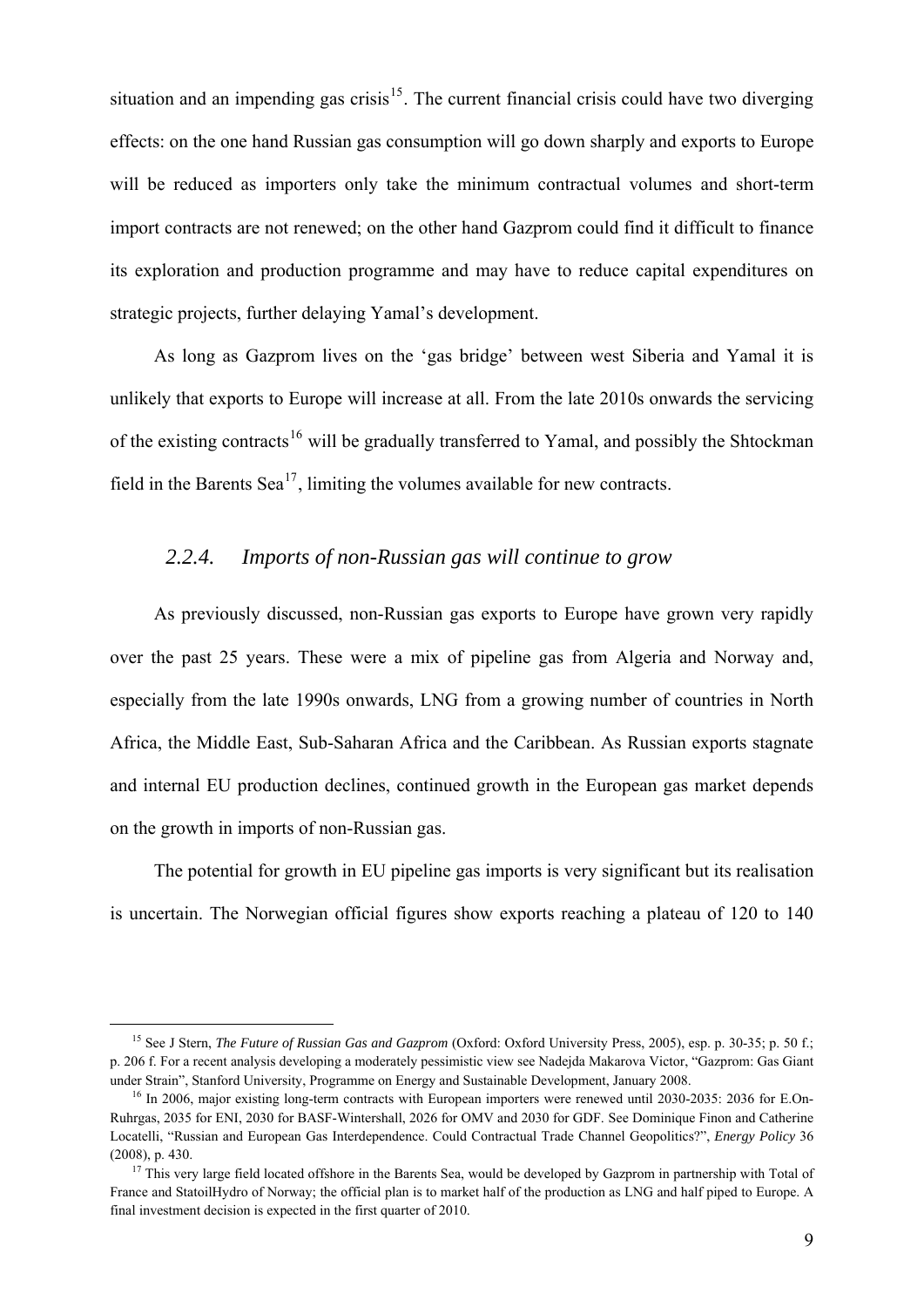bcm/year by  $2020^{18}$  $2020^{18}$  $2020^{18}$ , suggesting that exports to the EU could reach at least 100 bcm against 80 bcm in 2008. There are two new pipelines being built from Algeria to Spain and Italy respectively, with a combined capacity of 16 bcm/year<sup>[19](#page-10-1)</sup>. The important discoveries made in Libya as well as the normalisation of the geopolitical situation there since 2004 mean that the country could significantly expand its gas exports to the EU in the future. The realisation of this potential is contingent on the investment climate remaining favourable, which can not be taken for granted $^{20}$  $^{20}$  $^{20}$ .

The companies forming the Shah Deniz II consortium in Azerbaijan have approximately 10 bcm/year of gas to market in the coming years and are considering shipping it to Europe via the South Caucasus Gas Pipeline, the Turkish transmission network and either the Turkey-Greece-Italy Interconnector or a new pipeline from Turkey to South-Eastern Europe. Negotiations between the consortium and the Turkish and Azeri governments are under  $way^{21}$  $way^{21}$  $way^{21}$ .

Pipeline exports to Europe from either Turkmenistan or the Middle East (especially Iran) are a distant and highly speculative prospect, despite the high level of political interest in this in Europe<sup>[22](#page-10-4)</sup>. Unlike Norway, Algeria, Libya or even Azerbaijan, there is no active market for exploration and production in Turkmenistan and no clear prospect for international oil and gas companies to sign contracts there<sup>[23](#page-10-5)</sup>. Furthermore, there are serious political and legal

 <sup>18</sup> See Norwegian Ministry of Petroleum and Energy and Norwegian Petroleum Directorate, *FACTS. The Norwegian Petroleum Sector 2008*, Oslo and Stavanger, May 2008, p. 47-51.<br><sup>19</sup> The Medgaz pipeline to Spain was completed in January 2009 and is expected to come on stream by mid-2009; the

Galsi project to Italy is expected to enter in operation in 2013. See Eric Watkins, "Medgaz Algeria-to-Spain gas pipeline completed", *Oil & Gas Journal Online*, 8 January 2009.<br><sup>20</sup> In February 2009 the Libyan leader Moammar Qadhafi mentioned the possibility to re-nationalise the oil and gas

industry. See "ExxonMobil shrugs off latest Qadhafi remarks", *Oil & Gas Journal Online*,  $16^{th}$  February 2009.<br><sup>21</sup> Gazprom has also expressed a clear interest in buying this gas and importing it into Russia. (author's

BP and StatoilHydro representatives, Brussels, January and February 2009).<br><sup>22</sup> The EU is actively supporting the Nabucco gas pipeline project that is supposed to bring Central Asian and Middle

Eastern gas to Europe via Turkey. For recent official endorsements of Nabucco and a 'Southern gas corridor' by the EU see European Commission, Second Strategic Energy Review, An EU Energy Security and Solidarity Action Plan (Brussels, 2008), p.4-5 (available at ec.europa.eu/energy/strategies/2008/2008\_11\_ser2\_en.htm, last accessed 9 March 2009; or Mirek Topolanek, Speech at the Nabucco Summit, Budapest, 27 January 2009 (available from eu2009.cz, last accessed 9 March 2009).<br><sup>23</sup> On 16<sup>th</sup> April 2009 RWE, the German gas and electricity company that is a partner in the Nabucco consortium, signed

<span id="page-10-5"></span><span id="page-10-4"></span><span id="page-10-3"></span><span id="page-10-2"></span><span id="page-10-1"></span><span id="page-10-0"></span>an exploration and production agreement with the government of Turkmenistan concerning an exploration block in the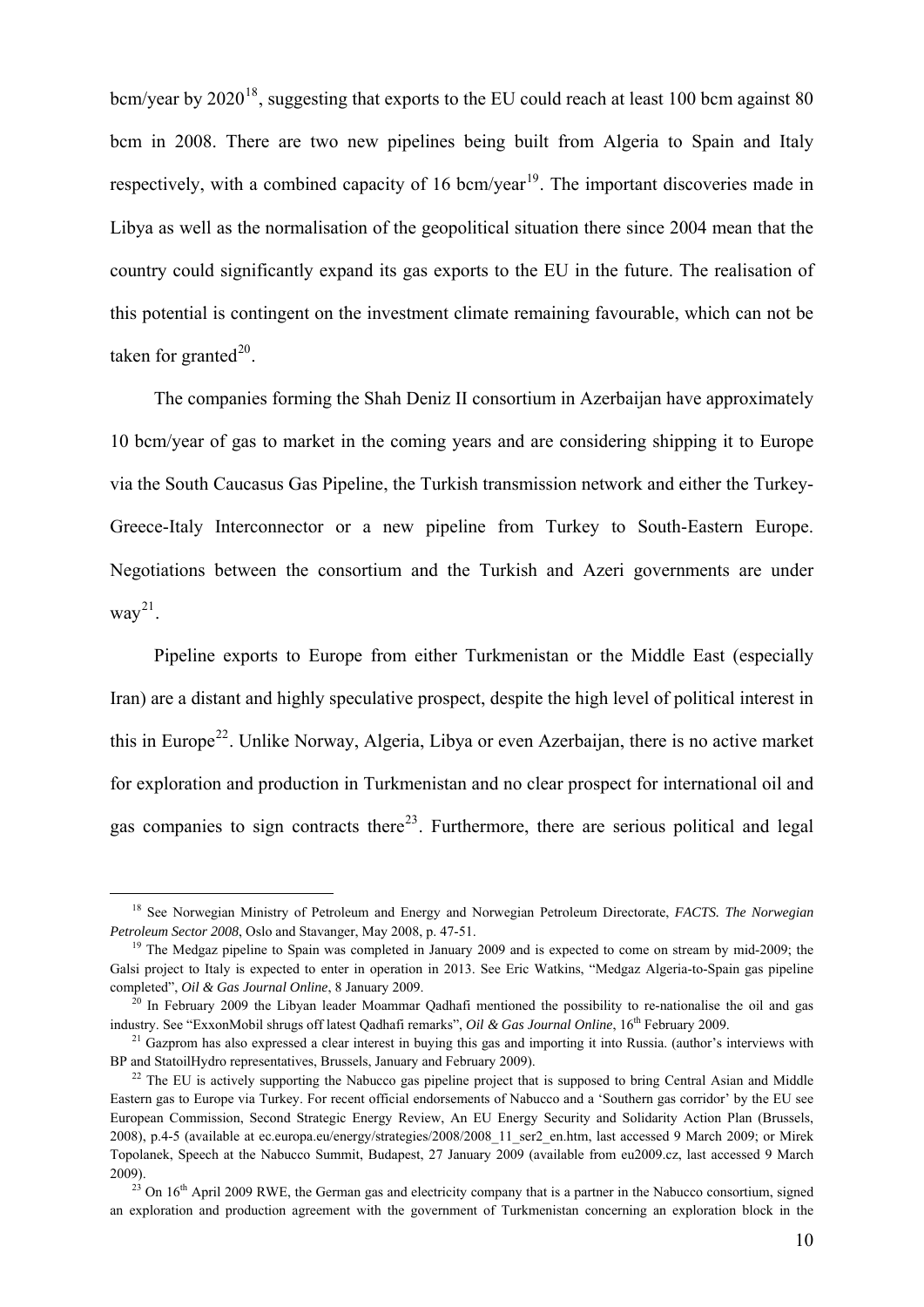issues around the building of a Trans-Caspian gas pipeline<sup>[24](#page-11-0)</sup>. As for Iran, it is unclear why it should burden itself with complex transit issues while, assuming nuclear-related sanctions have been removed and the country manages to define and implement a gas-export policy (something it has not been able to do in thirty years), it could market its gas as LNG and benefit from a very advantageous location to arbitrage between Asian and Atlantic markets, as Oatar does<sup>[25](#page-11-1)</sup>.

The prospects for increasing LNG imports into Europe look even better. Between 2008 and 2012 there will be both rapid expansion of world liquefaction and European regasification capacity, with EU capacity increasing by 80% from 102 bcm/year in 2008 to 183 bcm/year in 2012 [\(Figure 7,](#page-33-0) p. [33\)](#page-33-0). In a rapidly globalising market where contracts become more flexible and cargoes (even contracted ones) can be re-routed to the highest-price markets, there is no guarantee that gas will flow in at the rate suggested by the terminal's capacity<sup>[26](#page-11-2)</sup>. But with the combination of dynamic indigenous gas production in the United States, sharp decline in Asian and global economic growth and strong worldwide LNG supply growth, Europe should find itself in a good situation to access the LNG market in the next five years<sup>[27](#page-11-3)</sup>. After that the market could tighten as the rate of growth of global liquefaction capacity slows down and demand rebounds in Asia and North America, but there is considerable uncertainty.

1

Western Caspian Sea (see "RWE says it will develop, deliver Turkmenistan gas", Reuters, 16<sup>th</sup> April 2009). This is a promising development.<br><sup>24</sup> Russia and Iran maintain that building a pipeline across the Caspian Sea requires the agreement of all five bordering

countries. 25 Calculations done by Jim Jensen in 2006 showed that a 25 bcm/yr project from Iran to Europe would cost \$2.5 per

MMbtu as LNG (delivered to Italy) and \$3/MMbtu by Nabucco (delivered to the German border). See Jim Jensen, "The Prospects for Natural Gas Exports from the Middle East", Presentation to a Chatham House Conference on 'Investment in the Middle East: What is at Stake?', London: Chatham House, 2006 (p. 22-25). Note that the gas export projects that were put on hold in 2008 by Shell, Repsol and Total because of the nuclear-related sanctions were all LNG projects.<br><sup>26</sup> For an illustration focused on the North American market, see Deutsche Bank Global Market Research, *Global LNG*:

*Sink without a Tap*, 18 June 2008. 27 The International Energy Agency expects between 60 and 100 bcm of European LNG imports in 2010 and between 80

<span id="page-11-3"></span><span id="page-11-2"></span><span id="page-11-1"></span><span id="page-11-0"></span>and 160 bcm in 2015. See International Energy Agency, *Natural Gas Market Review 2007* (Paris: OECD/IEA, 2007), p. 64.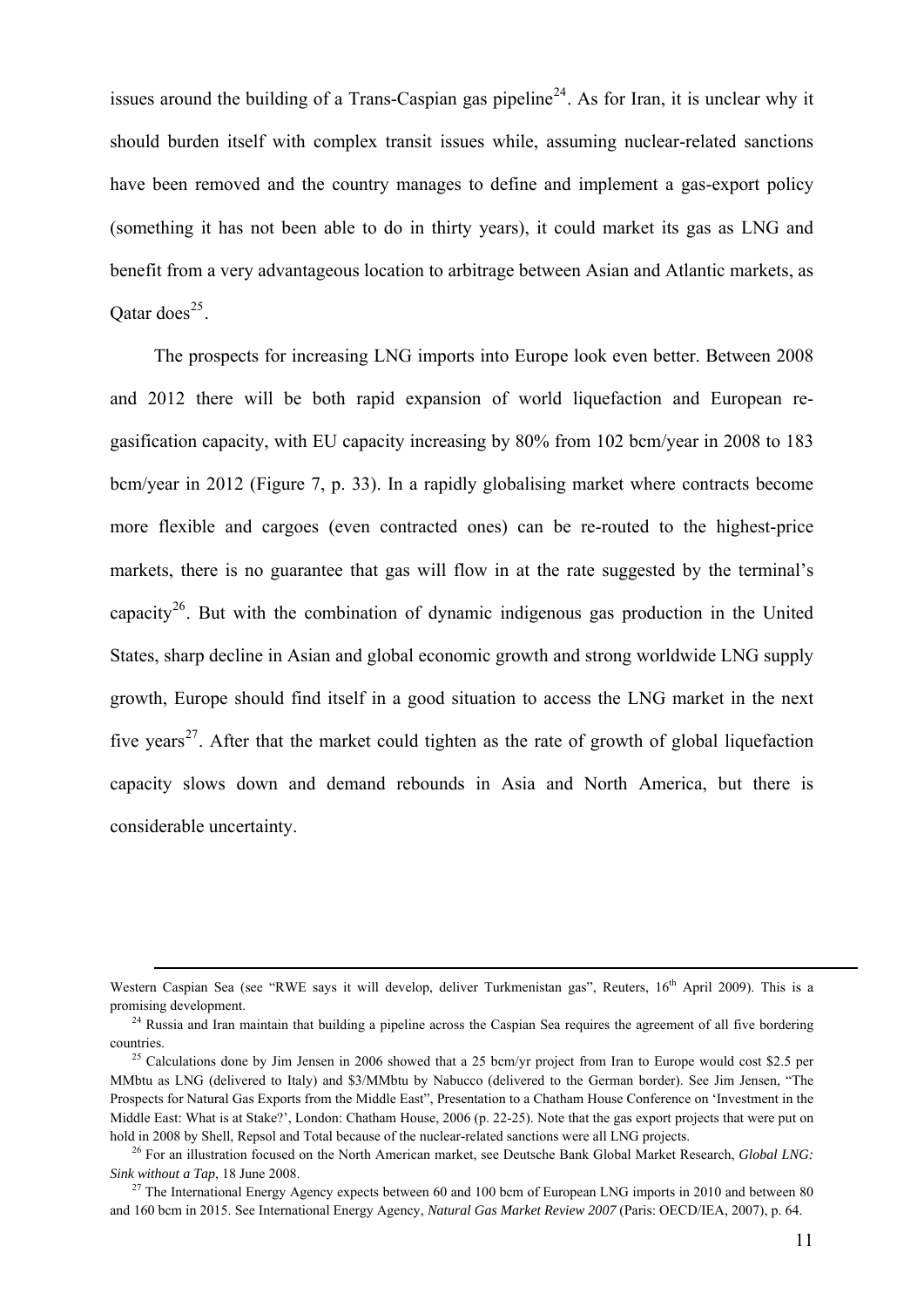#### 2.3. Europe is not over-dependent on Russian gas

Europe's reliance on internationally traded gas is increasing but the EU is not overdependent on Russian gas. Its gas supply has been diversifying for decades and the trend is accelerating. Russia covers 40% of the EU's gas imports and this share is declining, equating to 25% of gas consumption and just 6.5% of primary energy consumption. Europe's indigenous natural gas production is declining and should continue to do so but Russia is not in a position to expand its gas exports to Europe in the coming fifteen to twenty years. Outside Russia, there is significant potential for expansion of gas exports to Europe by pipeline from existing and new suppliers, but its realisation is uncertain; European imports of LNG should continue to expand rapidly, at least in the coming decade.

Russian gas will not be a driver of the future dynamics of European gas supply which will be driven by the interaction between the rate of decline of European production, the availability of additional volumes of non-Russian gas and the rate of growth of gas consumption. There seem to be two credible scenarios: (1) a moderately expanding European gas market where the share of Russia continues to decline; and (2) a moderately declining European gas market where the share of Russia is roughly stable. An expanding European gas market where an increasing share of imports and consumption is covered by Russia – a scenario that dominated the main projections until recently – is highly unlikely to materialise.

#### **3. Addressing the foreign policy implications**

If dependence on Russia is declining and should continue to do so, why is Russian gas such a sensitive and especially divisive issue in European politics? To answer this question we will have to look at national energy situations behind EU average figures, and to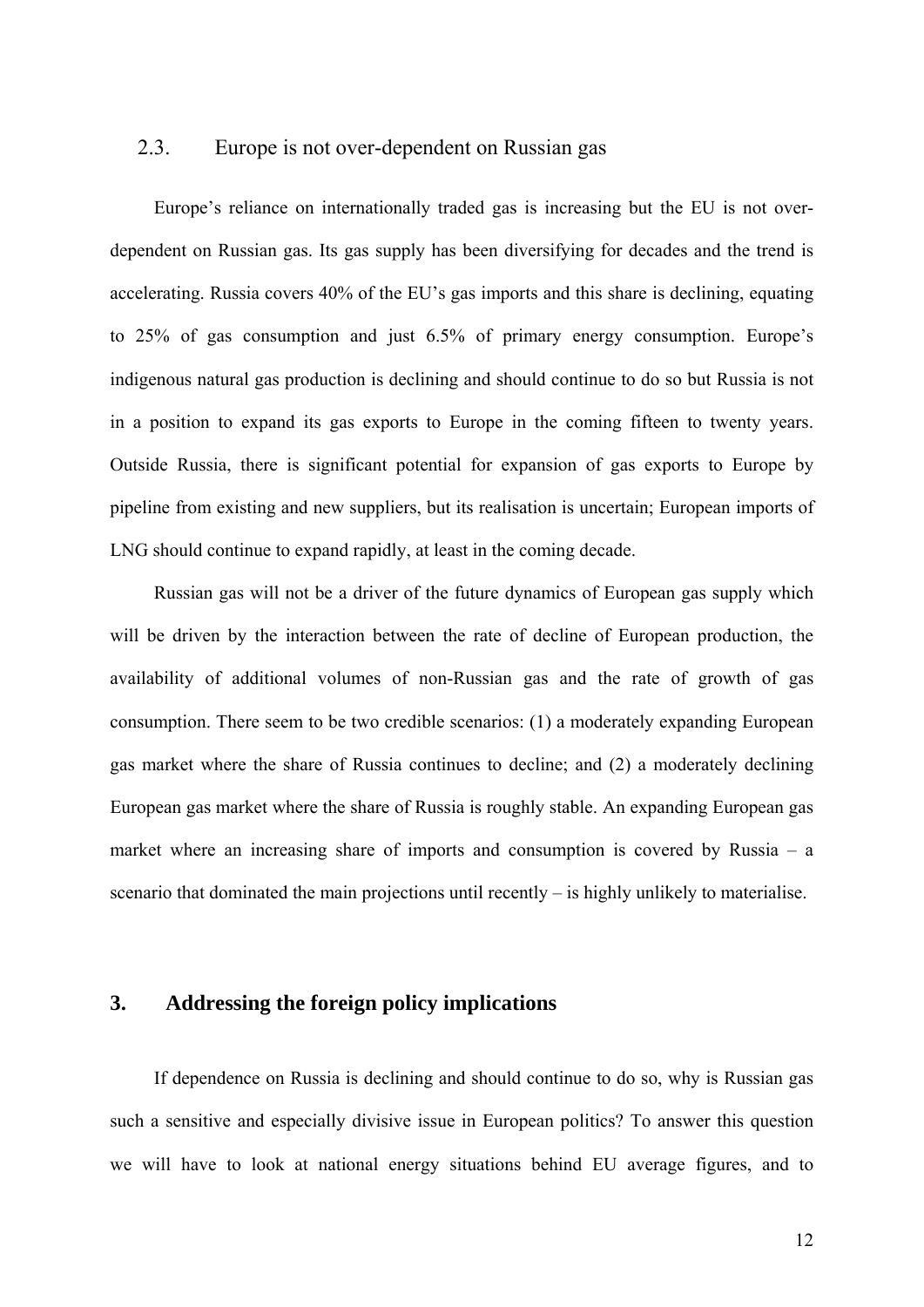understand the structure of the European gas industry or, more precisely, the lack of a single European gas market.

#### 3.1. Gas consumption is in the west, dependence on Russia is in the east

EU27 averages as presented in the first section do not tell the whole story about Europe's dependence on Russian gas. There are very large differences between member states as to the size and structure of their energy economies, the role of natural gas in their energy supply, the share of imports in gas supplies and the share of Russia in gas imports.

In many respects, the former iron curtain still separates two very different Europes as far as natural gas is concerned. Gas consumption is heavily concentrated in Western Europe ([Figure 8,](#page-34-0) p. [34](#page-34-0)): the 'old 15' member states account for 86% of the gas consumed in the EU; the seven biggest gas markets in Europe are all in the EU15.The UK, Germany and Italy each consume more gas than the 12 new member states combined. In contrast, gas markets in Eastern Europe are small or very small, which simply reflects the fact that most of the new member states have small economies and hence relatively low levels of energy consumption<sup>[28](#page-13-0)</sup>.

The gas supply structure is also very different. For the EU15 it is very close to what has been described in the previous section for the EU27 ([Figure 9,](#page-35-0) p. [35](#page-35-0)). In contrast, the 12 new member states import roughly three quarters of the gas they consume with almost 100% of imports coming from Russia [\(Figure 10,](#page-36-0) p. [36](#page-36-0)). There has been some diversification of import sources in the past several years (in the Czech Republic and Hungary, for instance) but this remains marginal. The average rate of dependence on Russia for the new member states is 60% against 20% for the EU15 ([Figure 11,](#page-37-0) p. [37](#page-37-0)). Three Eastern European countries have dependence rates of 100% and six above 80%. All but one of the 10 new member states from

<span id="page-13-0"></span><sup>&</sup>lt;sup>28</sup> The average share of natural gas in the energy mix is very close in Western and Eastern European countries tough there are large differences amongst both groups.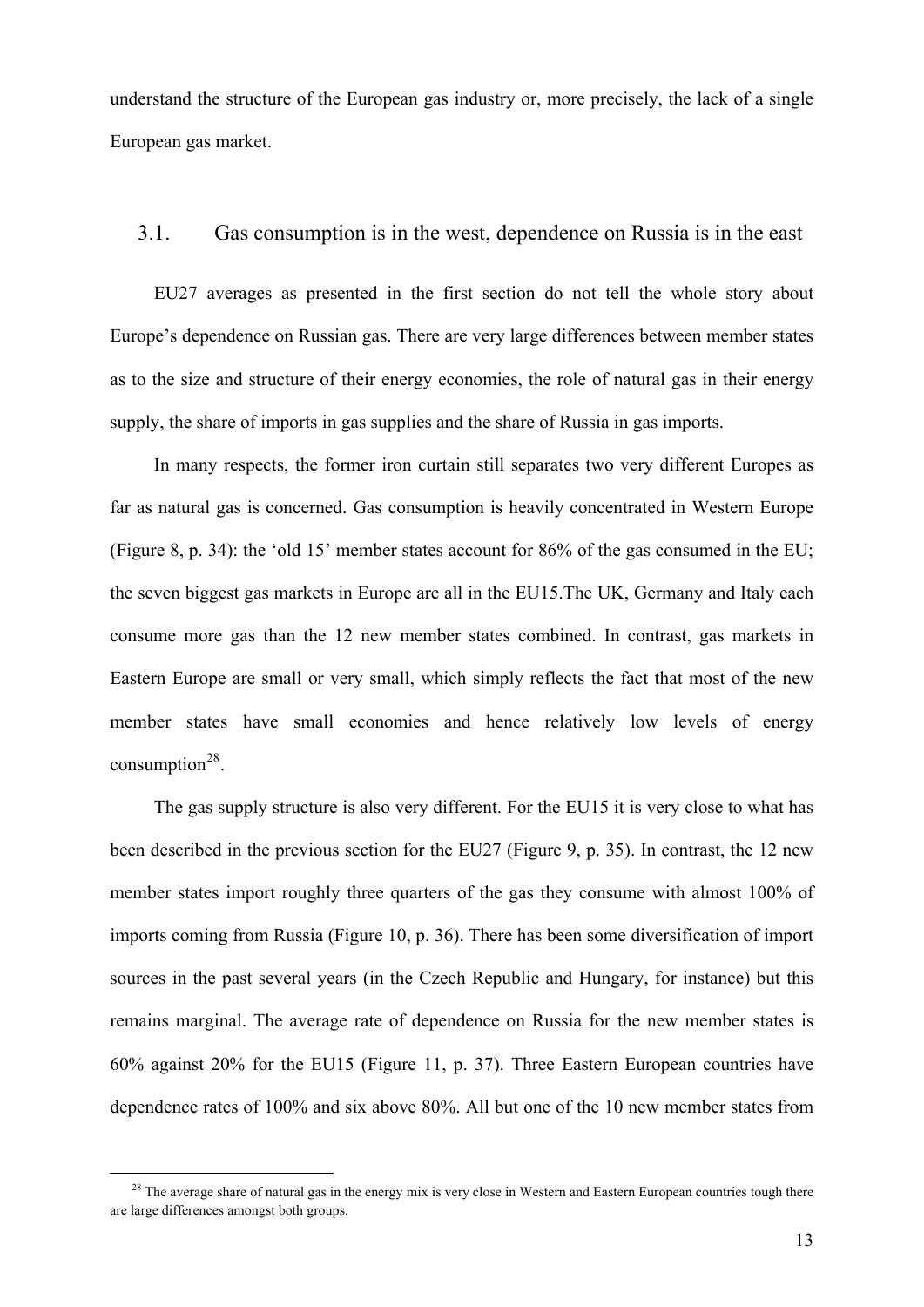Central and Eastern Europe rely on Russia for at least 50% of their gas, against only three countries of the EU15.

Western European gas markets are large and, on average, much less dependent on Russia than the much smaller Eastern European markets. On balance, slightly more than two thirds of Russian gas consumed in Europe is imported by the EU15. But, as [Figure 12](#page-38-0) (p. [38](#page-38-0)) shows, this is unevenly distributed and two countries, Germany and Italy, together account for nearly half of the total. The third biggest importer of Russian gas, France, imports less than half the amount of Italy and a quarter that of Germany. This concentration of Russian gas exports in Germany and Italy means that roughly 40% of Gazprom's entire profits are generated by export to these two European countries<sup>[29](#page-14-0)</sup>. Large gas importing companies in Germany and Italy truly are strategic partners for Gazprom. By contrast, Eastern European countries, most of them highly dependent on Russia, tend to import small volumes of Russian gas. Taken together they are far from a negligible outlet for Gazprom but individually they each amount to a tiny share of the Russian company's exports and profits.

[Figure 13](#page-39-0) (p. [39\)](#page-39-0) summarises the situation of the 25 European gas markets<sup>[30](#page-14-1)</sup> vis-à-vis Russian gas.

#### 3.2. Europe is a patchwork of national gas systems

Those differences would have limited political implications if Europe had a wellfunctioning gas market. Competitive trading would allocate physical supply across the continent irrespective of which specific import contract brought it into Europe. There would still be large and small entry points for Russian gas into Europe but each country would be part of a wider market enjoying a high degree of supply diversity. But such a market does not

 $29$  Gazprom makes around 80% of its profits in its exports to Europe.

<span id="page-14-1"></span><span id="page-14-0"></span><sup>&</sup>lt;sup>30</sup> Cyprus and Malta do not consume any natural gas.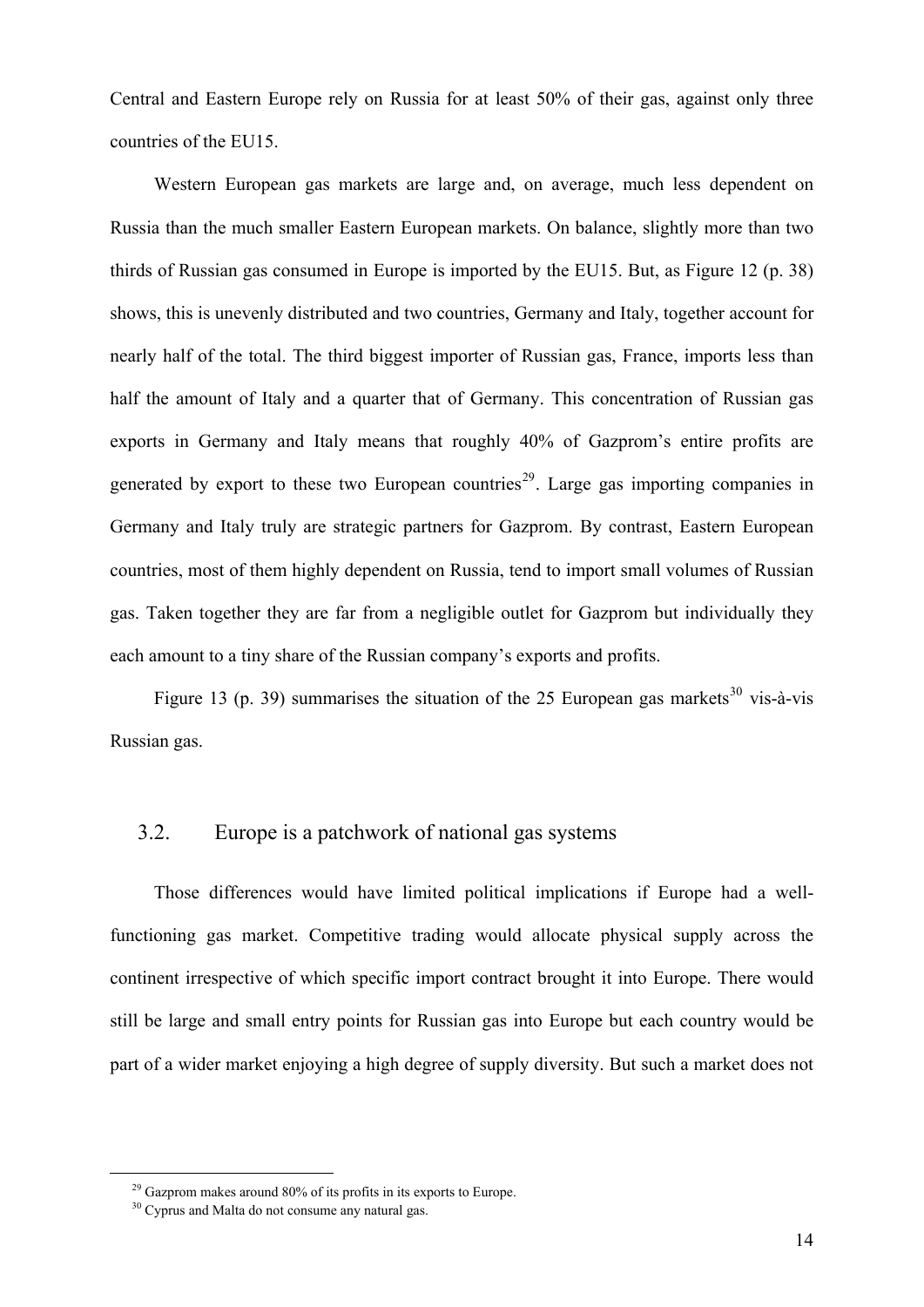exist. The industrial and contractual structure inherited from the early years of the Soviet-European gas trade is still largely in place.

The first gas import contracts with Russia were signed by Western European countries (Austria, Germany, France, Italy) in the 1970s, following the first large-scale exports of Soviet gas to the countries of the CMEA in Eastern Europe. The Western clients of the Soviet ministry of gas (that would become Gazprom in the early 1990s) were large utility companies with a dominant (often monopolistic) position in their national market; these companies were able to contract for large volumes of gas over two or three decades under fairly rigid conditions. These contracts included a take-or-pay clause guaranteeing a minimum cash-flow to the supplier irrespective of demand conditions. Prices were set against alternative fuels in each specific market through an indexation formula; the price clause was backed by a 'destination clause' that prevented importers from re-selling Russian gas in other markets. This rigid contractual structure was designed to support massive investment in transactionspecific infrastructure, especially the 5000 km pipelines from West Siberia to Europe. Note that there is no Soviet or Russian specificity here: import contracts for Algerian, Norwegian and even Dutch gas all included roughly the same features. Finally, these contracts benefited from strong political backing and were, to a large extent, government-to-government agreements even if the industrial and financial entities involved on the European side had varying degrees of government ownership.

The gas trade between the Soviet Union and the Eastern European countries of the CMEA developed in the 1960s under schemes of co-investment and barter deals. Cheap Soviet gas fed the development of heavy, energy-intensive industries in Eastern Europe. After the fall of the USSR and communist bloc, gas trade was gradually (and sometimes painfully) restructured as Russia raised prices considerably and asked its former satellites to pay in hard currency. For most countries in the region, this process took place in the context of a broader set of economic reforms required to prepare for EU membership. The gas contracts with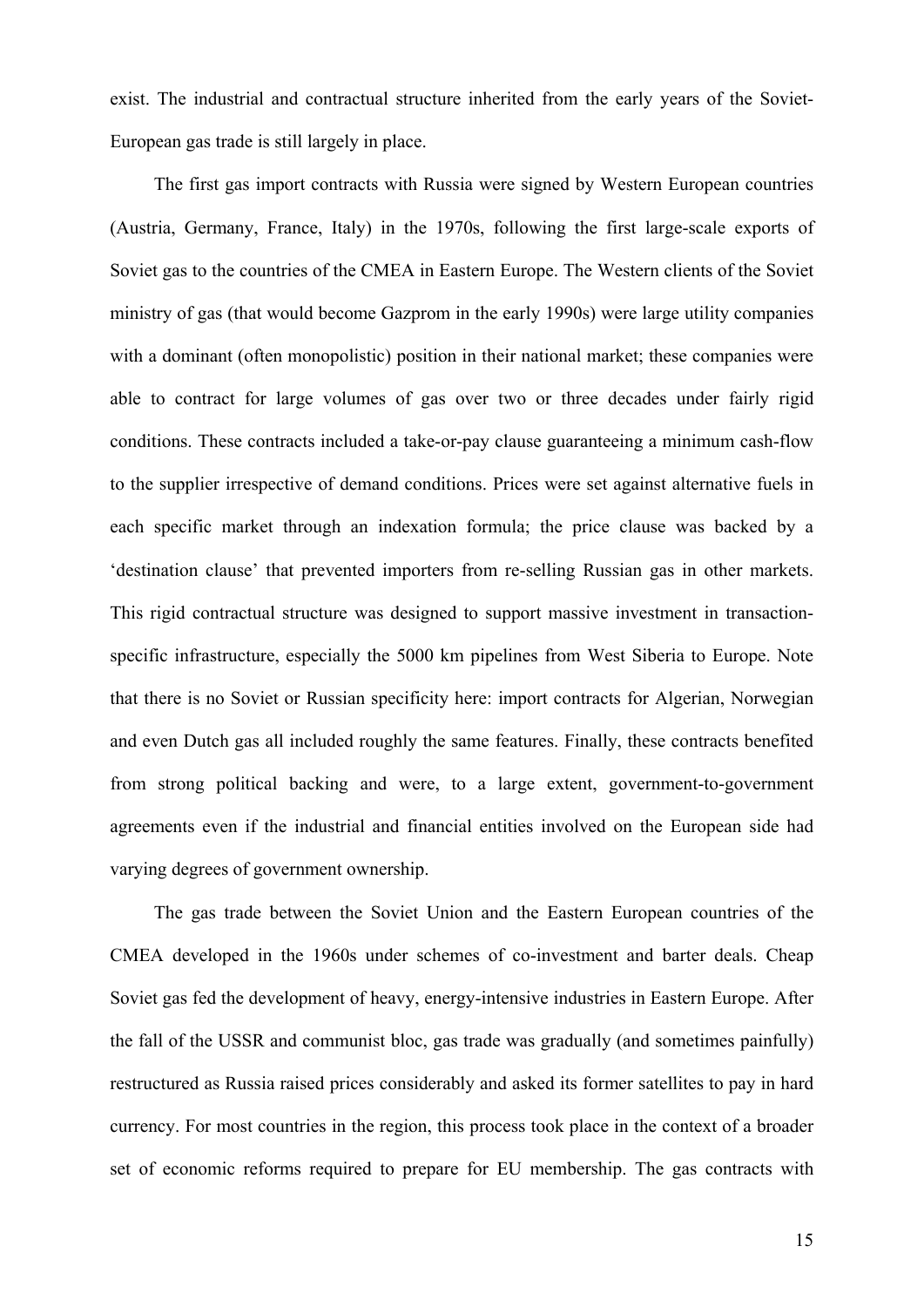Russia have many common features with Western European ones though often are of shorter duration.

This contractual structure supported the development of the largest commercial gas relationship in the world, contributing to the penetration of natural gas in Europe and the diversification of energy balances after the first oil shock. But it was not developed with Europe in mind. In particular, the idea of a European gas market was explicitly rejected. The sharing of the commercial risks through long-term, rigid contracts and the necessity of strong government backing both pointed to a juxtaposition of strictly bilateral arrangements. Similarly, the monopoly position of large importers of Russian gas in Western Europe was considered instrumental to the management of risks further down the supply chain and was thought to be a logical and unavoidable implication of the 'natural monopoly' characteristics of gas transmission and distribution networks. In the 1970s and 1980s the rapid penetration of imported gas into Europe (from Russia, Algeria and Norway) was done under an industrial and contractual model which was incompatible with the development of a European, competitive market for gas.

As gas consumption increased and Western European markets matured, the economic drawbacks of the historical industrial organisation became clearer and the case for a single, competitive gas market grew stronger. The segmentation of the European market along national boundaries helped to maintain monopoly rents that the process of liberalisation was supposed to make disappear. This segmentation was supported by long-term contracts for capacity on cross-border pipelines that complemented the supply contracts themselves. The quasi-absence of short-term gas trading on free markets meant that little gas-to-gas competition occurred and no credible prices emerged that reflected the supply-demand balance and the seasonality of the gas business. These characteristics led to large inefficiencies in the working of the European gas industry, the identification of which was the basis for the drive towards EU-led restructuring and liberalisation.

16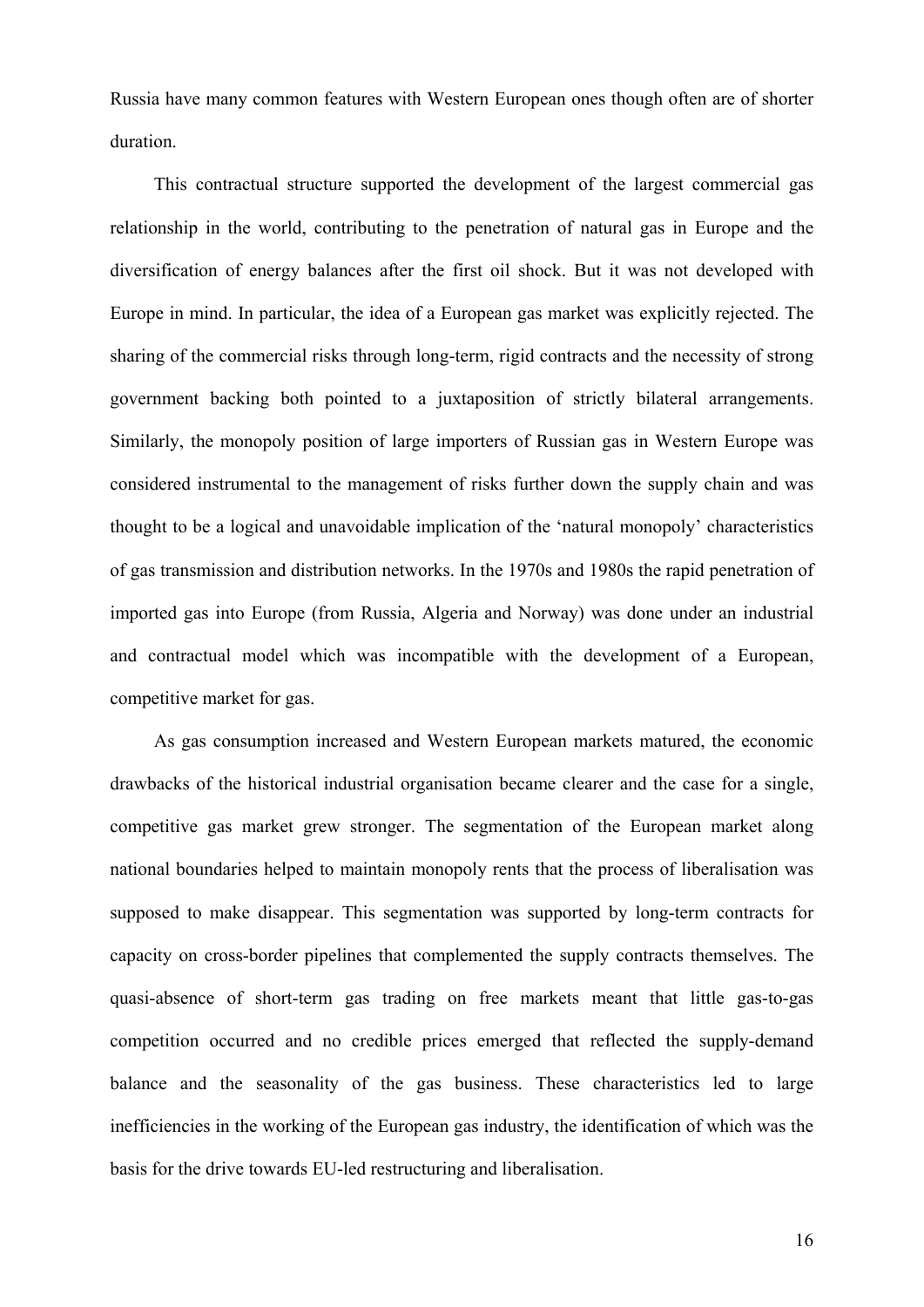#### <span id="page-17-0"></span>3.3. Market segmentation empowers Russia and divides Europe

Beyond its economic cost to Europe, the segmentation of the European gas system has serious foreign policy implications. The absence of a single competitive market where gas moves freely across Europe maintains a direct link between commercial gas contracts and bilateral political relationships. This structure makes Russian gas a highly divisive issue in European politics. It also empowers Russia's foreign policy towards the continent by allowing Moscow to dissociate its strategic relationships with large client nations in Western Europe from its policy towards Eastern European countries.

The segmentation of the European gas system is central to the relationship between Russia and its two largest gas clients in Western Europe, Germany and Italy. There is a widely shared perception among the German political elite that the gas relationship with Russia works very well for Germany and could work well for the whole of Europe if only all EU member states acted "rationally" towards Moscow<sup>[31](#page-17-0)</sup>. Pan-European gas market integration would reduce Germany's ability to politically manage its energy interdependence with Russia; or, to put it differently, a segmented gas market ensures that those who have "irresponsible" foreign policy attitudes vis-à-vis Russia are the only ones to pay the price.

Russia, for its part, extends offers of privileged 'energy co-operation' to Germany and Italy that make them key partners in implementing Gazprom's strategic vision in Europe. This is especially true of the Nord Stream and South Stream pipeline projects that would allow Russia to re-route its gas exports to Western Europe away from the Ukrainian corridor. These pipelines would isolate the large gas export contracts with Germany and Italy from the political and energy realities of Eastern Europe. For Italy and Germany this offer may be difficult to refuse from an energy security perspective; at the same time, minimising gas transit through Eastern Europe structurally empowers Russia's foreign policy in its "zone of

 $31$  The analysis in this paragraph is based on a discussion between the author and a group of fifteen German senior politicians, government officials and public intellectuals organised by the European Council on Foreign Relations in Berlin on 4 December 2008.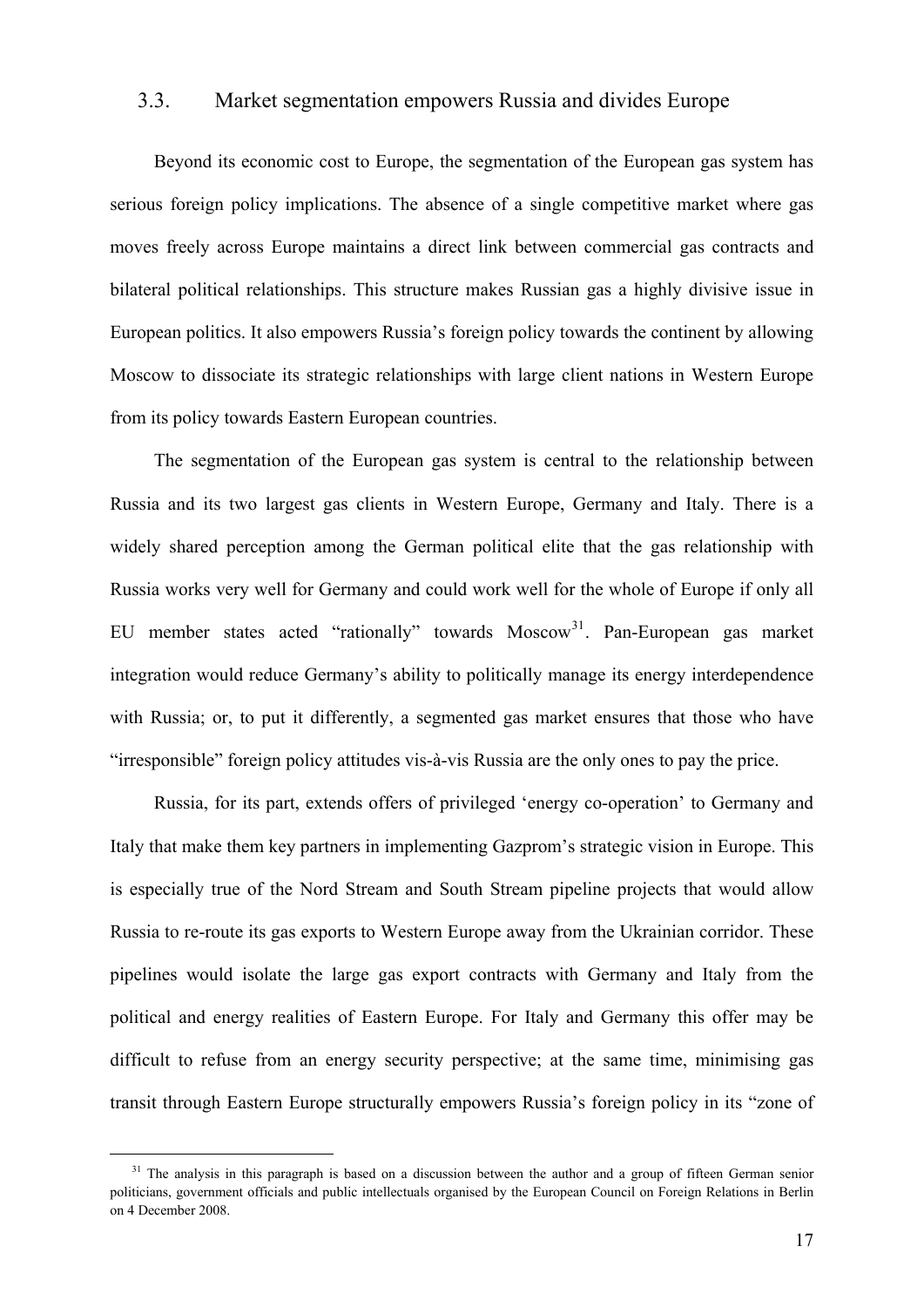<span id="page-18-0"></span>special interests" by entrenching the divergence of interests between Eastern and Western Europe. As such, the Nord Stream and South Stream projects are a manifestation of the merger between Russia's gas export policy and its post-cold war foreign policy towards Europe, arguably one of the most important foreign policy moves initiated by Moscow under the leadership of Vladimir Putin.

For countries in the upper-left section of [Figure 13](#page-39-0) (p. [39\)](#page-39-0), the absence of a pan-European gas market makes their dependence on Russia a real political constraint. It is tempting to 'buy' energy security (or at least the appearance of it) by engaging in pro-Russian foreign policy<sup>[32](#page-18-0)</sup>. Reciprocally the gas relationships offer Moscow the ability to reward or punish Eastern European countries, overtly or subtly, all the more easily that Gazprom's export contracts in this region are small as a share of Russia's total gas exports to Europe. Moreover, the contradictions between the management of the gas relationship with Russia and the key political orientations of the government is a source of internal tensions in several Eastern members of the  $EU - let$  alone Ukraine – where part of the political and economic elite's allegiance still lies with Russia $^{33}$  $^{33}$  $^{33}$ .

The benefits that Moscow derives from a segmented European gas system are not primarily about gas. Gazprom would benefit from an integrated and competitive market by easily commercialising gas anywhere in Europe and arbitraging between markets. It could also exercise its market power much more directly by adjusting its export volumes to the state of the European market (just as OPEC adapted to the transformation of the oil market in the early 1980s by becoming a formal cartel, adapting its production to defend prices). Russia derives foreign policy gains from a segmented gas market in Europe. It empowers Moscow's revisionist agenda in Europe<sup>[34](#page-18-0)</sup> by creating or reinforcing divisions among EU member states.

<sup>&</sup>lt;sup>32</sup> The cases of Bulgaria and Slovakia may be cited here.

<sup>&</sup>lt;sup>33</sup> These internal tensions were made very clear by our interviews in Estonia, Lithuania and Latvia, conducted between 30<sup>th</sup> March and 2<sup>nd</sup> April 2009. There were clearly visible even in more 'westernised' EU member states such as the Czech Republic, Poland and Hungary.<br><sup>34</sup> On the revisionism of Russia's foreign policy see Andrew Monaghan, "'An enemy at the gate' or 'from victory to

victory'? Russia's foreign policy", *International Affairs* 84:4, 2008, p. 717-733.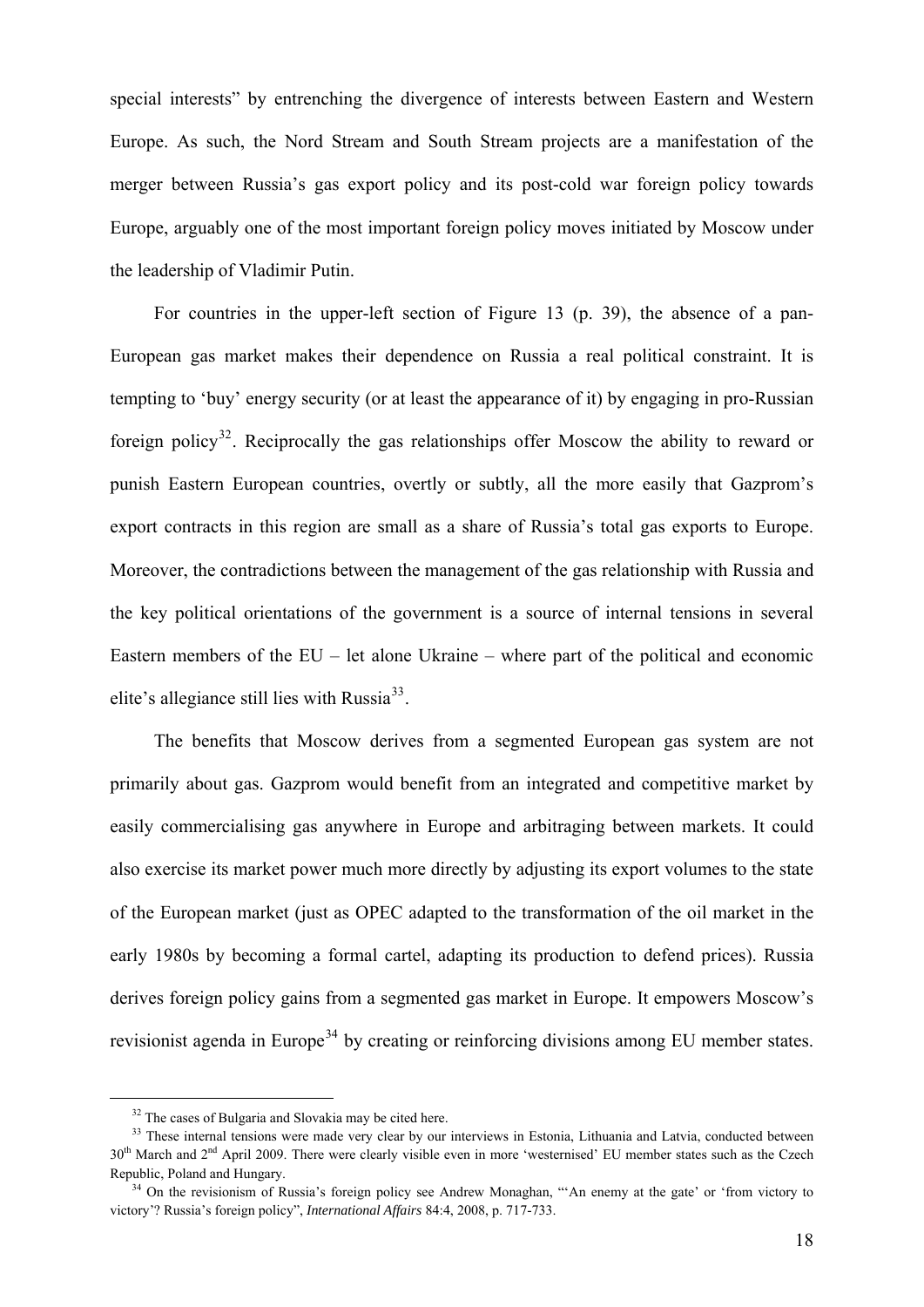<span id="page-19-0"></span>The European responses to the Russian invasion of Georgia in August 2008 and the contrast in attitudes towards political and economic co-operation with Ukraine illustrate European divisions.

Russia has consistently fought against EU-sponsored reforms promoting market integration, and Gazprom is actively trying to prevent the emergence of traded markets in continental Europe. Alongside other sovereign gas exporters Russia opposed the abolition of the 'destination clause' in European gas contracts. More recently, the control of the industry's 'mid-stream' (transmission, storage and 'hubs'), essential to constraining the development of pan-European competitive trading, has become central to Gazprom's commercial strategy in Europe<sup>[35](#page-19-0)</sup>.

The relationship between the organisation of the European gas market and the political division of Europe over Russia is further illustrated by [Table 1](#page-40-0) and [Table 2](#page-40-0) (p. [40](#page-40-0)). There is a clear, if not perfect, match between the EU countries' foreign policy position towards Russia – as characterised by two recent rankings, one from a European think-tank<sup>[36](#page-19-0)</sup> and the other one from a government-controlled Russian newspaper<sup>[37](#page-19-0)</sup> – and their position during the European debate about 'ownership unbundling' of transmission networks – a measure proposed by the European Commission in order to overcome some of the barriers to market integration<sup>[38](#page-19-0)</sup>. The countries that tend to have a friendly relationship with Russia opposed the measure and vice versa.

<sup>&</sup>lt;sup>35</sup> The acquisition by Gazprom, in January 2008, of 50% of the Central European Gas Hub and trading platform at Baumgarten (Austria) fits into this strategy; so does the creation by Russia's state gas company of numerous new companies in the European gas 'mid-stream'. 36 European Council on Foreign Relations, *A Power Audit of EU-Russia Relations*, London: ECFR, 2007. 37 Izvestia, "Русский вопрос" расколол Европу ("Russkii vopros" raskalol Evropu),

http://www.izvestia.ru/politic/article3120068/ (2 Sept 2008). I thank Vessela Tcherneva of the European Council on Foreign Relations for finding this article and translating the ranking of EU countries.<br><sup>38</sup> European Commission, Proposal for a Directive of the European Parliament and of the Council amending Directive

<sup>2003/55/</sup>EC concerning common rules for the internal market in natural gas, unofficial version, September 2007.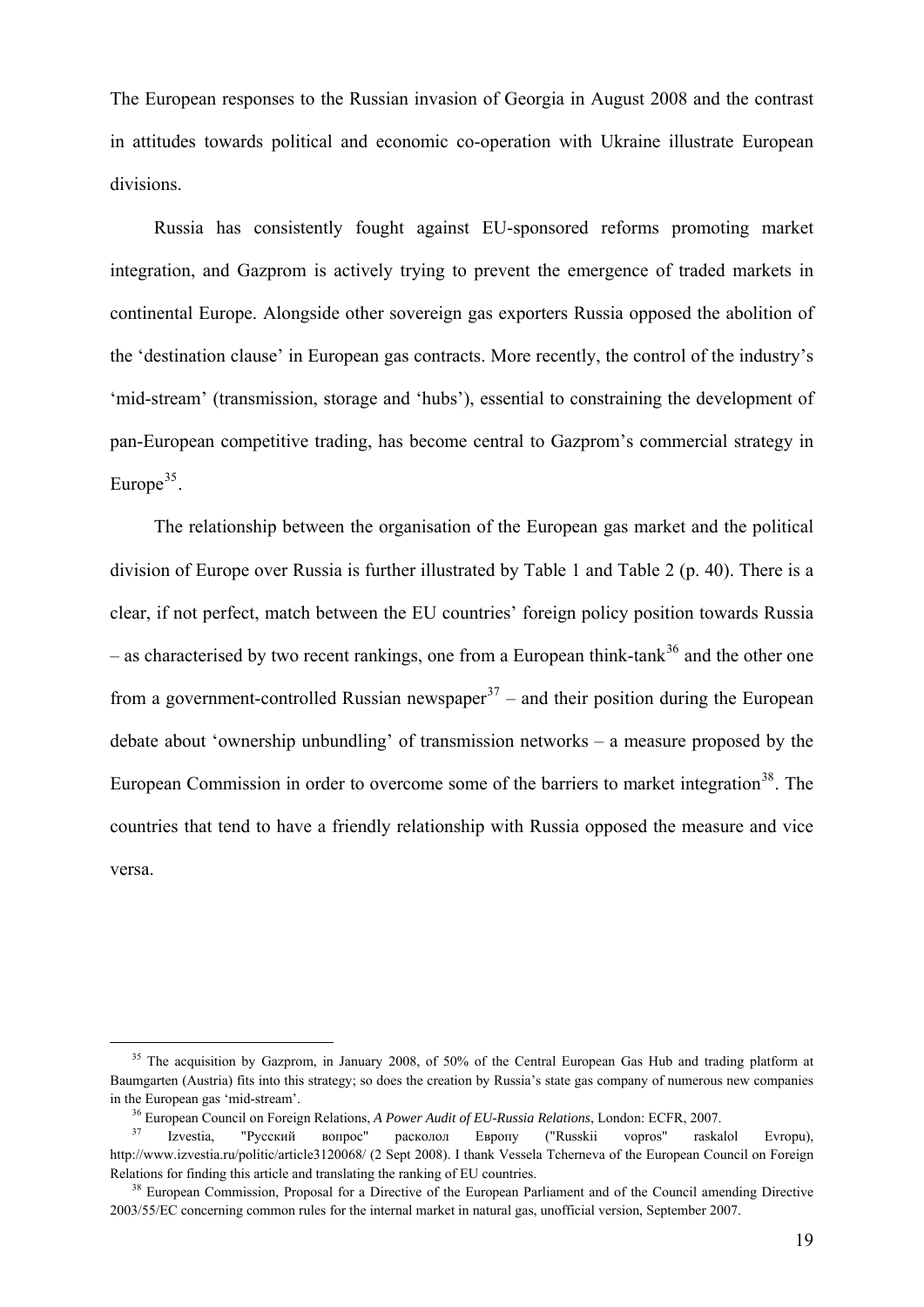### <span id="page-20-0"></span>3.4. A single gas market would have significant political benefits

Pan-European market integration, through competitive gas trading, would bring major political benefits. It would increase the security of gas supply for all consumers and member states, spread gas supply diversity across Europe, and make large import contracts or infrastructure projects between European actors and Russia less politically divisive in Europe.

The first benefit of gas market integration in Europe would be to increase collective supply security by allowing price and other market mechanisms to reallocate physical supply efficiently in case of supply shortfall or demand surge. Just as the short-term price of gas increases in New York, Atlanta and Chicago alike when supply from the Gulf of Mexico is temporarily unavailable<sup>[39](#page-20-0)</sup>, a single and competitive European gas market would create a high degree of *de facto* solidarity between all (or most) gas consumers across Europe. A Nato-like 'solidarity clause' in the EU treaty (or a separate energy treaty) would be ineffective without market integration and no longer needed if Europe had a single competitive market. Competitive gas trading in a single market is both necessary and sufficient to create solidarity between consumers.

Market integration would also export supply diversity from Western to Eastern Europe. The infrastructure in place to transport Russian gas westward would allow for multiple swaps with the diversified markets of Western Europe, virtually moving non-Russian gas (including LNG) eastwards. This is especially true for the largest gas markets in Central Europe like Austria, Hungary, the Czech Republic, Slovakia and Poland<sup>[40](#page-20-0)</sup>. Yet non-Russian gas can

<sup>&</sup>lt;sup>39</sup> On the ability of the US gas market to efficiently respond to supply and demand shocks, see Jeff D. Makholm, "Seeking Competition and Supply Security in Natural Gas: the US Experience and European Challenge", Boston, NERA Economic Consulting, 2007, p. 8-11. For a comparison of the structure of the U.S and European gas industries see Makholm, "Seeking Competition" and International Energy Agency, *Development of Competitive Gas Trading in Continental Europe*, Paris, OECD/IEA, 2008, p. 61-71.<br><sup>40</sup> The Baltic countries are more problematic as they are not connected to the European gas transmission network and

would benefit less from European gas market integration. Addressing the political problem associated with their dependence on Russian gas is likely to take the form of increasing the competition *against* natural gas itself, possibly with the aim of driving gas out of their energy economies.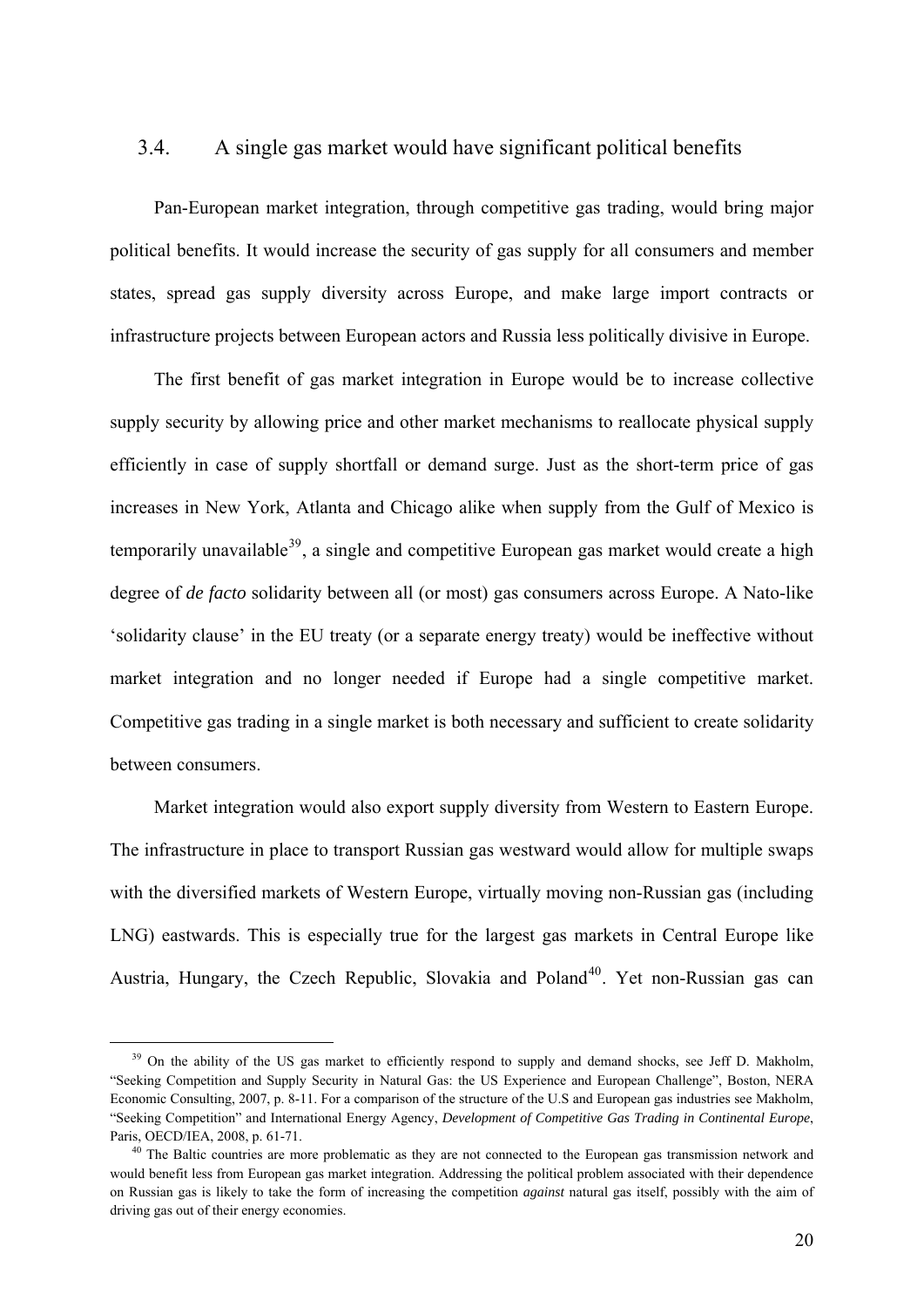<span id="page-21-0"></span>already physically flow to areas of Central and Eastern Europe in significant quantities, as was proved possible during the gas crisis of January  $2009<sup>41</sup>$  $2009<sup>41</sup>$  $2009<sup>41</sup>$ . Beyond the existing infrastructure, a competitive gas market would create a rationale for investing in new transmission capacity to increase interconnections and exploit trading opportunities between markets $42$ 

Finally, the emergence of a single competitive gas market would 'Europeanise' gas import contracts without the need for political or administrative intervention. In an integrated market with competitive trading and contracting, all sources of supply would technically merge into a single 'pool', significantly loosening the link between commercial contracts and bilateral political relationships.

Building a single competitive gas market in Europe would bring supply diversity to most countries in Central and Eastern Europe, significantly improve the resilience of the European gas system to supply disruptions and Europeanise the bilateral import relationships with Gazprom. It would help Europe advance its unity and counter Russia's strategy of merging its gas export policy with its divisive foreign policy. Gas market integration should be a central priority of a strategic energy policy for Europe.

#### 3.5. Can the barriers to gas market integration be overcome?

The creation of a single European gas market has been an official goal of the European Union for nearly fifteen years but the story so far is mostly one of failure. Despite the recent agreement on a third package of liberalisation measures the resistance of key governments (like Germany) may be difficult to overcome. Yet large gas companies from continental Europe are increasingly interested in a pan-European market.

<sup>&</sup>lt;sup>41</sup> See OMV Gas GmbH, presentation at the workshop on "Secure natural gas supply: experiences from the gas crisis", Florence School of Regulation and Energie Control, Vienna, 3 April 2009, p. 7. 42 International Energy Agency, *Development of Competitive Gas Trading*…, op cit, p. 80-81.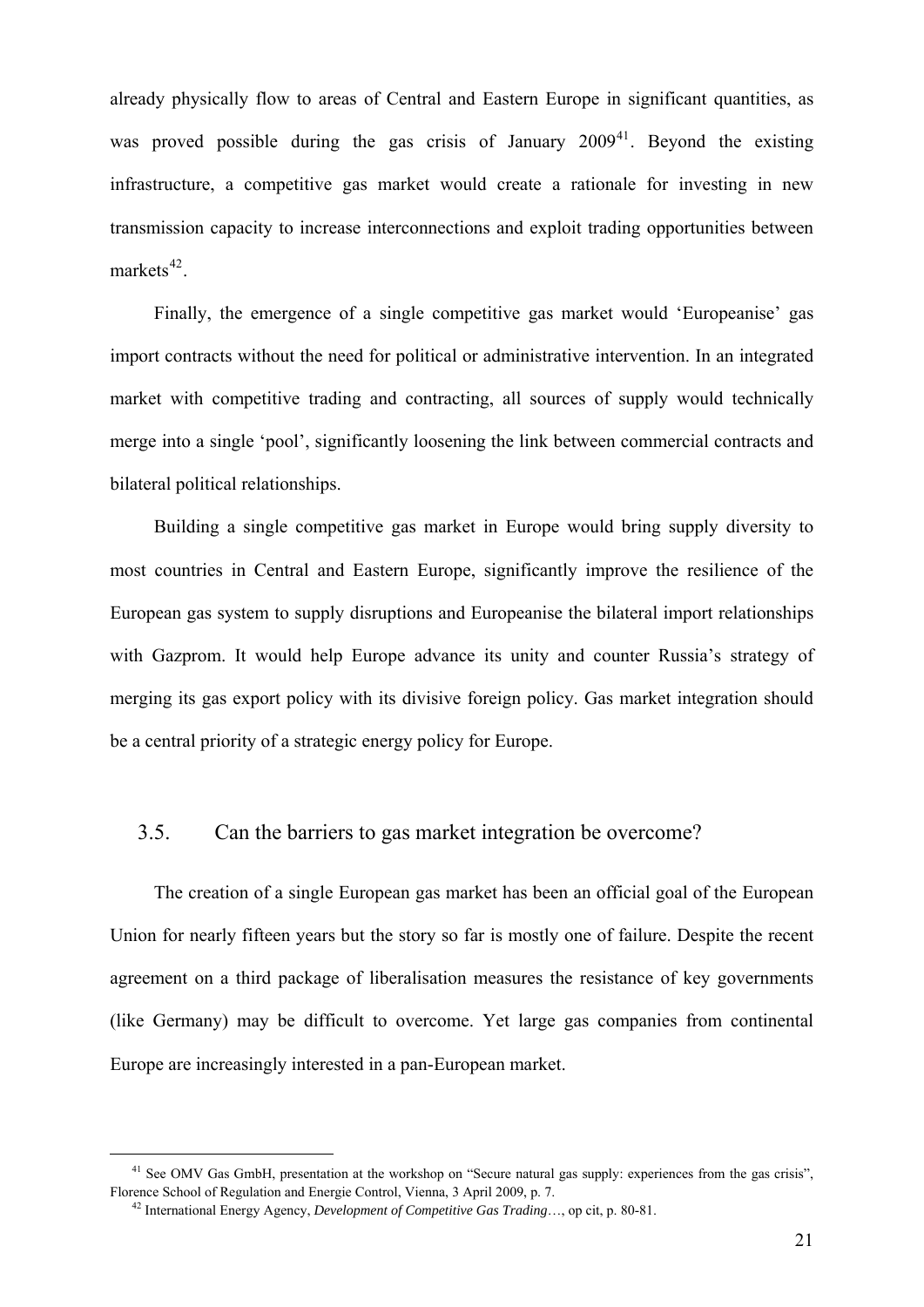<span id="page-22-0"></span>Europe has a well developed network of gas transmission pipelines. The emergence of a European gas market supposes that any market player can buy the right to use any pipeline to ship their gas from one point of the system to another, at a price that reflects the cost to the pipeline's owner<sup>[43](#page-22-0)</sup>. The policy challenge is to make transmission pipelines work as an 'enabling platform' for pan-European competitive trading. For that to be possible, gas companies have to be effectively broken up vertically, with transmission pipelines separated from the supply business at least financially and operationally, if not in terms of ownership. This key reform is called 'unbundling'.

Despite establishing and then reinforcing the separation of transmission from supply the two European gas directives of 1998 and  $2003<sup>44</sup>$  $2003<sup>44</sup>$  $2003<sup>44</sup>$  have largely failed to trigger the emergence of a single gas market<sup>[45](#page-22-0)</sup>. This failure led to the launch, in 2005, of an enquiry by the Directorate General for Competition of the European Commission. The findings, published early in 2007<sup>[46](#page-22-0)</sup>, confirmed how dysfunctional the European gas market was and motivated the preparation of a project of third gas directive<sup>[47](#page-22-0)</sup>. The two main innovations proposed by the European Commission to overcome the barriers to a single market were the *ownership* unbundling of transmission pipelines and the creation of an Agency for the Co-operation of Energy Regulators.

At the European Council of March 2007 the twenty-seven member states reaffirmed in the clearest of terms that single, competitive gas and electricity markets were the ultimate

 <sup>43</sup> For detailed analysis on this point see The Brattle Group, *Methodologies for Establishing National and Cross-Border*  Systems of Pricing of Access to the Gas System in Europe, Report to the European Commission, 17 February 2000.<br><sup>44</sup> Directive concerning common rules for the internal market in natural gas (98/30/EC), 22 June 1998 ('First

directive'); Directive concerning common rules for the internal market in natural gas (2003/55/EC), 26 June 2003 ('Second gas directive').<br><sup>45</sup> For two analyses of the state of market integration in Europe five years after the first and second directives,

respectively see: Dominique Finon, "European Gas Markets: Nascent Competition and Integration in a Diversity of Models", in D. Finon and A. Midttun, *Reshaping of the European Electricity and Gas Industry: Regulation, Markets and Business Strategies* (London: Elsevier, 2004), p. 119-150 (the paper was written in 2002); and International Energy Agency, *Development of Competitive Gas Trading in Continental Europe* (Paris: OECD/IEA, 2008), p. 36-60.<br><sup>46</sup> European Commission, Inquiry pursuant to Article 17 of Regulation (EC) 1/2003 into the European gas and electricity

sectors (Final Report), COM (2006) 851 final, 10 January 2007.<br><sup>47</sup> European Commission, Proposal for a Directive of the European Parliament and of the Council amending Directive

<sup>2003/55/</sup>EC concerning common rules for the internal market in natural gas, unofficial version, September 2007.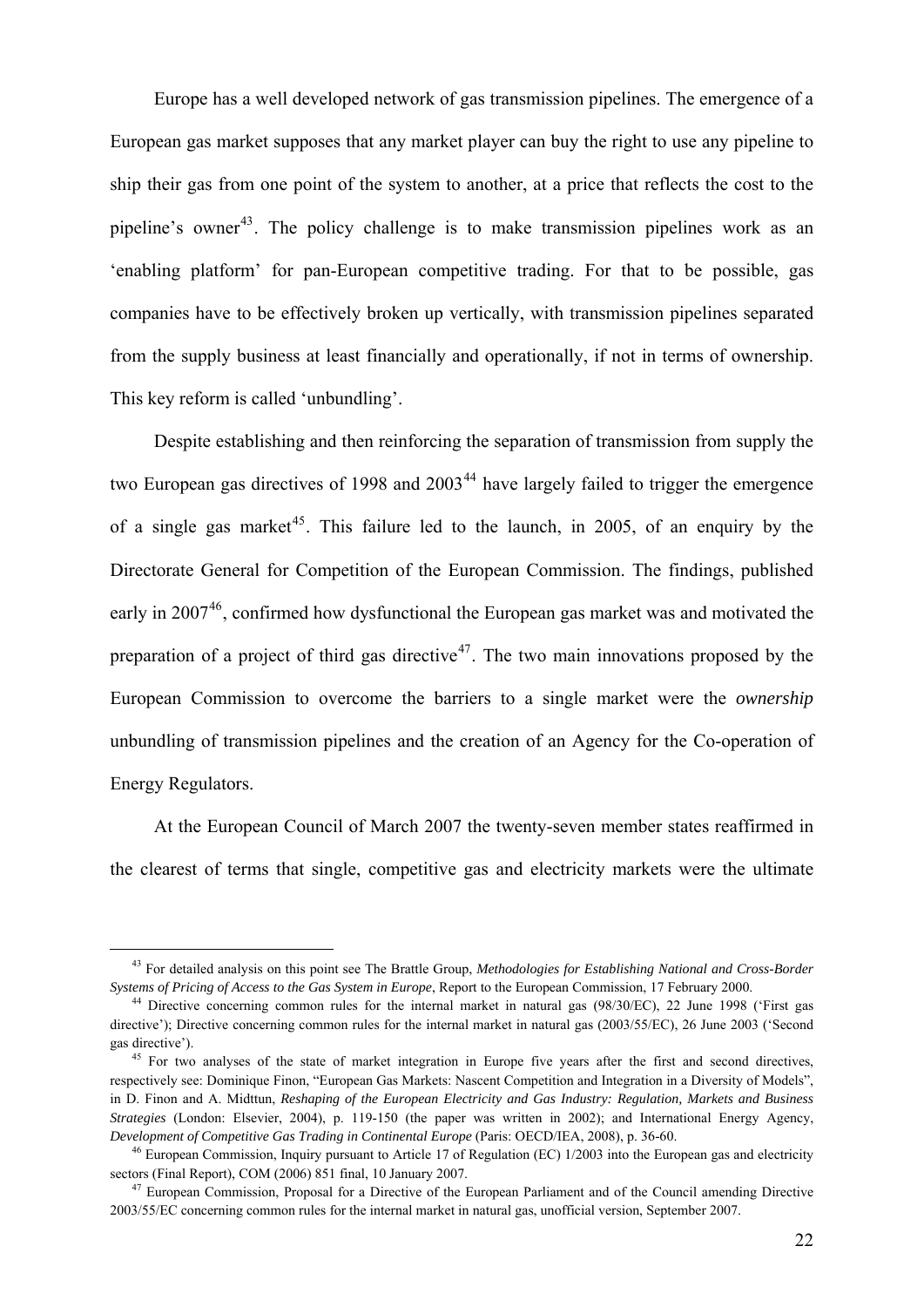<span id="page-23-0"></span>goal[48](#page-23-0). Yet the two-year debate and negotiation that followed saw Europe divided along the usual lines. Member-states that fully embrace the vision of single competitive European energy markets (a group led by the UK and the Netherlands) supported the Commission's proposals while those who have had reservations ever since the beginning of the liberalisation effort (including Germany and France<sup>[49](#page-23-0)</sup>) opposed ownership unbundling. The latter have in effect defended the traditional organisation of the European gas industry against a policy push towards liberalisation that they view as a dangerous leap into the unknown, potentially endangering the security of Europe's gas supply by weakening the European gas companies and calling into question the nature of the links with external suppliers. Resisting European market integration is also consistent with the interest of incumbent gas companies in maintaining their dominant positions on their national markets and constraining the emergence of pan-European competition.

It is unlikely that EU member states will soon converge politically on a truly shared gas vision. The emergence of a single competitive gas market would help Europe develop a more coherent and united foreign policy approach towards Russia but, as I have shown earlier, Russia's strategic partners and largest client countries in Europe have an interest in resisting gas market integration to avoid creating material solidarity with other member states that have a strained political relationship with Moscow. This unsatisfactory situation looks like a fairly stable equilibrium.

In contrast, the situation and interests of large continental European gas companies, that have traditionally resisted liberalisation and integration, have been evolving over the past few years. Pure gas companies such as Ruhrgas of Germany or Gaz de France have been merged

<sup>&</sup>lt;sup>48</sup> Council of the European Union, "Brussels European Council 8/9 March 2007. Presidency Conclusions", 7224/1/07<br>REV 1, CONCL 1, 2 May 2007, p. 16.

<sup>&</sup>lt;sup>49</sup> For an early account of the opposition between the old and new visions for European gas, see Jonathan Stern "Traditionalists *versus* the New Economy: Competing Agendas for European Gas Markets to 2020", The Royal Institute for International Affairs, Briefing Paper New Series No. 26, November 2001. For the arguments of the "traditionalists" in the context of the recent European debate see: Letter from François Loos, French Minister of Industry, to Commissioner Andris Piebalgs, 10 January 2007 (available from industrie.gouv.fr and euractiv.com); and also Letter from the Ministers in charge of energy of Austria, Bulgaria, Germany, France, Greece, Luxembourg, Latvia and Slovakia to Angelika Niebler, Chairwoman of the ITRE Commission, European Parliament, dated 29 January 2008 (available from euractiv.com).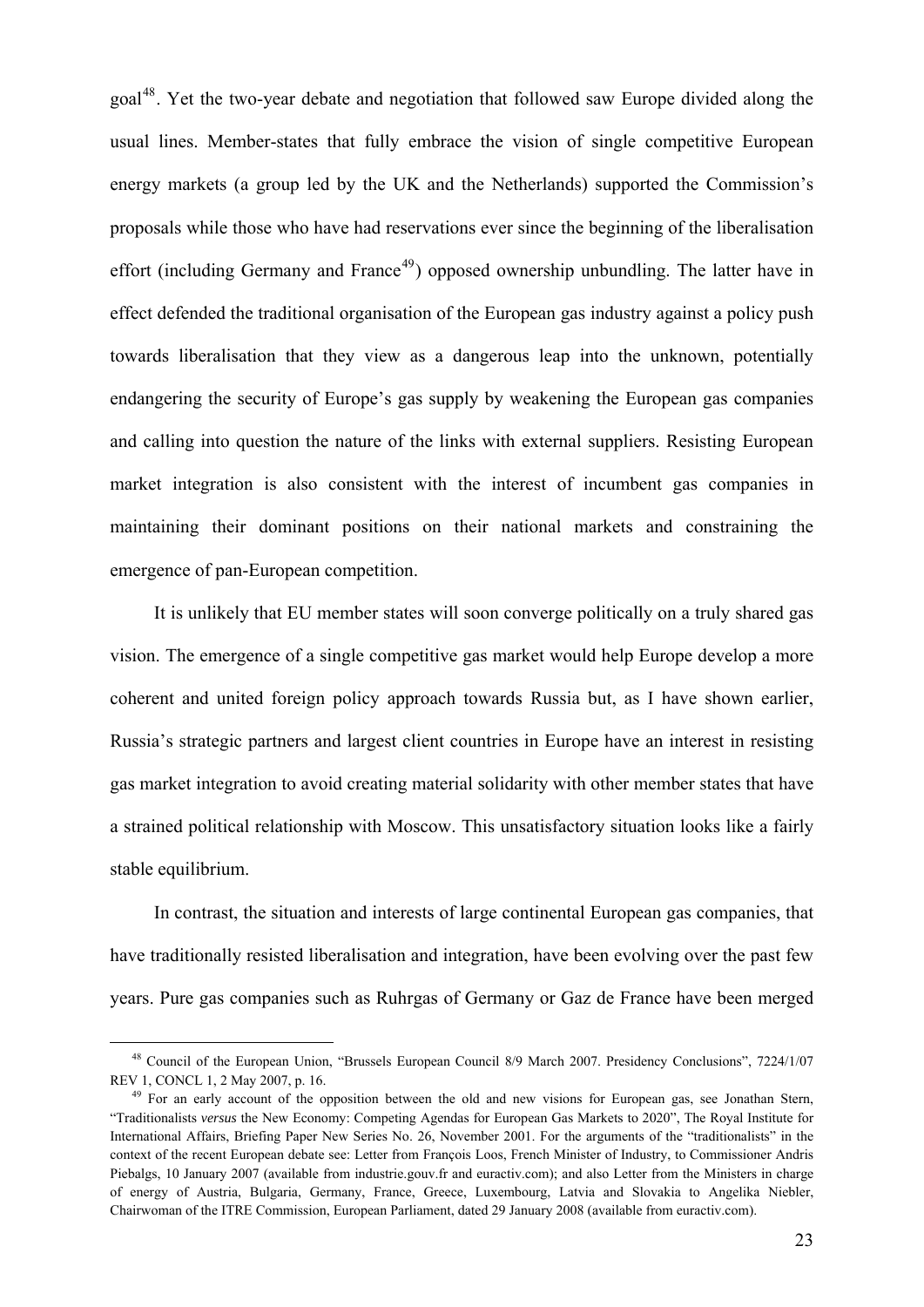<span id="page-24-0"></span>into large gas and electricity holdings, E.On and GDF-Suez respectively. The new entities have a diversified portfolio of assets, especially in electricity generation, making gas less strategic for them. Their gas supply portfolio is also more diversified and they are active players in the expanding and globalising LNG market (especially GDF-Suez). Even if they will be managing large import contracts with Gazprom for the next three decades, the nearterm expansion of their gas supply activities in Europe relies on their ability to bring non-Russian gas to Europe.

German and French energy companies heavily invested in Central and Eastern Europe before and after the EU enlargements of 2004 and 2007, including by acquiring stakes and sometime full control of local gas supply, network and storage companies in countries such as Hungary, Slovakia or the Czech Republic. To grow in this region they need to be able to increase the penetration of non-Russian gas from their supply portfolio in North-Western Europe; for that they need a European gas market that works. Furthermore, as demonstrated by the gas crisis in January 2009, these companies want to be able to move gas from west to east when supplies from Russia are disrupted, to supply their customers and prevent crises in their relationship with the local governments. Their ability to do so during the crisis was constrained by the under-development of market institutions (such as national 'balancing markets' or regional gas exchanges) and the lack of market integration between Western and Central Europe. In the post-crisis policy discussions in Europe, some continental gas companies have become advocates of a pan-European gas market – if a market on their terms – as a way to advance Europe's gas security<sup>[50](#page-24-0)</sup>. It is not certain though that continental European gas companies need a pan-European market more than they need to protect their national markets.

Another factor that may help overcome barriers to competition and integration in European gas markets is the action of the European Commission's Directorate General for

<sup>&</sup>lt;sup>50</sup> Author's interviews in Hungary, Austria, France, Germany and the Czech Republic, February-April 2009, and participation to industry and policy workshops after the January 2009 gas crisis.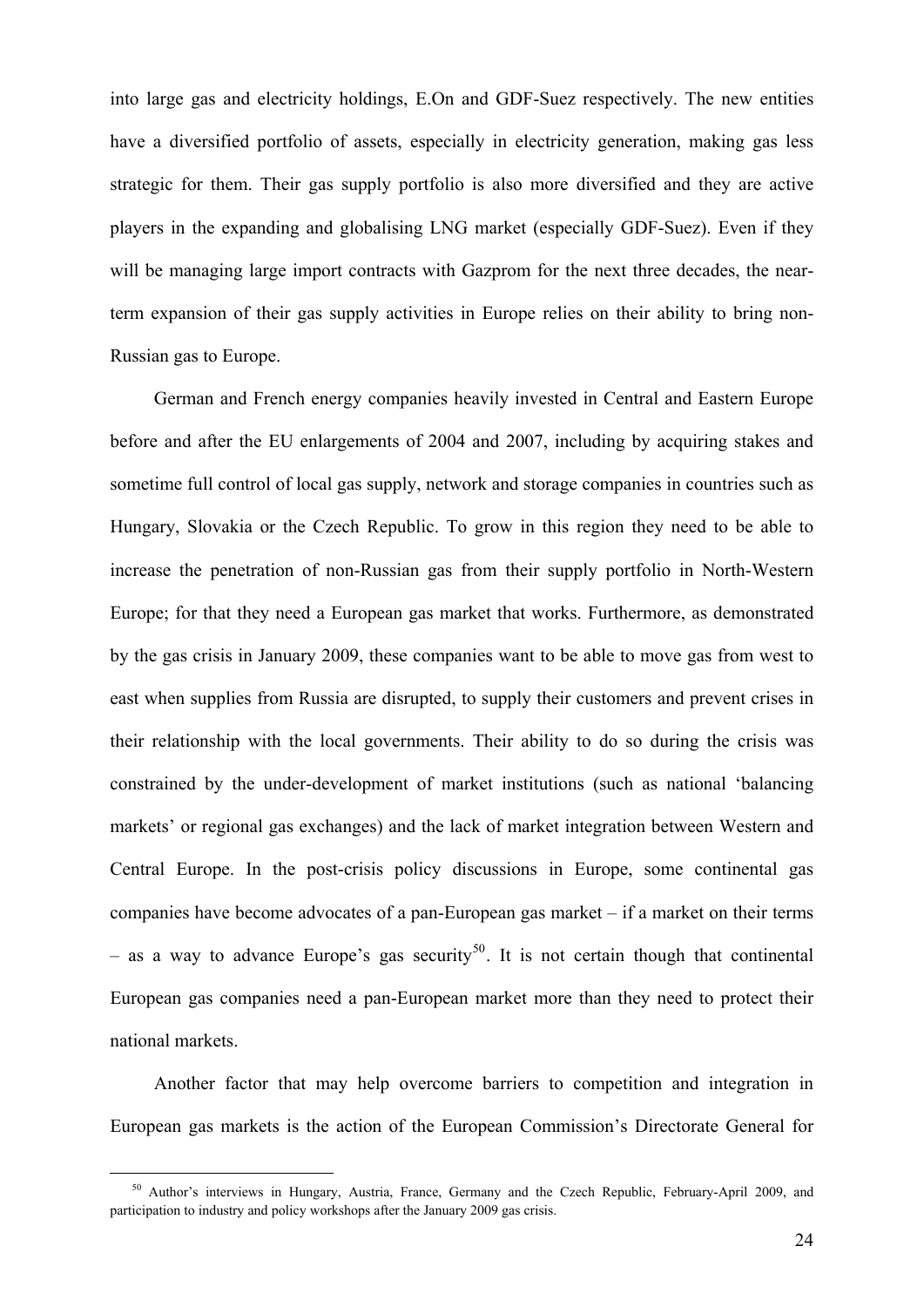<span id="page-25-0"></span>Competition (DG COMP). DG GOMP is pushing for divesture of transmission networks as it negotiates settlements of legal cases with energy companies. In 2008 it obtained the divesture of the high voltage electricity network of E.On and the gas transmission network of RWE, both in Germany<sup>[51](#page-25-0)</sup>. It is thought to pursue the same goal in its prosecution of an anti-trust case over a cross-border gas pipeline between France and Germany involving E.On and Gaz de France<sup>[52](#page-25-0)</sup>. The European Commission has not succeeded in obtaining the divesture of transmission networks through legislation but it is using litigation to the same effect in key energy markets in Europe<sup>[53](#page-25-0)</sup>.

#### **4. Summary and conclusion**

The political impact of Europe's reliance on Russian gas in the coming decades will be determined less by how much gas the EU imports from Russia than by how the EU gas system works. A pan-European competitive market would improve short-term energy security by increasing the system's resilience to supply disruptions and reduce the political divisiveness of Russian gas in Europe.

Therefore the debate about Europe's energy security policy should be re-balanced. A strategic gas policy does not necessarily mean that Europe should develop an active foreign energy policy; instead, priority should be given to overcoming barriers to the emergence of a single competitive gas market. The EU is endorsing and facilitating projects such as the southern gas corridor and the Nabucco pipeline, or the trans-Saharan gas pipeline from Nigeria to Algeria and Europe. Yet those projects are mostly irrelevant to the ability of Europe to cope with large-scale supply disruptions like the one it experienced in January

 <sup>51 &</sup>quot;Eon agrees break-up to appease Brussels", *FT.com*, 28 February 2008; "RWE to sell gas TSO", *Lehman Brothers Utilities Newsround*, 2 June 2008.<br><sup>52</sup> On 14 April 2009 an industry daily newsletter was commenting: "E.ON wants to keep its gas network and is ruling out

a settlement with the EC, believing the antitrust proceedings are unjustified". Nomura Utilities Newsround, 14 April 2009.<br><sup>53</sup> Alistair Buchanan, "Energy Sector Enquiry: 'The Glove and the Fist'", Presentation at the Camb

conference on "Policies for a Sustainable and Secure Electricity Market", London, 27 September 2007.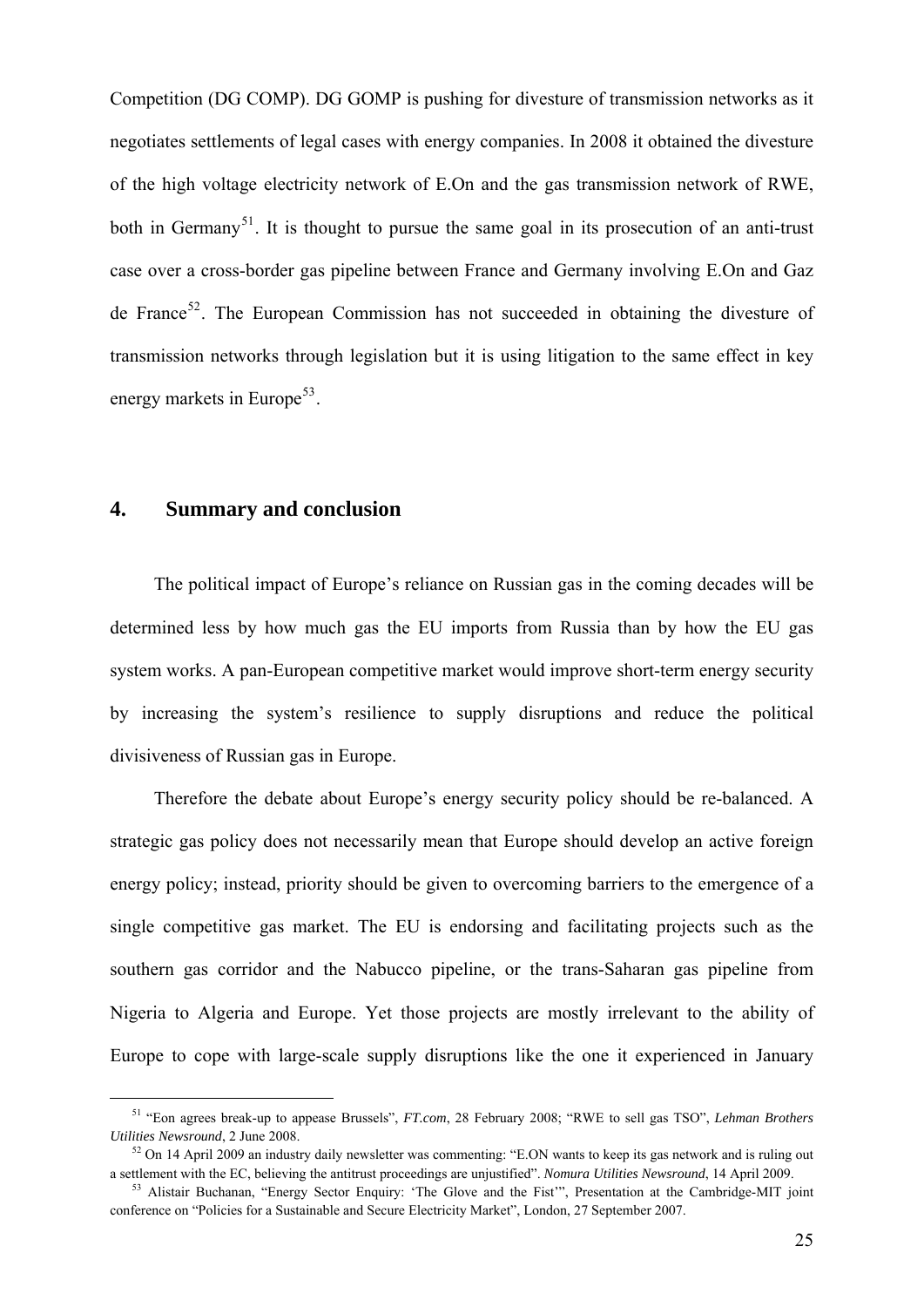2009, or reduce the foreign policy divisions rooted in the structure of its gas relationship with Russia. European gas security is a domain where strategically and geopolitically significant outcomes are to be achieved primarily through regulatory reforms of European gas markets and industry.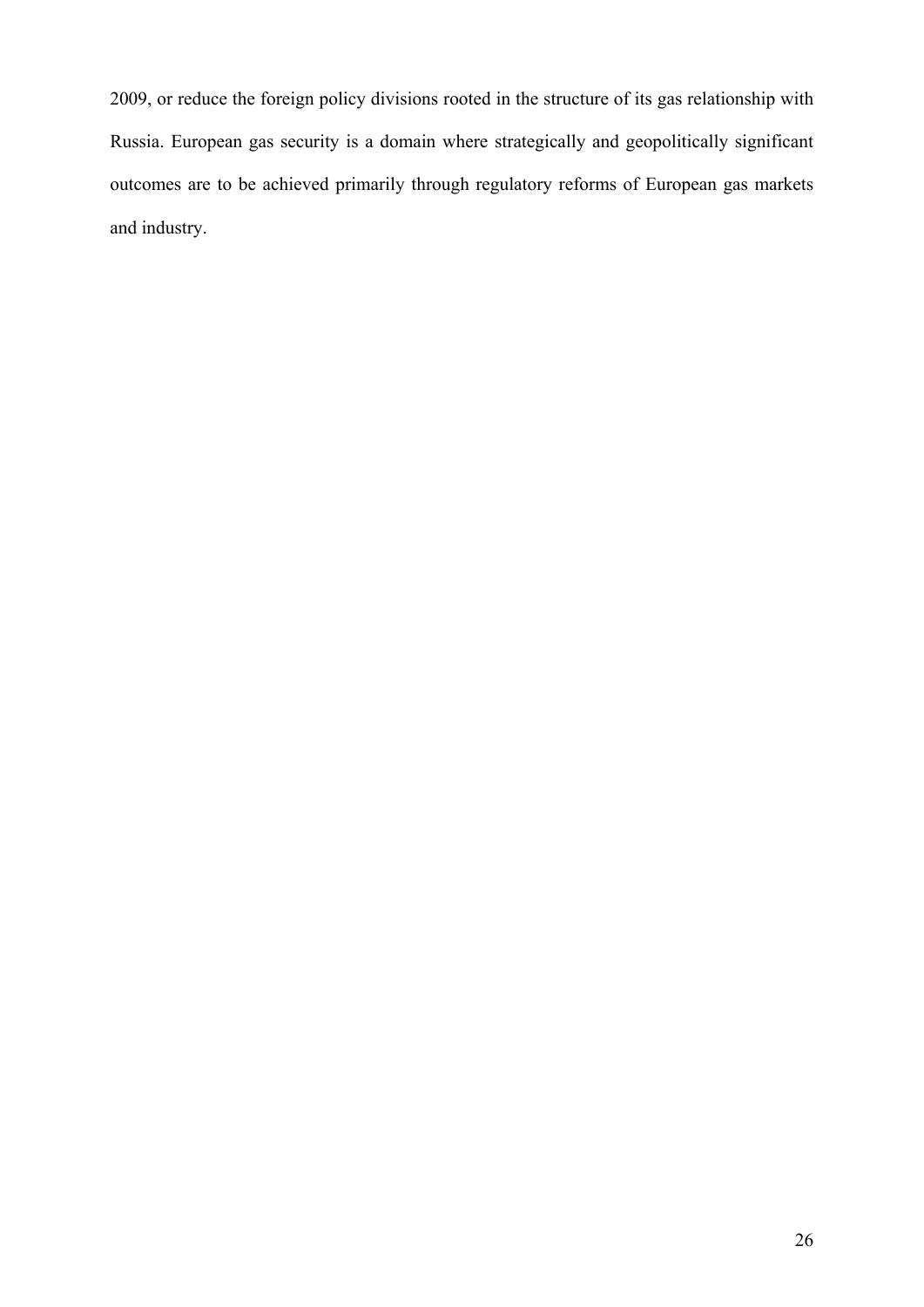



<span id="page-27-0"></span>**Source: BP Statistical Review of World Energy**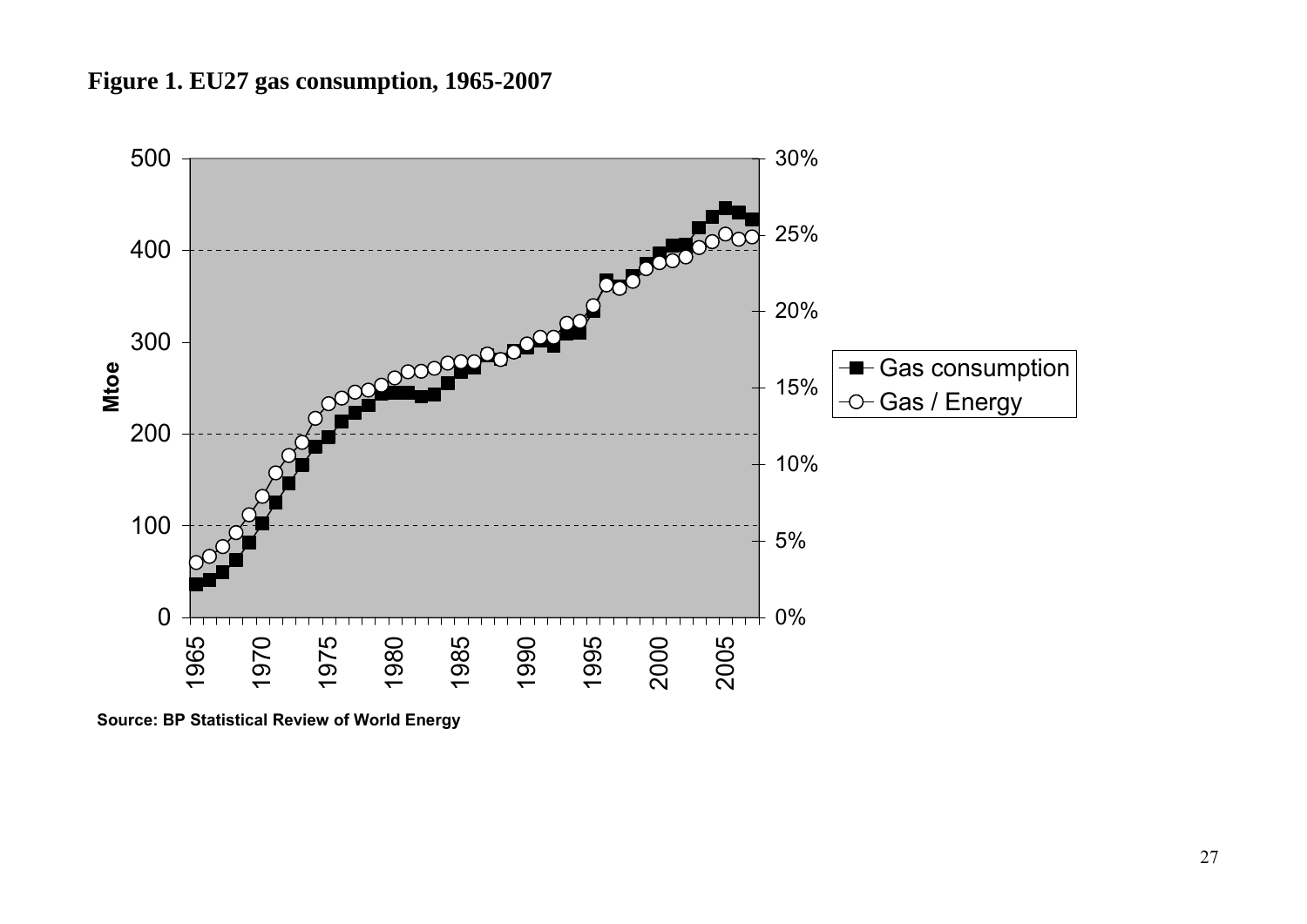### <span id="page-28-1"></span>**Figure 2. EU27 gas supply, 1970 - 2006**



**Sources: International Energy Agency; BP Statistical Review of World Energy**

<span id="page-28-0"></span>Note: The EU27 gas production data is from the BP Statistical Review of World Energy (available from bp.com). The import data is from the International Energy Agency, Natural Gas Information Database (accessed via ESDS International). remaining data is taken from the IEA up until 1990 and from Eurostat from then onwards. Note that IEA data does not include information on imports into Estonia, Bulgaria, Latvia, Lithuania or Slovenia. According to data from Eurostat (ec.europa.eu/eurostat/) the combined gas consumption of these five countries in 2006 was slightly more than 10 bcm, out of which almost nine were imported from Russia. Gas import data shows contracted volumes, not actual shipments; as gas contracts typically include some flexibility, the top line of the graph does not accuratedly reflect EU gas consumption (plus stock change).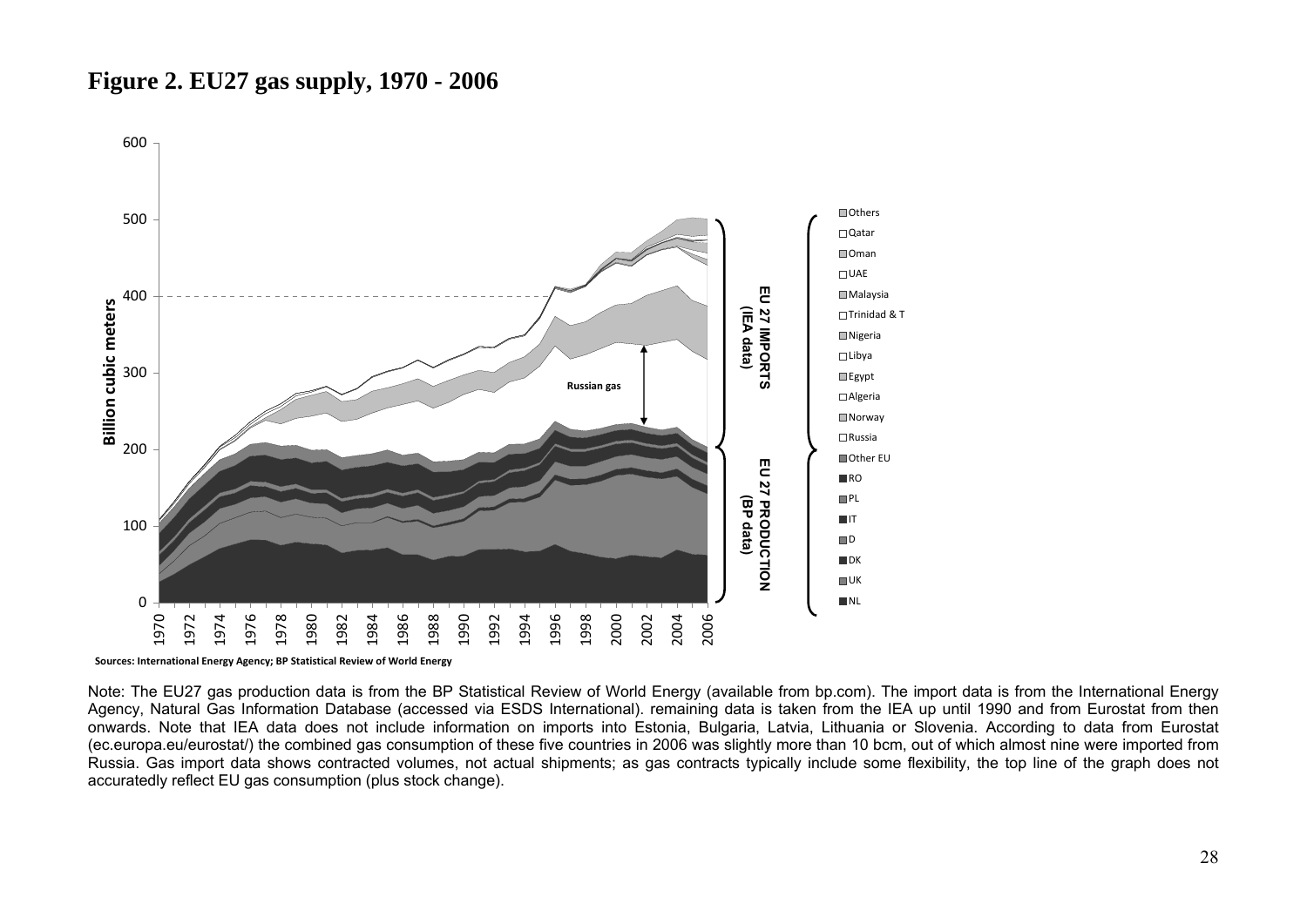### **Figure 3. EU27 dependence on Russian gas, 1970-2006**



**Source: BP Statistical Review of World Energy; International Energy Agency**

<span id="page-29-0"></span>Note: Data on imports from Russia into the EU27 is from the same source as [Figure 2](#page-28-1). Data on gas consumption levels and primary energy consumption are from the BP Statistical Review of World Energy.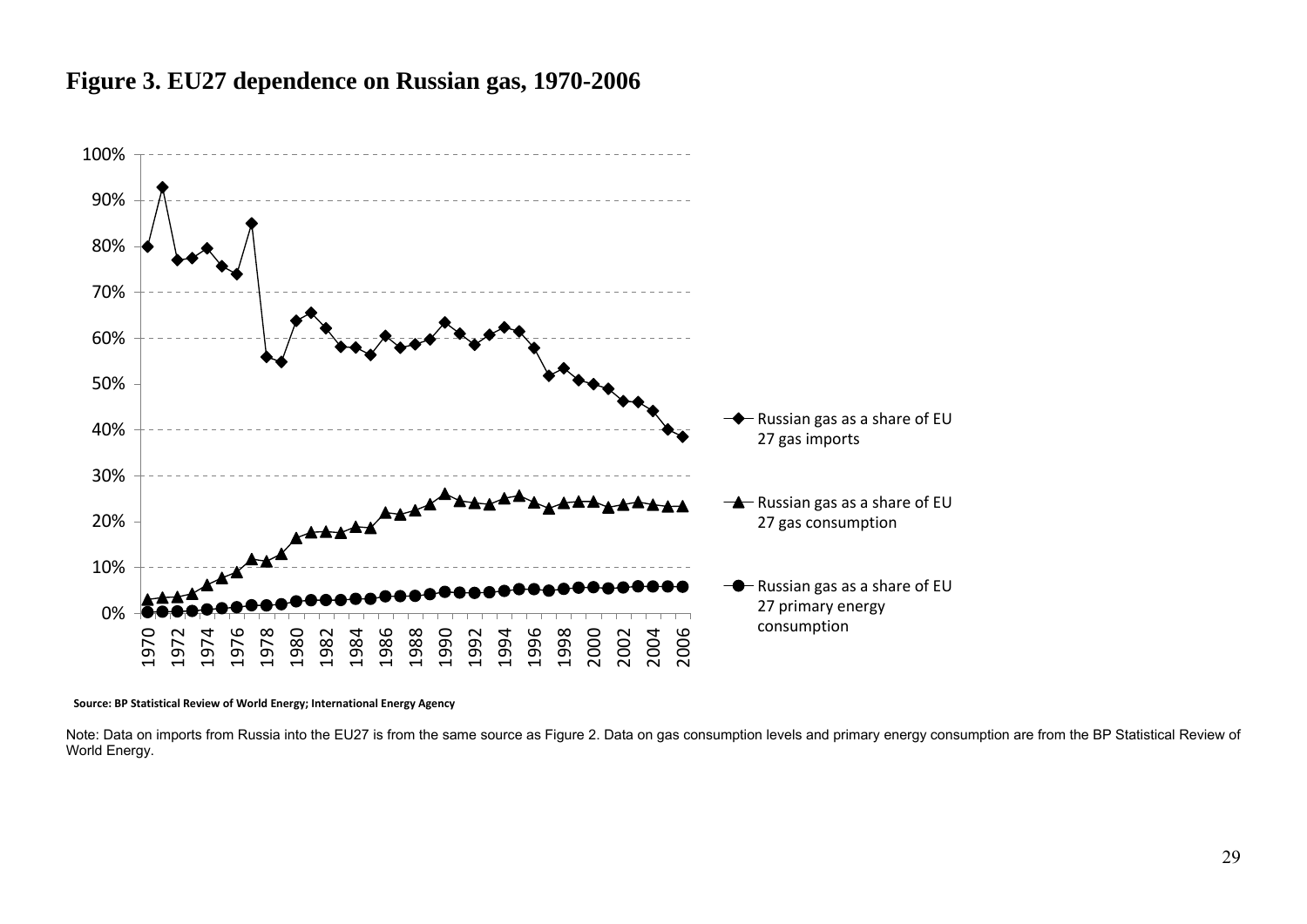

**Figure 4. Energy and natural gas consumption growth (EU27, 1987-2007)** 

<span id="page-30-0"></span>**Source: BP Statistical Review of World Energy**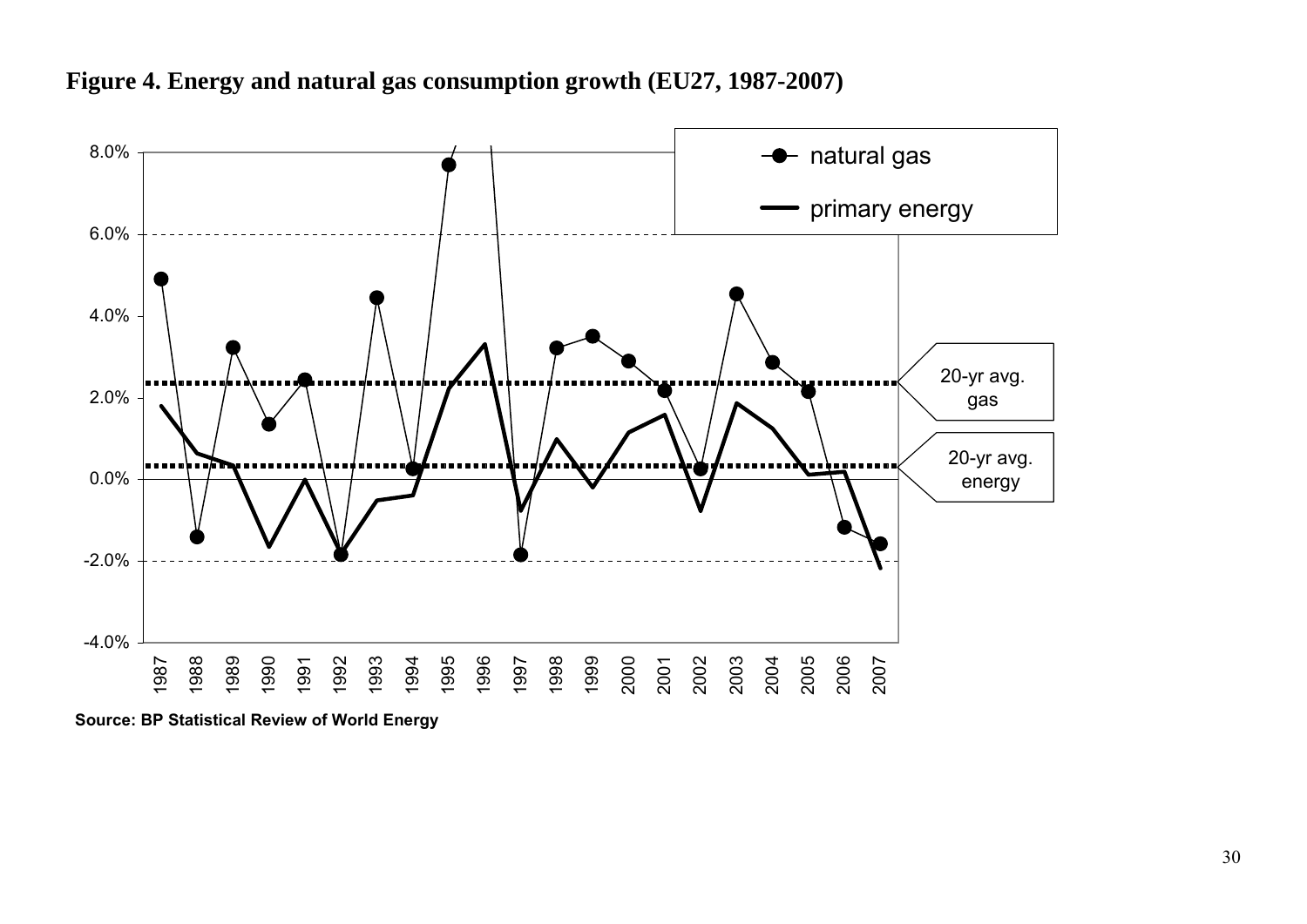





<span id="page-31-0"></span>Note: The graph shows the average annual rate of growth in gas consumption for European countries (European members of the OECD for the IEA and EIA reports and European Union for the EU report). The average rate of growth is calculated from the year of publication to 2030 or 2020, as appropriate. The only sizeable gas market that is a member of the OECD but not the EU is Turkey. Several EU member states with small or very small gas markets are not members of the OECD. "WEO 04" means International Energy Agency, *World Energy Outlook 2004*. "IEO 06" means US Energy Information Administration, *International Energy Outlook 2006*. "MOE 08" means European Commission, Market Observatory for Energy, Report 2008, *Europe's Energy Position: Present and Future*. For IEA and EIA reports only the "reference scenario" is considered; for the MOE report "S1" refers to the scenario with "constant policies, moderate oil prices" and "S2" is for the scenario with "constant policies, high oil prices". None of the alternative policy scenarios produced by the IEA and MOE are considered here; they show much lower rates of growth of gas consumption in Europe.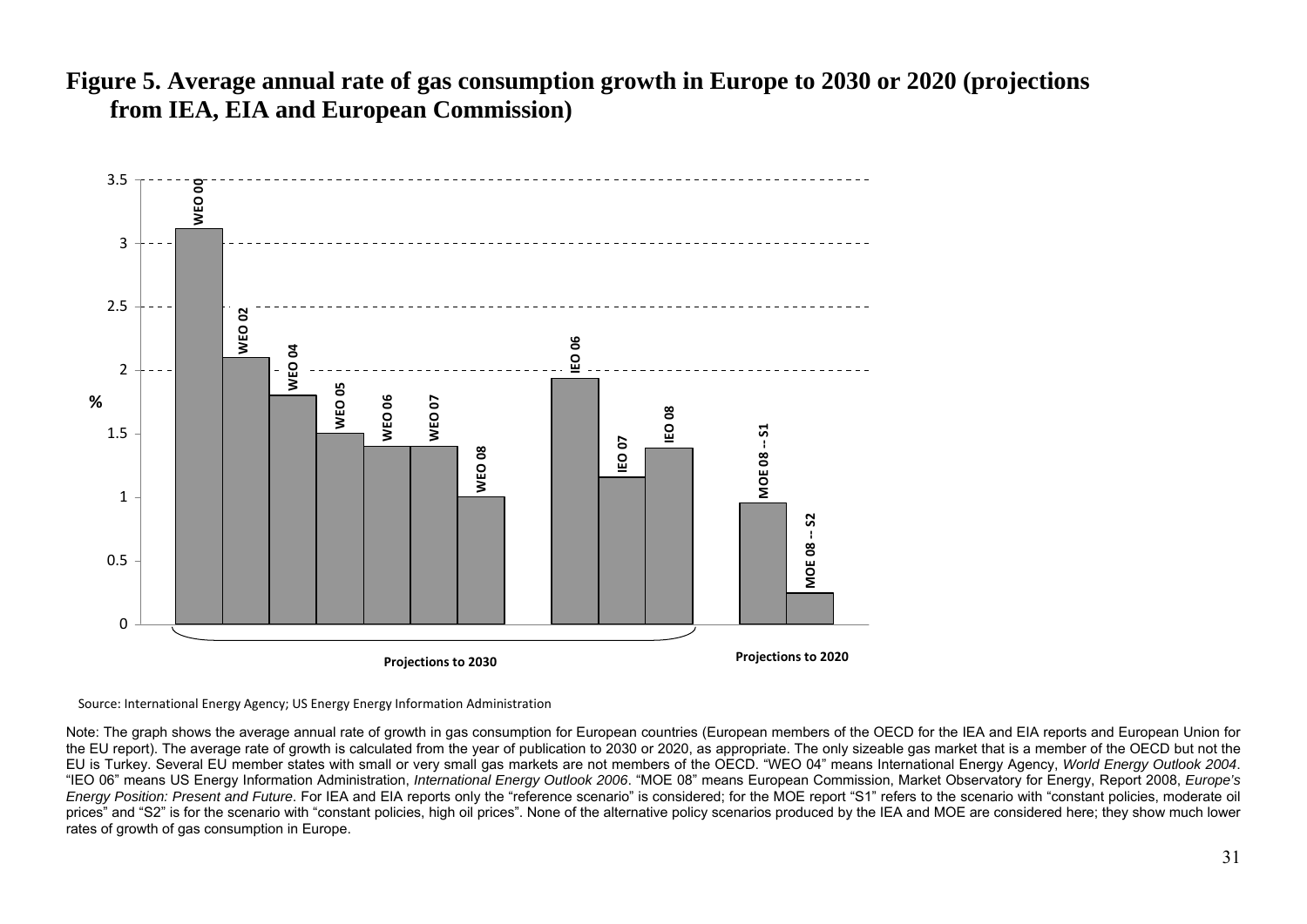### **Figure 6. Gazprom's gas output (2000-2035)**



<span id="page-32-0"></span>Sources: Gazprom's output graph from gazprom.ru; Russia's natural gas consumption from *BP Statistical Review of World Energy*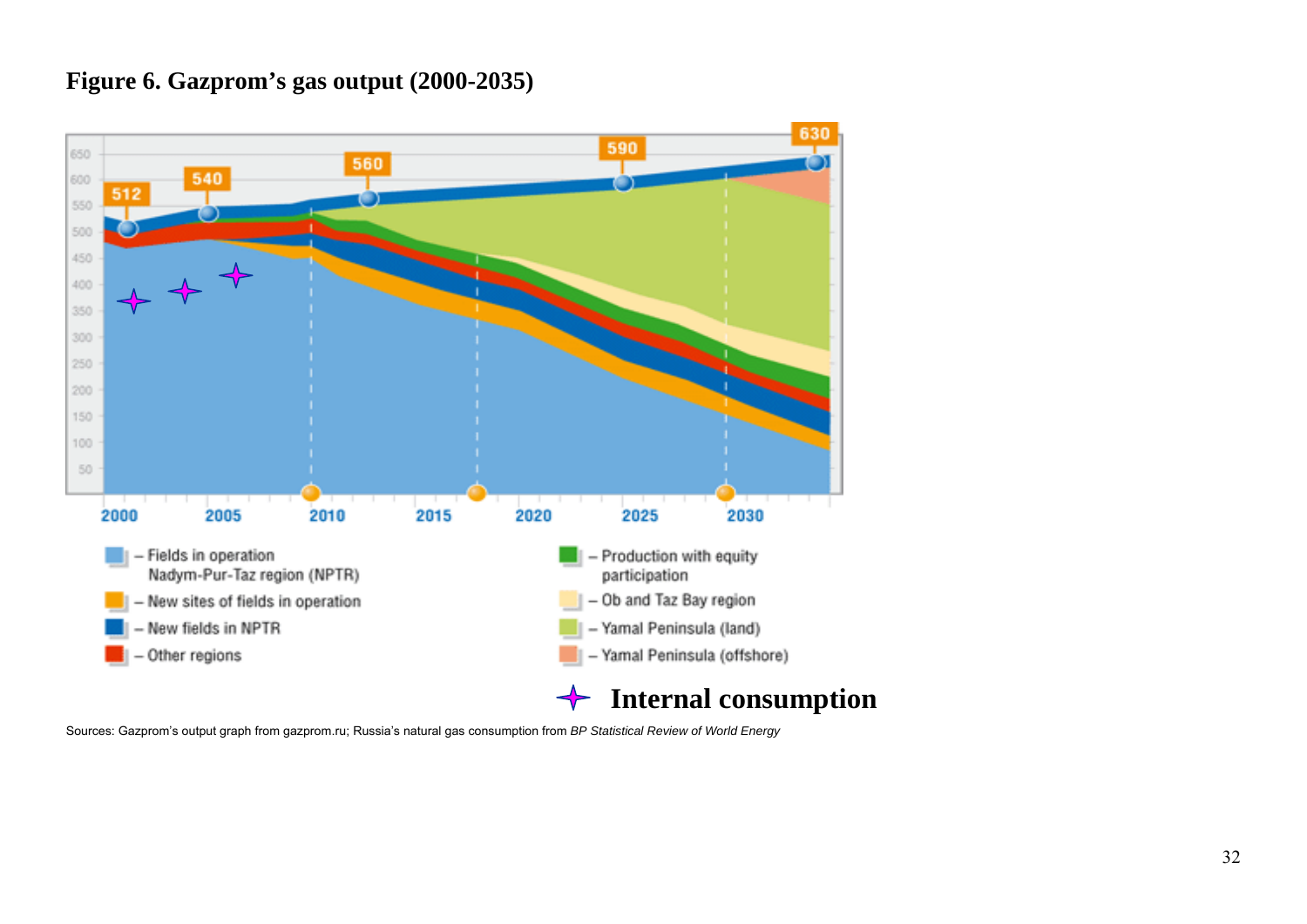### **Figure 7. World LNG liquefaction capacity and European LNG regasification capacity, 2008-2015**



<span id="page-33-0"></span>Note: This graph shows a conservative view of global LNG liquefaction capacity expansion, only taking into account the committed projects.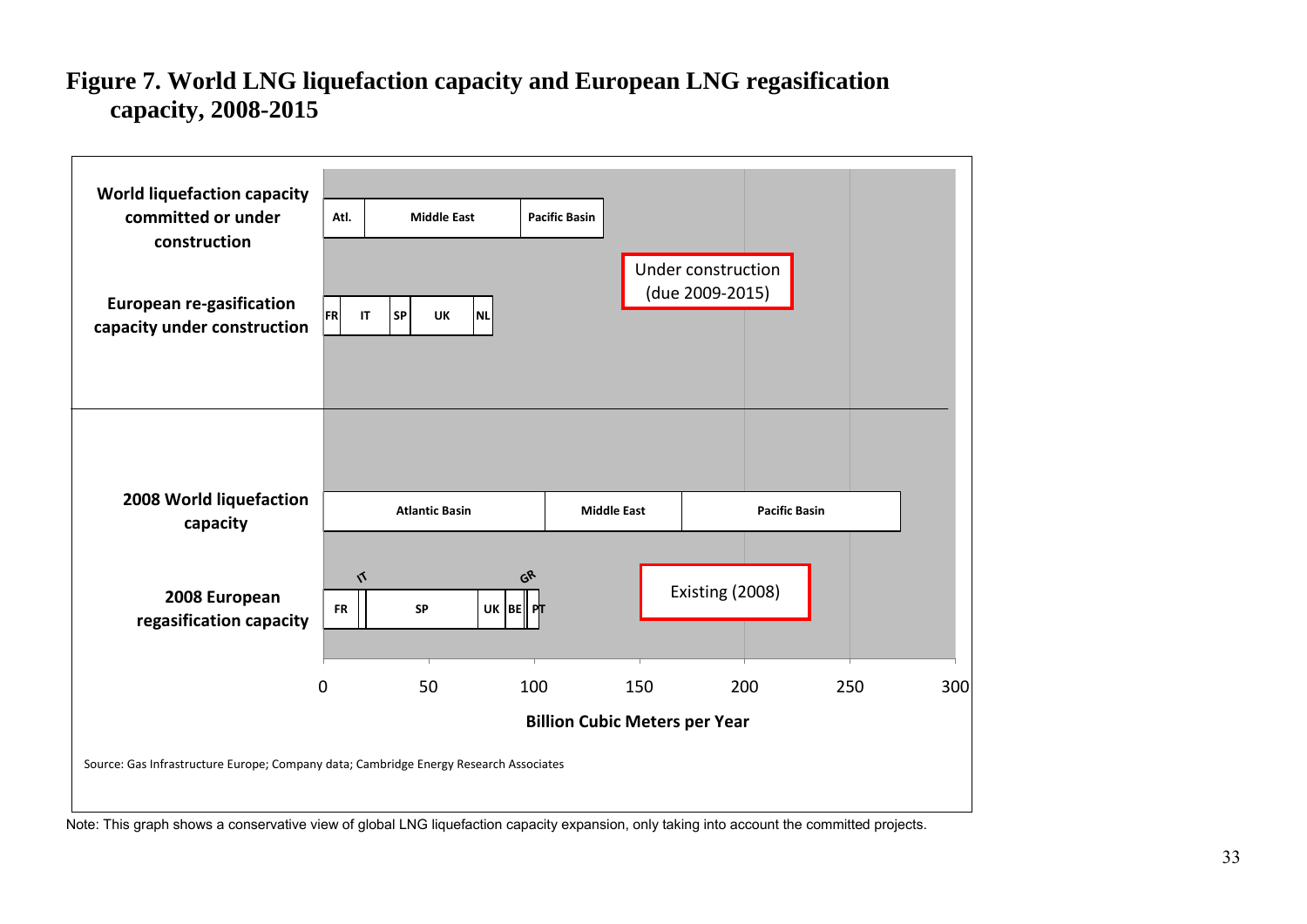

### **Figure 8. Natural gas consumption in the EU (2006)**

<span id="page-34-0"></span>*Sources: BP Statistical Review; Eurostat*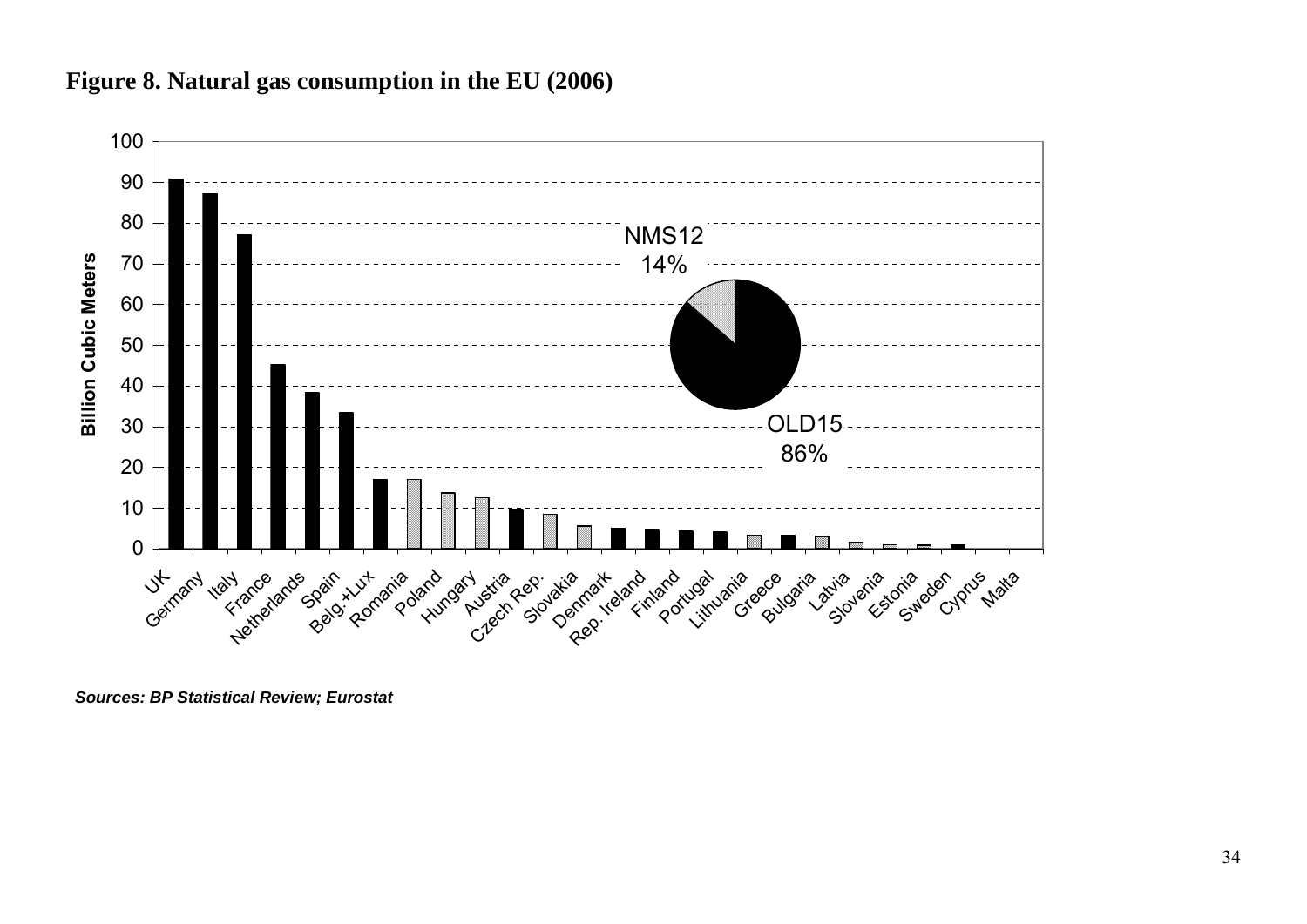## **Figure 9. EU15 Natural Gas Supply, 1990-2006**

<span id="page-35-0"></span>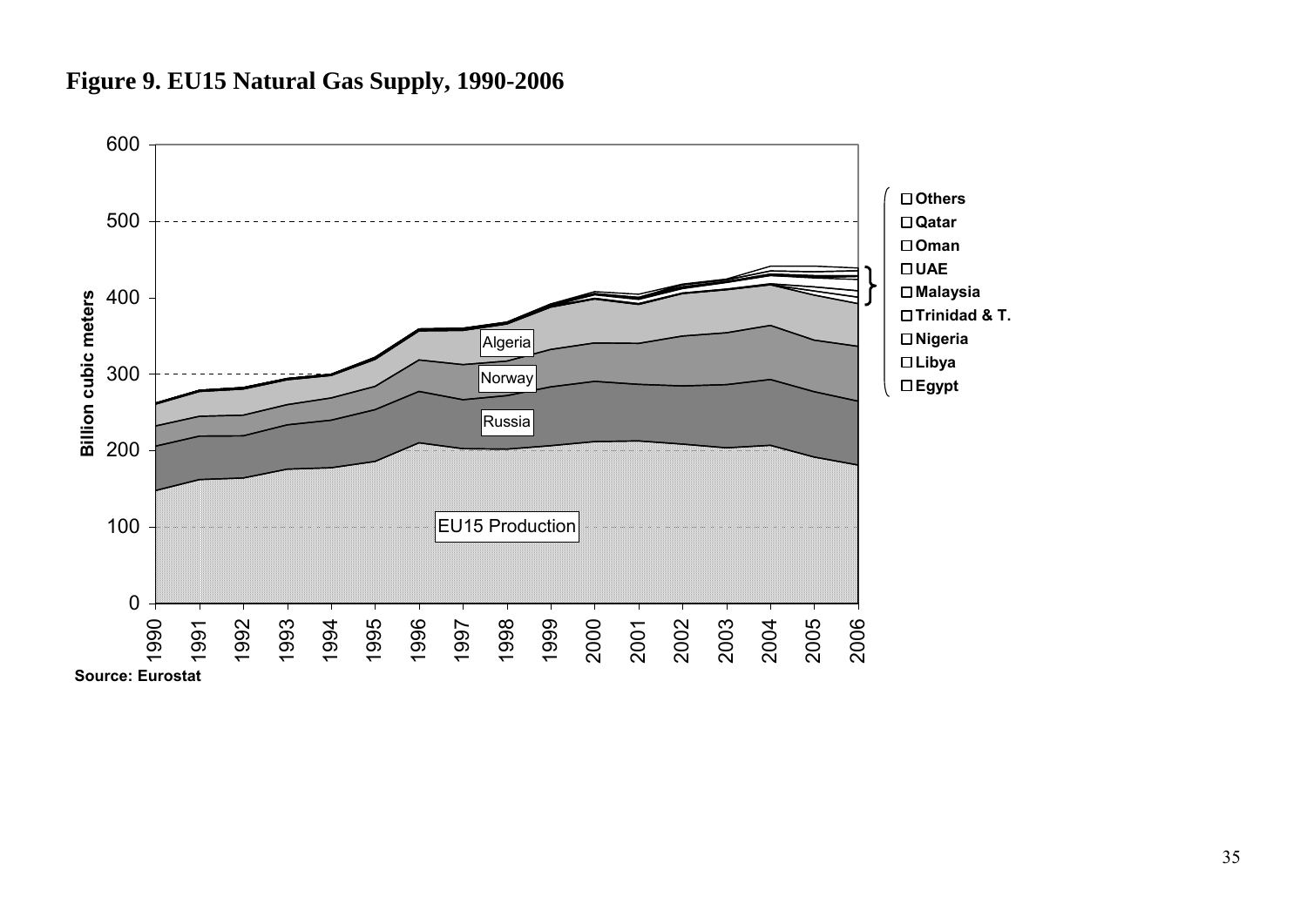# **Figure 10. NMS12 Natural Gas Supply, 1990-2006**

<span id="page-36-0"></span>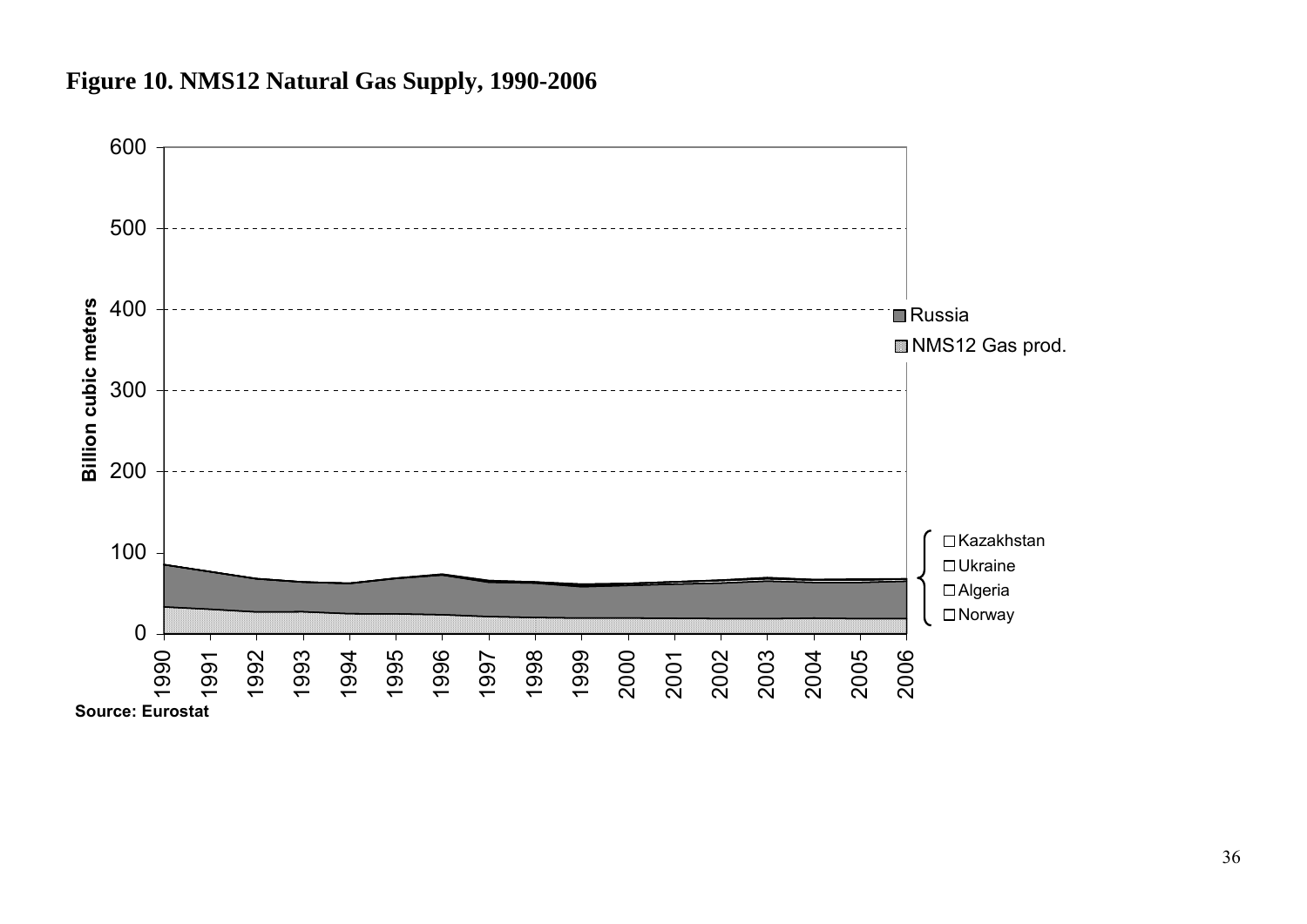

### **Figure 11. Russian Gas as a Share of Primary Gas Supply (2006)**

<span id="page-37-0"></span>*Sources: BP Statistical Review; Eurostat*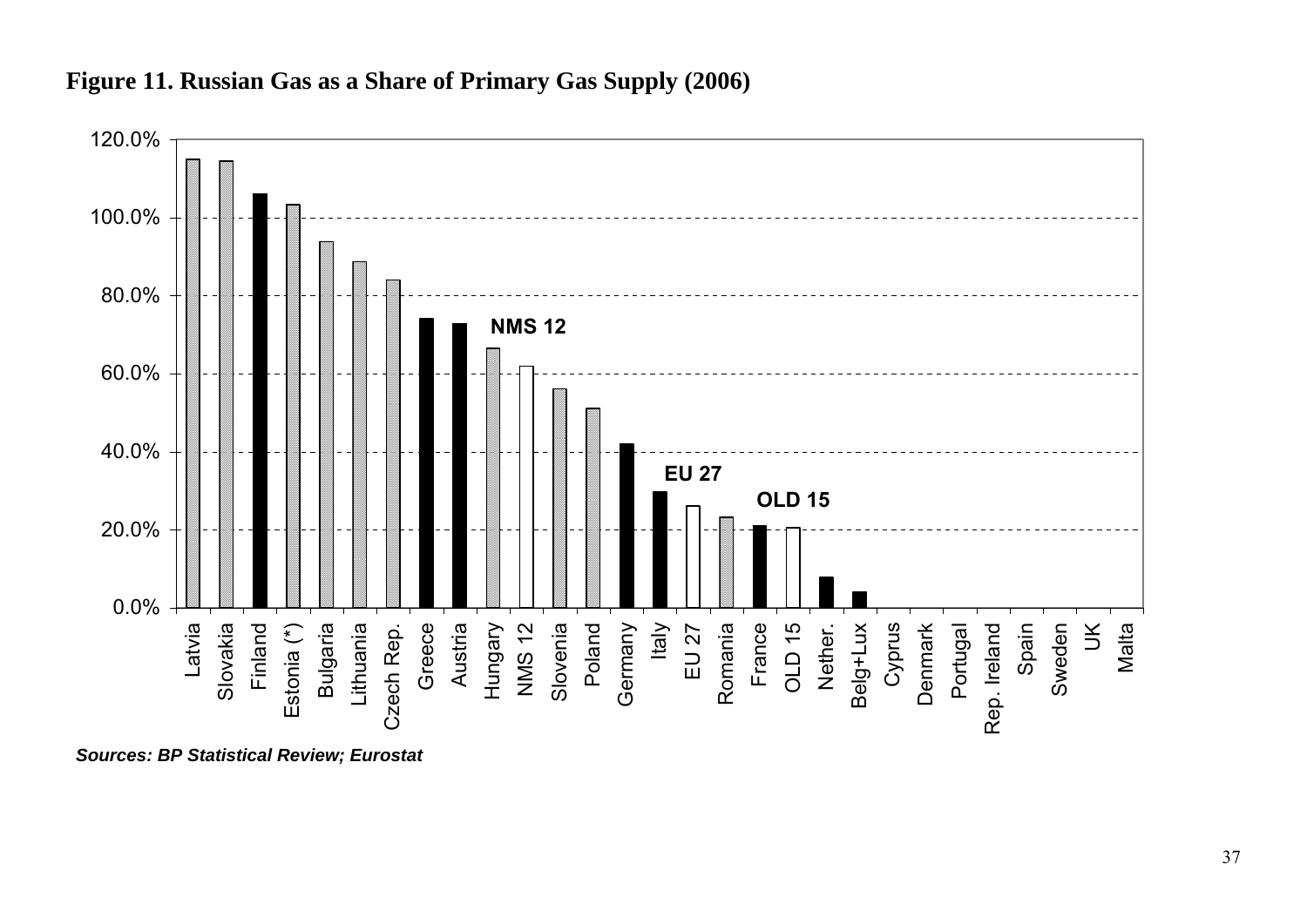Figure 12. Imports of Russian gas (2006)



<span id="page-38-0"></span>*Sources: BP Statistical Review; Eurostat*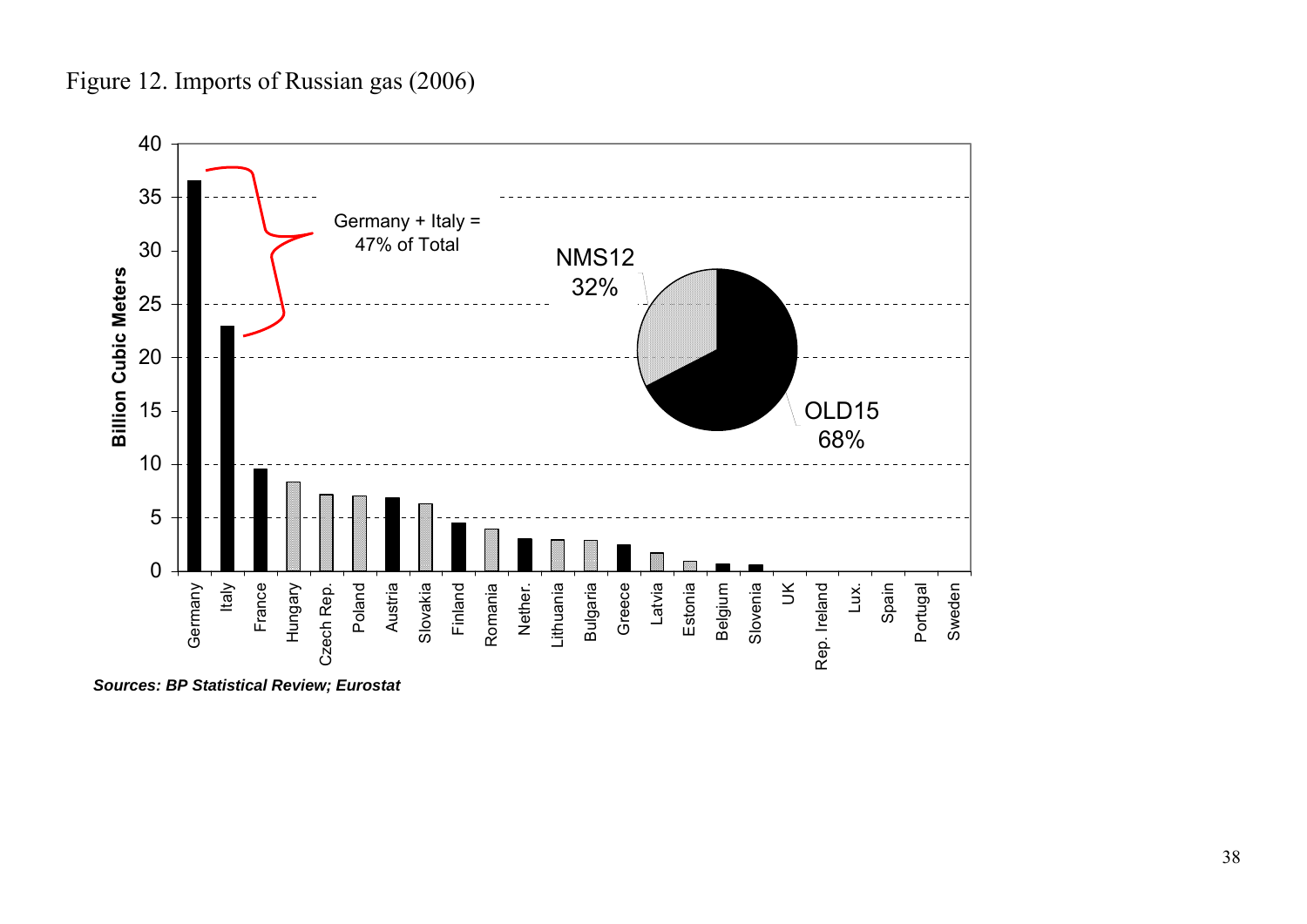

**Figure 13. Imports of Russian gas, rate of "dependence" on Russia and size of the gas market (2006)** 

<span id="page-39-0"></span>**Source: BP Statistical Review; Eurostat**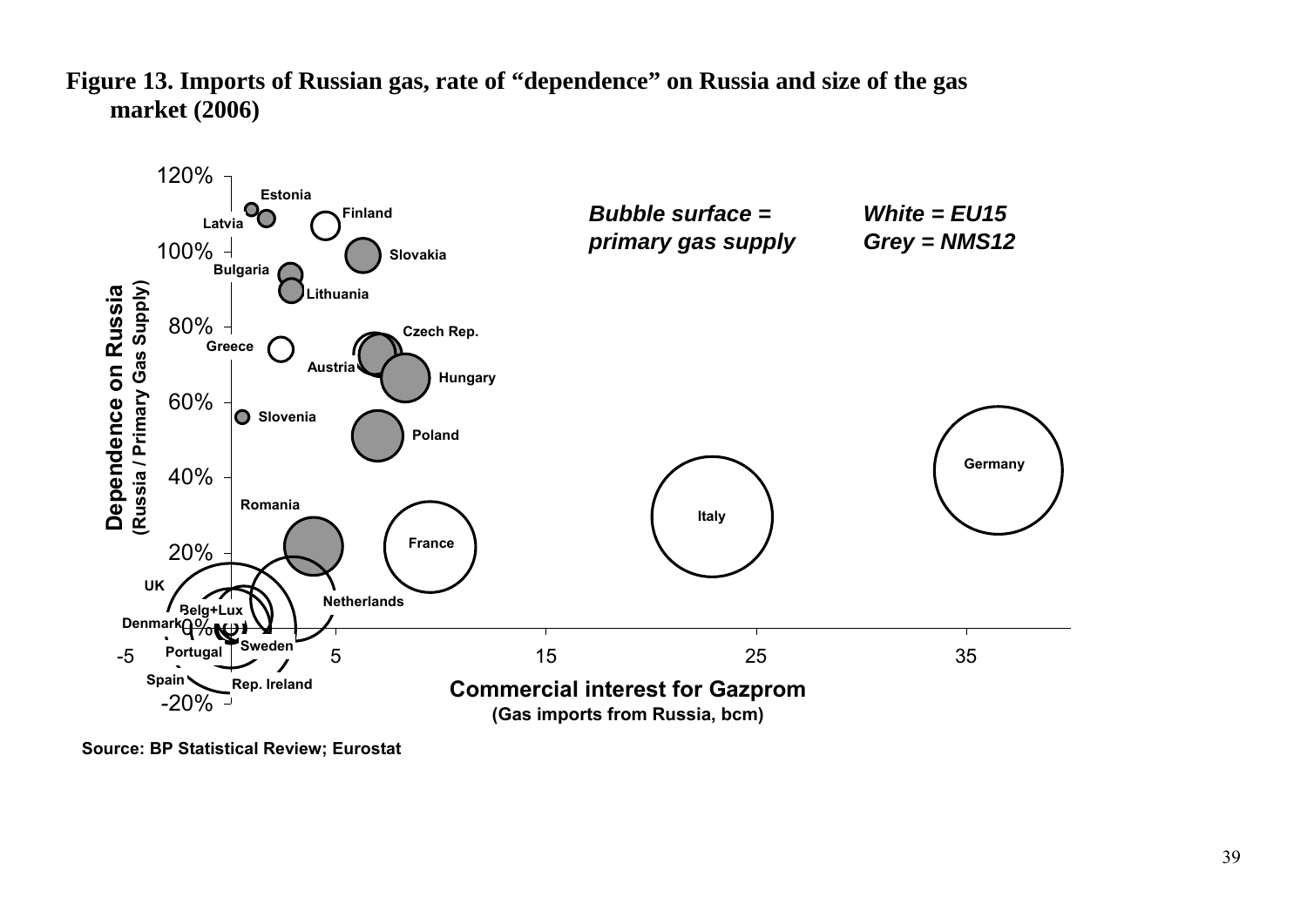### **Table 1. EU countries' foreign policy attitude towards Russia (source: ECFR) and position on 'ownership unbundling'**

| Foreign policy attitude<br>towards Russia (ECFR) | Oppose 'ownership<br>unbundling' | <b>Support 'ownership</b><br>unbundling' |
|--------------------------------------------------|----------------------------------|------------------------------------------|
| Trojan horses                                    |                                  |                                          |
| Cyprus                                           |                                  |                                          |
| Greece                                           |                                  |                                          |
| Strategic partners                               |                                  |                                          |
| France                                           | • (leader)                       |                                          |
| Germany                                          | • (leader)                       |                                          |
| Italy                                            |                                  |                                          |
| Spain                                            |                                  |                                          |
| Friendly pragmatists                             |                                  |                                          |
| Austria                                          |                                  |                                          |
| Belgium                                          |                                  |                                          |
| <b>Bulgaria</b>                                  |                                  |                                          |
| Finland                                          |                                  |                                          |
| Hungary                                          |                                  |                                          |
| Luxembourg                                       |                                  |                                          |
| Malta                                            |                                  |                                          |
| Portugal                                         |                                  |                                          |
| Slovakia                                         |                                  |                                          |
| Slovenia                                         |                                  |                                          |
| Frosty pragmatists                               |                                  |                                          |
| Czech Republic                                   |                                  |                                          |
| Denmark                                          |                                  |                                          |
| Estonia                                          |                                  |                                          |
| Ireland                                          |                                  |                                          |
| Latvia                                           |                                  |                                          |
| Netherlands                                      |                                  | • (leader)                               |
| Romania                                          |                                  |                                          |
| Sweden                                           |                                  | • (leader)                               |
| United Kingdom                                   |                                  | • (leader)                               |
| New cold warriors                                |                                  |                                          |
| Lithuania                                        |                                  |                                          |
| Poland                                           |                                  |                                          |

<span id="page-40-0"></span>*Source:* Categorising of EU countries according to their foreign policy towards Russia, from: Mark Leonard and Nicu Popescu, *A Power Audit of EU-Russia Relations* , London: European Council on Foreign Relations**,** 2007, p. 26-50. Position towards ownership unbundling of gas transmission from supply activities, from: Letter from the Ministers in charge of energy of eight EU member states to Angelika Niebler, Chairwoman of the ITRE Committee, European Parliament, dated 29 January 2008; "'Third Option' mooted on energy liberalisation", Euractiv.com, 27 November 2007.

### **Table 2. EU countries' foreign policy attitude towards Russia (source: Izvestia.ru) and position on 'ownership unbundling'**

| Belgium<br>Cyprus<br>• (leader)<br>France<br>· (leader)<br>Germany<br>Greece<br>Italy<br>Luxemburg<br>Austria<br><b>Bulgaria</b><br>Finland<br>Ireland<br>Malta<br>• (leader)<br>Netherlands<br>Portugal<br>Slovakia<br>Slovenia<br>Spain<br>Czech Republic<br>Denmark<br>Hungary<br>Romania<br>Estonia<br>Latvia<br>Lithuania<br>Poland<br>· (leader)<br>Sweden<br><b>UK</b> | Foreign policy attitude towards<br>Russia (Izvestia) | Oppose 'ownership<br>unbundling' | <b>Support 'ownership</b><br>unbundling' |
|-------------------------------------------------------------------------------------------------------------------------------------------------------------------------------------------------------------------------------------------------------------------------------------------------------------------------------------------------------------------------------|------------------------------------------------------|----------------------------------|------------------------------------------|
|                                                                                                                                                                                                                                                                                                                                                                               | Russia's Lobbyists                                   |                                  |                                          |
|                                                                                                                                                                                                                                                                                                                                                                               |                                                      |                                  |                                          |
|                                                                                                                                                                                                                                                                                                                                                                               |                                                      |                                  |                                          |
|                                                                                                                                                                                                                                                                                                                                                                               |                                                      |                                  |                                          |
|                                                                                                                                                                                                                                                                                                                                                                               |                                                      |                                  |                                          |
|                                                                                                                                                                                                                                                                                                                                                                               |                                                      |                                  |                                          |
|                                                                                                                                                                                                                                                                                                                                                                               |                                                      |                                  |                                          |
|                                                                                                                                                                                                                                                                                                                                                                               |                                                      |                                  |                                          |
|                                                                                                                                                                                                                                                                                                                                                                               | Pragmatics, Centrists, Neutrals                      |                                  |                                          |
|                                                                                                                                                                                                                                                                                                                                                                               |                                                      |                                  |                                          |
|                                                                                                                                                                                                                                                                                                                                                                               |                                                      |                                  |                                          |
|                                                                                                                                                                                                                                                                                                                                                                               |                                                      |                                  |                                          |
|                                                                                                                                                                                                                                                                                                                                                                               |                                                      |                                  |                                          |
|                                                                                                                                                                                                                                                                                                                                                                               |                                                      |                                  |                                          |
|                                                                                                                                                                                                                                                                                                                                                                               |                                                      |                                  |                                          |
|                                                                                                                                                                                                                                                                                                                                                                               |                                                      |                                  |                                          |
|                                                                                                                                                                                                                                                                                                                                                                               |                                                      |                                  |                                          |
|                                                                                                                                                                                                                                                                                                                                                                               |                                                      |                                  |                                          |
|                                                                                                                                                                                                                                                                                                                                                                               |                                                      |                                  |                                          |
|                                                                                                                                                                                                                                                                                                                                                                               | <b>Moderate Critics</b>                              |                                  |                                          |
|                                                                                                                                                                                                                                                                                                                                                                               |                                                      |                                  |                                          |
|                                                                                                                                                                                                                                                                                                                                                                               |                                                      |                                  |                                          |
|                                                                                                                                                                                                                                                                                                                                                                               |                                                      |                                  |                                          |
|                                                                                                                                                                                                                                                                                                                                                                               |                                                      |                                  |                                          |
|                                                                                                                                                                                                                                                                                                                                                                               | Russophobes                                          |                                  |                                          |
|                                                                                                                                                                                                                                                                                                                                                                               |                                                      |                                  |                                          |
|                                                                                                                                                                                                                                                                                                                                                                               |                                                      |                                  |                                          |
|                                                                                                                                                                                                                                                                                                                                                                               |                                                      |                                  |                                          |
|                                                                                                                                                                                                                                                                                                                                                                               |                                                      |                                  |                                          |
|                                                                                                                                                                                                                                                                                                                                                                               |                                                      |                                  |                                          |
|                                                                                                                                                                                                                                                                                                                                                                               |                                                      |                                  | • (leader)                               |

*Source:* Categorising of EU countries according to their foreign policy towards Russia, from: Izvestia, "Русский вопрос" расколол Европу ("Russkii vopros" raskalol Evropu),

http://www.izvestia.ru/politic/article3120068/ (2 Sept 2008). Position towards ownership unbundling of gas transmission from supply activities, from: Letter from the Ministers in charge of energy of eight EU member states to Angelika Niebler, Chairwoman of the ITRE Committee, European Parliament, dated 29 January 2008; "'Third Option' mooted on energy liberalisation", Euractiv.com, 27 November 2007.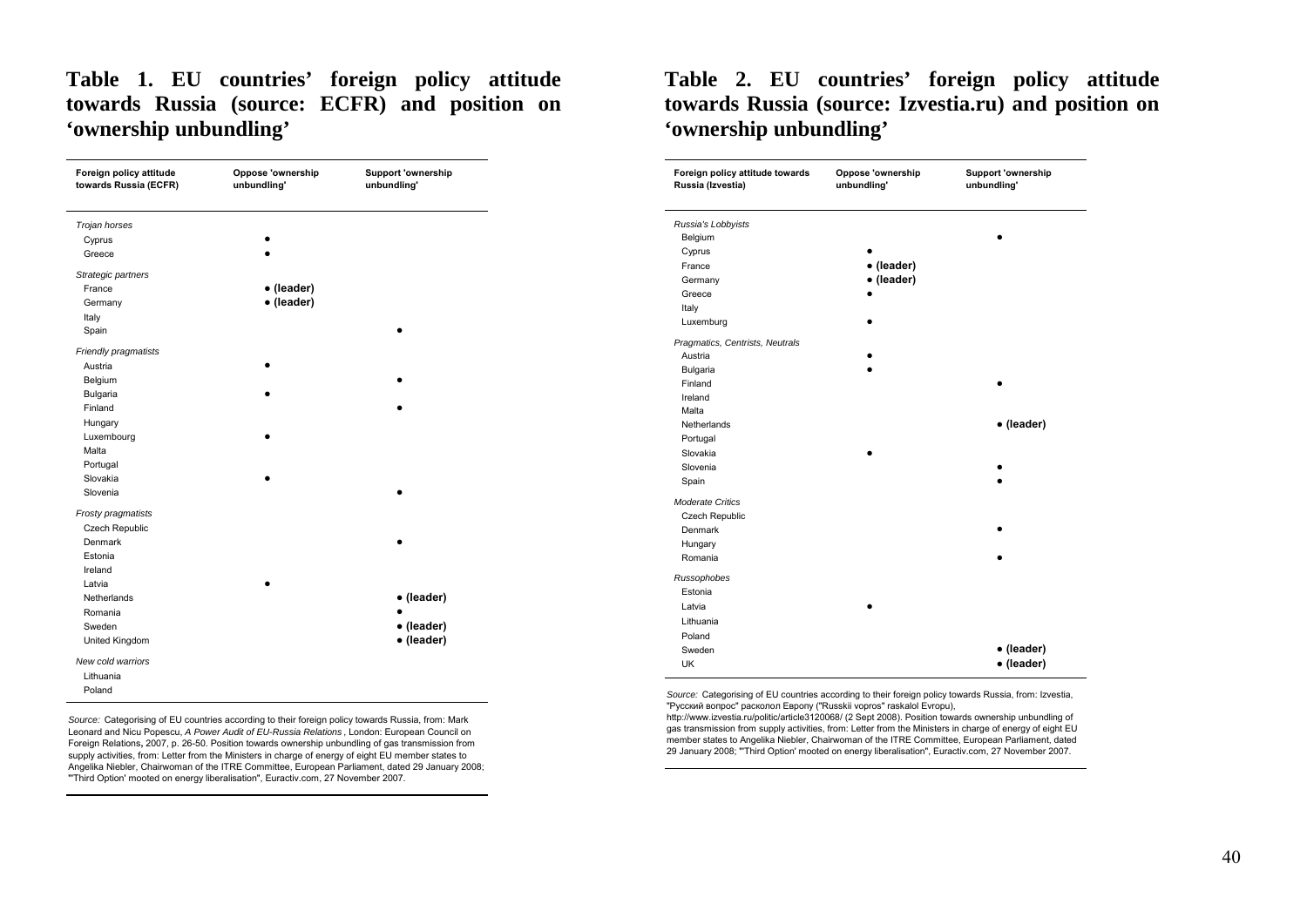#### **References**

- BP, plc (2008), BP Statistical Review of World Energy 2008, online database, [http://www.bp.com/productlanding.do?categoryId=6929&contentId=7044622]
- Buchanan, A. (2007), Energy Sector Enquiry: 'The Glove and the Fist', Presentation at the Cambridge-MIT joint conference on "Policies for a Sustainable and Secure Electricity Market", London, 27 September. [http://www.eprg.group.cam.ac.uk/wpcontent/uploads/2008/12/buchanan\_london\_07.pdf]
- Council of the European Union (2007), Brussels European Council 8/9 March 2007. Presidency Conclusions, 2 May.
- Deutsche Bank (2008), *Abatement statement: a big need for fuel-switching over 2008-2020,*  Deutsche Bank Global Market Research, March.
- Deutsche Bank (2008), *Global LNG: Sink without a Tap*, New York: Deutsche Bank, Global Market Research.
- European Commission (2007), Communication from the Commission, Inquiry pursuant to Article 17 of Regulation (EC) 1/2003 into the European gas and electricity sectors (Final Report), COM (2006) 851 final, 10 January. [http://eurlex.europa.eu/LexUriServ/LexUriServ.do?uri=COM:2006:0851:FIN:EN:PD]
- European Commission (2007), *DG Competition Report on Energy Sector Enquiry*, SEC(2006) 1724, Brussels, 10 January. [http://ec.europa.eu/competition/sectors/energy/inquiry/full\_report\_part1.pdf]
- European Commission (2007), Proposal for a Directive of the European Parliament and of the Council amending Directive 2003/55/EC concerning common rules for the internal market in natural gas, unofficial version, Brussels: European Commission. [http://eurlex.europa.eu/LexUriServ/LexUriServ.do?uri=COM:2007:0529:FIN:EN:PD]
- European Commission (2007), Proposal for a Directive of the European Parliament and of the Council amending Directive 2003/55/EC concerning common rules for the internal market in natural gas, unofficial version.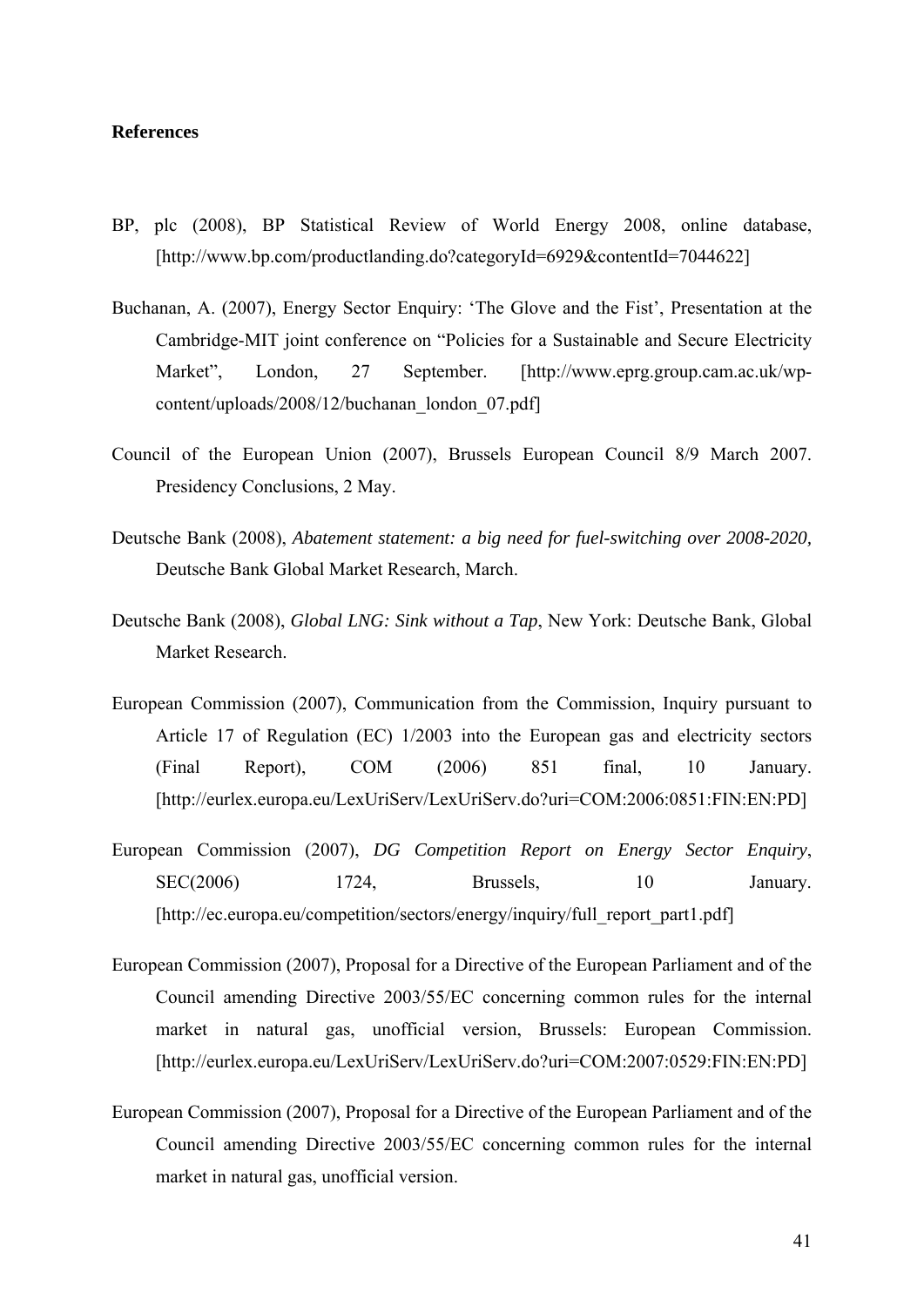- European Commission (2008), *Europe's Energy Position: Present and Future,* Report of the Market Observatory for Energy, Brussels: European Commission, Directorate General for Energy and Transport.
- European Commission (2008), Second Strategic Energy Review, An EU Energy Security and Solidarity Action Plan, Brussels, November [http://news.bbc.co.uk/1/shared/bsp/hi/pdfs/14\_11\_08euenergy.pdf]
- European Union (1998), Directive 98/30/EC of the European Parliament and the Council of 22 June 1998 concerning common rules for the internal market in natural gas*, Official Journal of the European Union*, 21 July, 1998
- European Union (2003), Directive 2003/55/EC of the European Parliament and the Council of 26 Juin 2003 concerning common rules for the internal market in natural gas and repealing Directive 98/30/EC*, Official Journal of the European Union*, 15 July 2003, pp. L 176/57 - L 176-78.
- Finon, D. (2004), "European Gas Markets: Nascent Competition and Integration in a Diversity of Models", in D. Finon and A. Midttun, *Reshaping of the European Electricity and Gas Industry: Regulation, Markets and Business Strategies.* London: Elsevier, pp. 119-150.
- Finon, D. and C. Locatelli (2008), "Russian and European Gas Interdependence. Could Contractual Trade Channel Geopolitics?", *Energy Policy* 36, pp. 423-442.
- International Energy Agency (2007), *Natural Gas Market Review 2007,* Paris: OECD/IEA.
- International Energy Agency (2008), "Development of Competitive Gas Trading in Continental Europe", Paris: OECD/IEA.
- International Energy Agency (2008), "Development of Competitive Gas Trading in Continental Europe", Paris: OECD/IEA.
- Izvestia, расколол Европу, 2 Sept 2008 [http://www.izvestia.ru/politic/article3120068/]
- Jensen, J. (2006), The Prospects for Natural Gas Exports from the Middle East, Presentation to a Chatham House Conference on 'Investment in the Middle East: What is at Stake?', 6 November [http://www.jai-energy.com/index.php?page=pubs]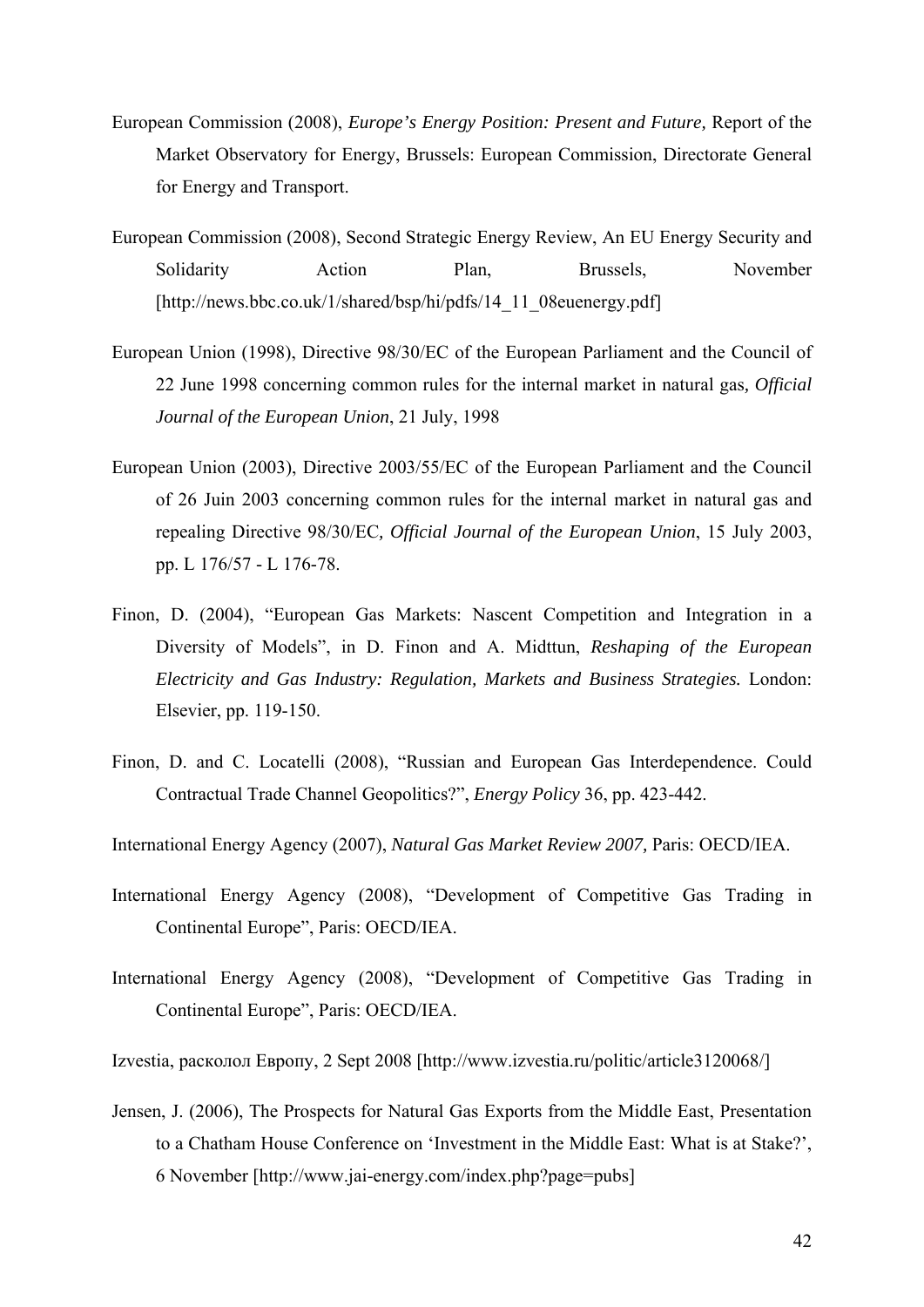- Lehman Brothers (2008), *German Utilities,* London: Lehman Brothers Equity Research, April.
- Lehman Brothers (2008), "RWE to sell gas TSO", *Lehman Brothers Utilities Newsround*, 2 June.
- Leonard, M. and N. Popescu (2007), *A Power Audit of EU-Russia Relations*, London: European Council on Foreign Relations.
- Letter from the Ministers in charge of energy of Austria, Bulgaria, Germany, France, Greece, Luxembourg, Latvia and Slovakia to Angelika Niebler, Chairwoman of the ITRE Commission, European Parliament, dated 29 January 2008. [http://www.euractiv.com/ndbtext/press/3rdoptionletter.pdf]
- Loos, F. (2007), Letter from François Loos, French Minister of Industry, to Commissioner Andris Piebalgs, dated 10 January 2007. Available (in French) at [http://www.industrie.gouv.fr/infopres/presse/lettre\_commission-europeenne.pdf]
- Makarova Victor, N. (2008), "Gazprom: Gas Giant under Strain", Stanford University: Programme on Energy and Sustainable Development, Working Paper 71, January.
- Makholm, J. (2007), "Seeking Competition and Supply Security in Natural Gas: the US Experience and European Challenge", Boston: NERA Economic Consulting.
- McGuiness, M. and D. Ellerman  $(2008)$ , "CO<sub>2</sub> abatement in the UK power sector: evidence from the EU ETS trial period", MIT, Center for Energy and Environmental Policy Research, Working Paper 08-010.
- Milne, R. et al. (2008), "Eon agrees break-up to appease Brussels", Financial Times (FT.com), 28 February.
- Monaghan, A. (2008), "'An enemy at the gate' or 'from victory to victory'? Russia's foreign policy", *International Affairs* 84:4, pp. 717-733.
- Norwegian Ministry of Petroleum and Energy and Norwegian Petroleum Directorate (2008), *FACTS. The Norwegian Petroleum Sector 2008*, Oslo and Stavanger [http://www.npd.no/NR/rdonlyres/24468CE330DC497F9E43501FBC48A131/17867/F acts\_2008.pdf]